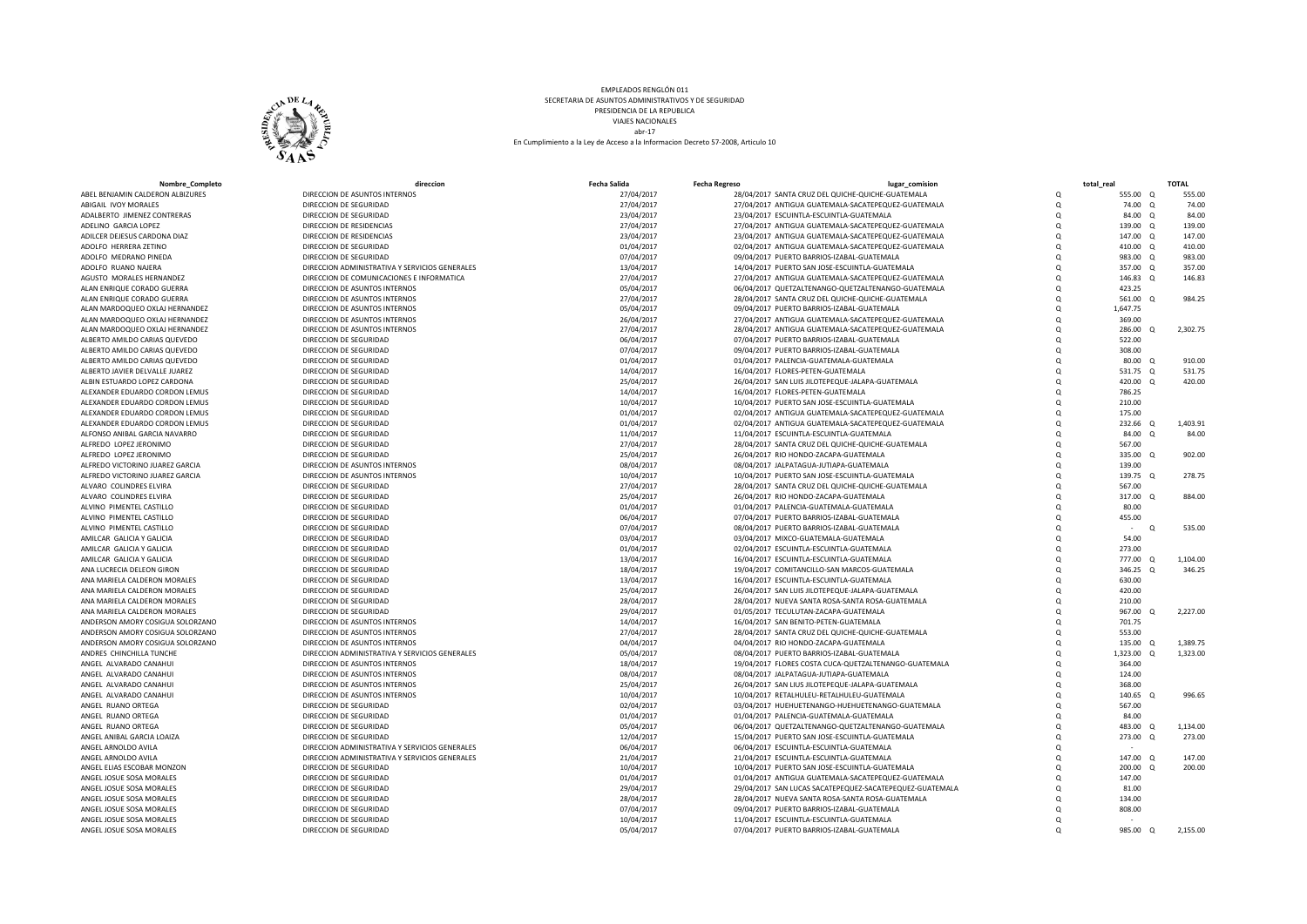| ANGEL MARIO GARNICA GALINDO                                      | DIRECCION DE ASUNTOS INTERNOS                    | 27/04/2017               | 28/04/2017 NUEVA SANTA ROSA-SANTA ROSA-GUATEMALA                                                               | $\Omega$             | 383.00                       |          |
|------------------------------------------------------------------|--------------------------------------------------|--------------------------|----------------------------------------------------------------------------------------------------------------|----------------------|------------------------------|----------|
| ANGEL MARIO GARNICA GALINDO                                      | DIRECCION DE ASUNTOS INTERNOS                    | 25/04/2017               | 26/04/2017 RIO HONDO-ZACAPA-GUATEMALA                                                                          | Q                    | 451.75 Q                     | 834.75   |
| ANGELINO CERMEÑO PINEDA                                          | DIRECCION ADMINISTRATIVA Y SERVICIOS GENERALES   | 27/04/2017               | 27/04/2017 ANTIGUA GUATEMALA-SACATEPEQUEZ-GUATEMALA                                                            | Q                    | 80.75                        |          |
| ANGELINO CERMEÑO PINEDA                                          | DIRECCION ADMINISTRATIVA Y SERVICIOS GENERALES   | 10/04/2017               | 11/04/2017 ESCUINTLA-ESCUINTLA-GUATEMALA                                                                       | $\Omega$             | 214.50<br>$\Omega$           | 295.25   |
| ANTHONY MANUEL JIMENEZ SANDOVAL                                  | DIRECCION DE SEGURIDAD                           | 25/04/2017               | 26/04/2017 RIO HONDO-ZACAPA-GUATEMALA                                                                          | $\Omega$             | 335.00<br>$\Omega$           | 335.00   |
| ANTONY EMMANUEL CERMEÑO TOC                                      | DIRECCION DE SEGURIDAD                           | 05/04/2017               | 07/04/2017 PUERTO BARRIOS-IZABAL-GUATEMALA                                                                     | $\Omega$             | 962.00                       |          |
| ANTONY EMMANUEL CERMEÑO TOC                                      | DIRECCION DE SEGURIDAD                           | 28/04/2017               | 28/04/2017 NUEVA SANTA ROSA-SANTA ROSA-GUATEMALA                                                               | Q                    | 147.00                       |          |
| ANTONY EMMANUEL CERMEÑO TOC                                      | DIRECCION DE SEGURIDAD                           | 01/04/2017               | 01/04/2017 ANTIGUA GUATEMALA-SACATEPEQUEZ-GUATEMALA                                                            | $\Omega$<br>$\Omega$ | 147.00<br>$\Omega$           |          |
| ANTONY EMMANUEL CERMEÑO TOC<br>ARNOLDO CHUB CAAL                 | DIRECCION DE SEGURIDAD<br>DIRECCION DE SEGURIDAD | 29/04/2017<br>05/04/2017 | 29/04/2017 SAN LUCAS SACATEPEQUEZ-SACATEPEQUEZ-GUATEMALA<br>06/04/2017 QUETZALTENANGO-QUETZALTENANGO-GUATEMALA | $\Omega$             | 80.00<br>483.00              | 1,336.00 |
| ARNOLDO CHUB CAAL                                                | DIRECCION DE SEGURIDAD                           | 02/04/2017               | 03/04/2017 HUEHUETENANGO-HUEHUETENANGO-GUATEMALA                                                               | $\Omega$             | 557.50                       |          |
| ARNOLDO CHUB CAAL                                                | DIRECCION DE SEGURIDAD                           | 01/04/2017               | 01/04/2017 PALENCIA-GUATEMALA-GUATEMALA                                                                        | O                    | 84.00 0                      | 1,124.50 |
| AURA AMARILIS FAJARDO CORADO                                     | DIRECCION DE SEGURIDAD                           | 01/04/2017               | 02/04/2017 ANTIGUA GUATEMALA-SACATEPEQUEZ-GUATEMALA                                                            | Q                    | 72.50                        |          |
| AURA AMARILIS FAJARDO CORADO                                     | DIRECCION DE SEGURIDAD                           | 14/04/2017               | 16/04/2017 FLORES-PETEN-GUATEMALA                                                                              | $\Omega$             | 484.00 Q                     | 556.50   |
| AXEL LUTIN HERNANDEZ                                             | DIRECCION DE SEGURIDAD                           | 11/04/2017               | 11/04/2017 ESCUINTLA-ESCUINTLA-GUATEMALA                                                                       | $\Omega$             | 84.00 Q                      | 84.00    |
| BELVIN AMILCAR PEREZ DE LA ROSA                                  | DIRECCION DE SEGURIDAD                           | 25/04/2017               | 26/04/2017 SAN LUIS JILOTEPEQUE-JALAPA-GUATEMALA                                                               | $\Omega$             | 420.00                       |          |
| BELVIN AMILCAR PEREZ DE LA ROSA                                  | DIRECCION DE SEGURIDAD                           | 05/04/2017               | 07/04/2017 PUERTO BARRIOS-IZABAL-GUATEMALA                                                                     | $\Omega$             | 971.00                       |          |
| BELVIN AMILCAR PEREZ DE LA ROSA                                  | DIRECCION DE SEGURIDAD                           | 29/04/2017               | 29/04/2017 SAN LUCAS SACATEPEQUEZ-SACATEPEQUEZ-GUATEMALA                                                       | $\Omega$             | 81.00                        |          |
| BELVIN AMILCAR PEREZ DE LA ROSA                                  | DIRECCION DE SEGURIDAD                           | 01/04/2017               | 01/04/2017 ANTIGUA GUATEMALA-SACATEPEQUEZ-GUATEMALA                                                            | $\Omega$             | 147.00                       |          |
| BELVIN AMILCAR PEREZ DE LA ROSA                                  | DIRECCION DE SEGURIDAD                           | 28/04/2017               | 28/04/2017 NUEVA SANTA ROSA-SANTA ROSA-GUATEMALA                                                               | $\Omega$             | 52.00<br>- 0                 | 1,671.00 |
| BENEDICTO TURCIOS RAMIREZ                                        | DIRECCION DE SEGURIDAD                           | 18/04/2017               | 19/04/2017 COMITANCILLO-SAN MARCOS-GUATEMALA                                                                   | $\Omega$             | 345.00<br>$\circ$            | 345.00   |
| BILDER ALBERTO FUENTES FUENTES                                   | DIRECCION DE SEGURIDAD                           | 27/04/2017               | 27/04/2017 ANTIGUA GUATEMALA-SACATEPEQUEZ-GUATEMALA                                                            | $\Omega$             | 80.00<br>$\circ$             | 80.00    |
| BRAULIO LEONEL CALLEJAS BARRIENTOS                               | DIRECCION ADMINISTRATIVA Y SERVICIOS GENERALES   | 18/04/2017               | 19/04/2017 COMITANCILLO-SAN MARCOS-GUATEMALA                                                                   | $\Omega$             | 483.00 Q                     | 483.00   |
| BRIGITTE AYALA HERNANDEZ                                         | DIRECCION DE SEGURIDAD                           | 14/04/2017               | 16/04/2017 FLORES-PETEN-GUATEMALA                                                                              | $\Omega$             | 808.00                       |          |
| BRIGITTE AYALA HERNANDEZ                                         | DIRECCION DE SEGURIDAD                           | 28/04/2017               | 28/04/2017 NUEVA SANTA ROSA-SANTA ROSA-GUATEMALA                                                               | $\Omega$             | 210.00<br>$\Omega$           | 1.018.00 |
| BYLLY MARGARITO MORALES BLANCO                                   | DIRECCION ADMINISTRATIVA Y SERVICIOS GENERALES   | 02/04/2017               | 03/04/2017 HUEHUETENANGO-HUEHUETENANGO-GUATEMALA                                                               | Q                    | 556.75                       |          |
| BYLLY MARGARITO MORALES BLANCO                                   | DIRECCION ADMINISTRATIVA Y SERVICIOS GENERALES   | 14/04/2017               | 16/04/2017 FLORES-PETEN-GUATEMALA                                                                              | $\Omega$             | 775.00<br>$\circ$            | 1,331.75 |
| BYRON AMILCAR MORENTE ORTIZ                                      | DIRECCION DE SEGURIDAD                           | 25/04/2017               | 26/04/2017 SAN LUIS JILOTEPEQUE-JALAPA-GUATEMALA                                                               | O                    |                              |          |
| BYRON AMILCAR MORENTE ORTIZ                                      | DIRECCION DE SEGURIDAD                           | 07/04/2017               | 09/04/2017 PUERTO BARRIOS-IZABAL-GUATEMALA                                                                     | $\Omega$<br>$\Omega$ | 987.00                       |          |
| BYRON AMILCAR MORENTE ORTIZ<br>BYRON DANIEL RAMIREZ HERRERA      | DIRECCION DE SEGURIDAD<br>DIRECCION DE SEGURIDAD | 25/04/2017<br>02/04/2017 | 26/04/2017 RIO HONDO-ZACAPA-GUATEMALA<br>03/04/2017 HUEHUETENANGO-HUEHUETENANGO-GUATEMALA                      | $\Omega$             | 410.00<br>- 0<br>544.25      | 1,397.00 |
| BYRON DANIEL RAMIREZ HERRERA                                     | DIRECCION DE SEGURIDAD                           | 01/04/2017               | 01/04/2017 PALENCIA-GUATEMALA-GUATEMALA                                                                        | $\Omega$             | 84.00                        |          |
| BYRON DANIEL RAMIREZ HERRERA                                     | DIRECCION DE SEGURIDAD                           | 05/04/2017               | 06/04/2017 QUETZALTENANGO-QUETZALTENANGO-GUATEMALA                                                             | $\Omega$             | 483.00<br>$\Omega$           | 1,111.25 |
| BYRON ESTUARDO RAMOS FLORES                                      | DIRECCION DE RESIDENCIAS                         | 15/04/2017               | 16/04/2017 PUERTO SAN JOSE-ESCUINTLA-GUATEMALA                                                                 | O                    | 420.00                       |          |
| BYRON ESTUARDO RAMOS FLORES                                      | DIRECCION DE RESIDENCIAS                         | 29/04/2017               | 01/05/2017 ESCUINTLA-ESCUINTLA-GUATEMALA                                                                       | $\Omega$             | 630.00<br>$\Omega$           | 1,050.00 |
| BYRON GEOVANI POP SOLVAL                                         | DIRECCION DE ASUNTOS INTERNOS                    | 02/04/2017               | 03/04/2017 HUEHUETENANGO-HUEHUETENANGO-GUATEMALA                                                               | Q                    | 519.75                       |          |
| BYRON GEOVANI POP SOLVAL                                         | DIRECCION DE ASUNTOS INTERNOS                    | 27/04/2017               | 28/04/2017 SANTA CRUZ DEL QUICHE-QUICHE-GUATEMALA                                                              | $\Omega$             | 559.00<br>$\circ$            | 1,078.75 |
| BYRON RENE VEGA PEREZ                                            | DIRECCION DE SEGURIDAD                           | 14/04/2017               | 16/04/2017 FLORES-PETEN-GUATEMALA                                                                              | $\Omega$             | 523.50                       |          |
| BYRON RENE VEGA PEREZ                                            | DIRECCION DE SEGURIDAD                           | 01/04/2017               | 01/04/2017 PALENCIA-GUATEMALA-GUATEMALA                                                                        | $\Omega$             | 80.00 Q                      | 603.50   |
| CALIXTO FAUSTINO URIZAR GARCIA                                   | DIRECCION DE SEGURIDAD                           | 07/04/2017               | 09/04/2017 PUERTO BARRIOS-IZABAL-GUATEMALA                                                                     | $\Omega$             | 630.00                       |          |
| CALIXTO FAUSTINO URIZAR GARCIA                                   | DIRECCION DE SEGURIDAD                           | 06/04/2017               | 07/04/2017 PUERTO BARRIOS-IZABAL-GUATEMALA                                                                     | $\Omega$             | 522.00                       |          |
| CALIXTO FAUSTINO URIZAR GARCIA                                   | DIRECCION DE SEGURIDAD                           | 01/04/2017               | 01/04/2017 PALENCIA-GUATEMALA-GUATEMALA                                                                        | $\Omega$             | 80.00                        |          |
| CALIXTO FAUSTINO URIZAR GARCIA                                   | DIRECCION DE SEGURIDAD                           | 10/04/2017               | 10/04/2017 AMATITLAN-GUATEMALA-GUATEMALA                                                                       | $\Omega$             | 83.75<br>$\circ$             | 1,315.75 |
| CARLOS COJON ROSALES                                             | DIRECCION DE SEGURIDAD                           | 10/04/2017               | 10/04/2017 AMATITLAN-GUATEMALA-GUATEMALA                                                                       | $\Omega$             | 57.75                        |          |
| CARLOS COJON ROSALES<br>CARLOS MORALES CALEL                     | DIRECCION DE SEGURIDAD<br>DIRECCION DE SEGURIDAD | 27/04/2017<br>28/04/2017 | 27/04/2017 ANTIGUA GUATEMALA-SACATEPEQUEZ-GUATEMALA<br>30/04/2017 ANTIGUA GUATEMALA-SACATEPEQUEZ-GUATEMALA     | $\Omega$<br>$\Omega$ | 77.75 Q<br>408.20            | 135.50   |
| CARLOS MORALES CALEL                                             | DIRECCION DE SEGURIDAD                           | 07/04/2017               | 09/04/2017 PUERTO BARRIOS-IZABAL-GUATEMALA                                                                     | $\Omega$             | 983.00 Q                     | 1,391.20 |
| CARLOS ADALBERTO RAMIREZ OLIVA                                   | DIRECCION DE SEGURIDAD                           | 01/04/2017               | 02/04/2017 ANTIGUA GUATEMALA-SACATEPEQUEZ-GUATEMALA                                                            | $\Omega$             | 410.00                       |          |
| CARLOS ADALBERTO RAMIREZ OLIVA                                   | DIRECCION DE SEGURIDAD                           | 06/04/2017               | 07/04/2017 PUERTO BARRIOS-IZABAL-GUATEMALA                                                                     | $\Omega$             | 449.75                       |          |
| CARLOS ADALBERTO RAMIREZ OLIVA                                   | DIRECCION DE SEGURIDAD                           | 14/04/2017               | 16/04/2017 FLORES-PETEN-GUATEMALA                                                                              | $\Omega$             | 840.00<br>$\Omega$           | 1.699.75 |
| CARLOS ADOLFO CANO FARFAN                                        | DIRECCION DE SEGURIDAD                           | 11/04/2017               | 11/04/2017 ESCUINTLA-ESCUINTLA-GUATEMALA                                                                       | $\Omega$             | 84.00<br>$\circ$             | 84.00    |
| CARLOS ALFREDO VIRULA                                            | DIRECCION DE ASUNTOS INTERNOS                    | 28/04/2017               | 29/04/2017 ANTIGUA GUATEMALA-SACATEPEQUEZ-GUATEMALA                                                            | $\Omega$             | 299.00                       |          |
| CARLOS ALFREDO VIRULA                                            | DIRECCION DE ASUNTOS INTERNOS                    | 13/04/2017               | 14/04/2017 PUERTO SAN JOSE-ESCUINTLA-GUATEMALA                                                                 | $\Omega$             | 266.00                       |          |
| CARLOS ALFREDO VIRULA                                            | DIRECCION DE ASUNTOS INTERNOS                    | 01/04/2017               | 02/04/2017 ESCUINTLA-ESCUINTLA-GUATEMALA                                                                       | $\Omega$             | 276.75 Q                     | 841.75   |
| CARLOS ANIBAL UMAÑA MENDEZ                                       | DIRECCION DE RESIDENCIAS                         | 27/04/2017               | 27/04/2017 ANTIGUA GUATEMALA-SACATEPEQUEZ-GUATEMALA                                                            | $\Omega$             | $\Omega$                     |          |
| CARLOS ANTONIO CORADO SALAZAR                                    | DIRECCION DE ASUNTOS INTERNOS                    | 27/04/2017               | 27/04/2017 ANTIGUA GUATEMALA-SACATEPEQUEZ-GUATEMALA                                                            | $\Omega$             | 83.00<br>$\circ$             | 83.00    |
| CARLOS AUGUSTO MONROY                                            | DIRECCION DE SEGURIDAD                           | 02/04/2017               | 02/04/2017 ESCUINTLA-ESCUINTLA-GUATEMALA                                                                       | Q                    | 147.00                       |          |
| CARLOS AUGUSTO MONROY                                            | DIRECCION DE SEGURIDAD                           | 01/04/2017               | 01/04/2017 PALENCIA-GUATEMALA-GUATEMALA                                                                        | $\Omega$             | 84.00<br>$\circ$             | 231.00   |
| CARLOS EDUARDO BAUTISTA ISLAJ                                    | DIRECCION DE SEGURIDAD                           | 28/04/2017               | 28/04/2017 NUEVA SANTA ROSA-SANTA ROSA-GUATEMALA                                                               | $\Omega$             | 147.00                       |          |
| CARLOS EDUARDO BAUTISTA ISLAJ                                    | DIRECCION DE SEGURIDAD                           | 18/04/2017               | 19/04/2017 COMITANCILLO-SAN MARCOS-GUATEMALA                                                                   | $\Omega$             | 483.00                       |          |
| CARLOS EDUARDO BAUTISTA ISLAJ<br>CARLOS HUMBERTO HERNANDEZ LOPEZ | DIRECCION DE SEGURIDAD                           | 25/04/2017               | 26/04/2017 SAN LUIS JILOTEPEQUE-JALAPA-GUATEMALA                                                               | $\Omega$             | 420.00<br>$\Omega$<br>338.75 | 1,050.00 |
| CARLOS HUMBERTO HERNANDEZ LOPEZ                                  | DIRECCION DE SEGURIDAD<br>DIRECCION DE SEGURIDAD | 18/04/2017               | 19/04/2017 COMITANCILLO-SAN MARCOS-GUATEMALA                                                                   | $\Omega$             | 902.00                       |          |
| CARLOS HUMBERTO HERNANDEZ LOPEZ                                  | DIRECCION DE SEGURIDAD                           | 05/04/2017<br>01/04/2017 | 07/04/2017 PUERTO BARRIOS-IZABAL-GUATEMALA<br>01/04/2017 PALENCIA-GUATEMALA-GUATEMALA                          | O<br>$\Omega$        | 84.00<br>$\circ$             | 1,324.75 |
| CARLOS MANUEL PEREZ MARROQUIN                                    | DIRECCION DE ASUNTOS INTERNOS                    | 02/04/2017               | 02/04/2017 ANTIGUA GUATEMALA-SACATEPEQUEZ-GUATEMALA                                                            | Q                    | 132.75                       |          |
| CARLOS MANUEL PEREZ MARROQUIN                                    | DIRECCION DE ASUNTOS INTERNOS                    | 29/04/2017               | 29/04/2017 SAN LUCAS SACATEPEQUEZ-SACATEPEQUEZ-GUATEMALA                                                       | $\Omega$             | 80.00                        |          |
| CARLOS MANUEL PEREZ MARROQUIN                                    | DIRECCION DE ASUNTOS INTERNOS                    | 28/04/2017               | 28/04/2017 NUEVA SANTA ROSA-SANTA ROSA-GUATEMALA                                                               | $\Omega$             | 140.00 Q                     | 352.75   |
| CARLOS REMBERTO MENDOZA NAJERA                                   | DIRECCION DE ASUNTOS INTERNOS                    | 06/04/2017               | 09/04/2017 PUERTO BARRIOS-IZABAL-GUATEMALA                                                                     | O                    | 1,224.00 Q                   | 1,224.00 |
| CARLOS RENE TINTI ACAJABON                                       | DIRECCION DE SEGURIDAD                           | 18/04/2017               | 19/04/2017 COMITANCILLO-SAN MARCOS-GUATEMALA                                                                   | O                    | 483.00<br>$\Omega$           | 483.00   |
| CARLOS ROBERTO RUIZ                                              | DIRECCION DE SEGURIDAD                           | 28/04/2017               | 28/04/2017 NUEVA SANTA ROSA-SANTA ROSA-GUATEMALA                                                               | $\Omega$             | 147.00                       |          |
| CARLOS ROBERTO RUIZ                                              | DIRECCION DE SEGURIDAD                           | 29/04/2017               | 29/04/2017 SAN LUCAS SACATEPEQUEZ-SACATEPEQUEZ-GUATEMALA                                                       | $\Omega$             | 61.75                        |          |
| CARLOS ROBERTO RUIZ                                              | DIRECCION DE SEGURIDAD                           | 01/04/2017               | 01/04/2017 ANTIGUA GUATEMALA-SACATEPEQUEZ-GUATEMALA                                                            |                      | 147.00<br>$\Omega$           | 355.75   |
|                                                                  |                                                  |                          |                                                                                                                |                      |                              |          |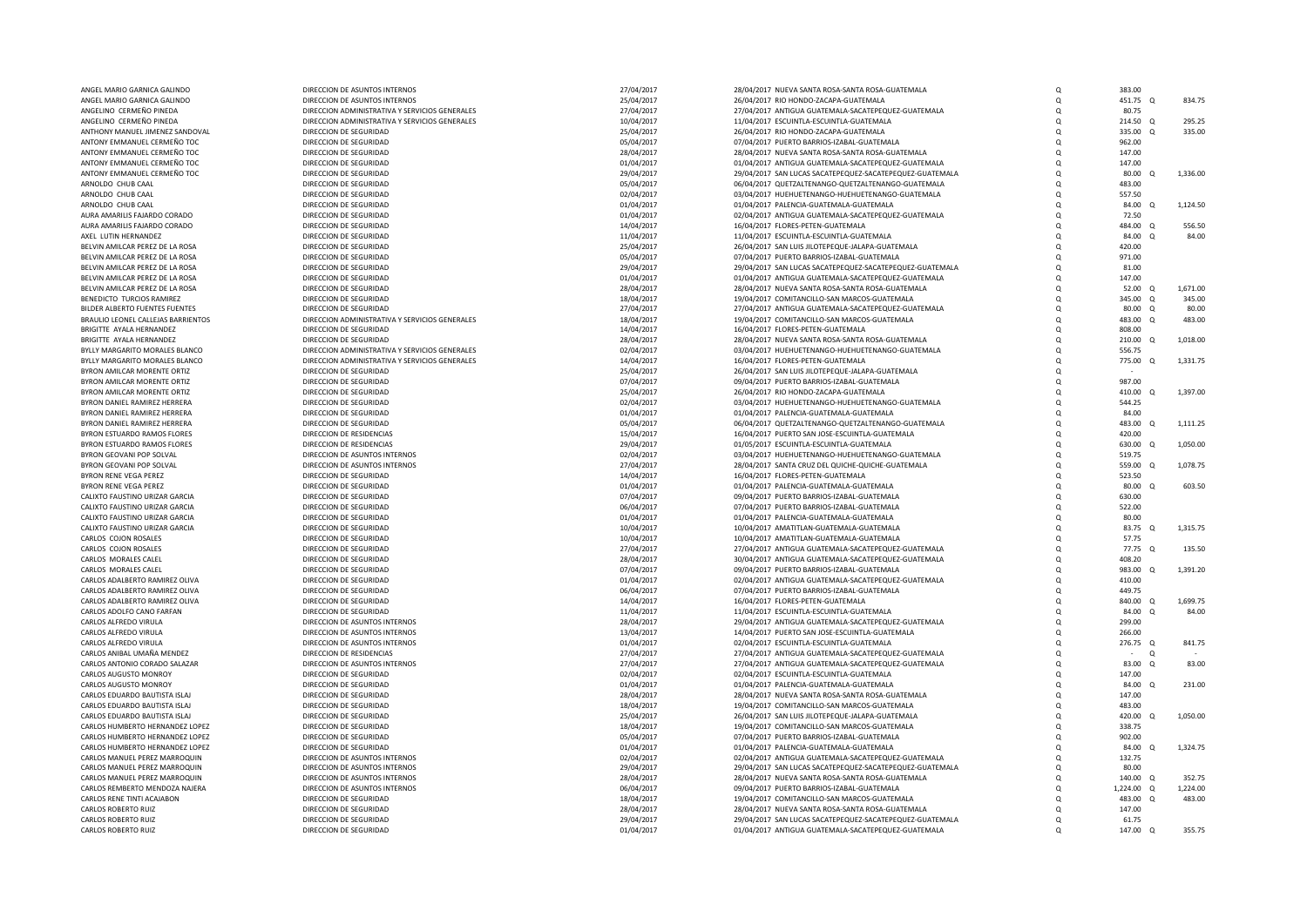| CENILDA ELENA JUAREZ PAZOS        | DIRECCION DE RESIDENCIAS                       | 26/04/2017 | 26/04/2017 ANTIGUA GUATEMALA-SACATEPEQUEZ-GUATEMALA   | $\Omega$   | 84.00 Q         |          | 84.00    |
|-----------------------------------|------------------------------------------------|------------|-------------------------------------------------------|------------|-----------------|----------|----------|
| CESAR GUERRERO ORDOÑEZ            | DIRECCION DE SEGURIDAD                         | 11/04/2017 | 11/04/2017 ESCUINTLA-ESCUINTLA-GUATEMALA              | $\Omega$   | 84.00           |          |          |
| CESAR GUERRERO ORDOÑEZ            | DIRECCION DE SEGURIDAD                         | 25/04/2017 | 26/04/2017 RIO HONDO-ZACAPA-GUATEMALA                 | $\Omega$   | 335.00          |          |          |
| CESAR GUERRERO ORDOÑEZ            | DIRECCION DE SEGURIDAD                         | 18/04/2017 | 19/04/2017 COMITANCILLO-SAN MARCOS-GUATEMALA          | $\Omega$   | 348.00          | $\Omega$ | 767.00   |
| CESAR ALBERTO TOTE CHIROY         | DIRECCION DE ASUNTOS INTERNOS                  | 10/04/2017 | 10/04/2017 AMATITLAN-GUATEMALA-GUATEMALA              | $\Omega$   | 83.50           |          |          |
| CESAR ALBERTO TOTE CHIROY         | DIRECCION DE ASUNTOS INTERNOS                  | 06/04/2017 | 09/04/2017 PUERTO BARRIOS-IZABAL-GUATEMALA            | $\Omega$   | 1,231.00        |          |          |
| CESAR ALBERTO TOTE CHIROY         | DIRECCION DE ASUNTOS INTERNOS                  | 25/04/2017 | 26/04/2017 SAN LIUS JILOTEPEQUE-JALAPA-GUATEMALA      | $\Omega$   | 374.00          | $\Omega$ | 1.688.50 |
| CESAR AUGUSTO LOPEZ DE LEON       | DIRECCION DE SEGURIDAD                         | 05/04/2017 | 06/04/2017 QUETZALTENANGO-QUETZALTENANGO-GUATEMALA    | $\Omega$   | 483.00          |          |          |
| CESAR AUGUSTO LOPEZ DE LEON       | DIRECCION DE SEGURIDAD                         | 01/04/2017 | 01/04/2017 PALENCIA-GUATEMALA-GUATEMALA               | $\Omega$   | 84.00           |          |          |
| CESAR AUGUSTO LOPEZ DE LEON       | DIRECCION DE SEGURIDAD                         | 02/04/2017 | 03/04/2017 HUEHUETENANGO-HUEHUETENANGO-GUATEMALA      | $\Omega$   | 564.50 Q        |          | 1,131.50 |
| CESAR FIDENCIO MALDONADO DE LEON  |                                                |            | 30/04/2017 FRAIJANES-GUATEMALA-GUATEMALA              |            | 82.00           |          |          |
|                                   | DIRECCION DE SEGURIDAD                         | 30/04/2017 |                                                       | $\Omega$   |                 |          |          |
| CESAR FIDENCIO MALDONADO DE LEON  | DIRECCION DE SEGURIDAD                         | 10/04/2017 | 10/04/2017 PUERTO SAN JOSE-ESCUINTLA-GUATEMALA        | $\Omega$   | 210.00 Q        |          | 292.00   |
| CESAR FRANCISCO OVALLE MENDOZA    | DIRECCION DE SEGURIDAD                         | 06/04/2017 | 07/04/2017 PUERTO BARRIOS-IZABAL-GUATEMALA            | $\Omega$   | 514.00          |          |          |
| CESAR FRANCISCO OVALLE MENDOZA    | DIRECCION DE SEGURIDAD                         | 07/04/2017 | 08/04/2017 PUERTO BARRIOS-IZABAL-GUATEMALA            | Q          | 365.00          |          |          |
| CESAR FRANCISCO OVALLE MENDOZA    | DIRECCION DE SEGURIDAD                         | 01/04/2017 | 01/04/2017 PALENCIA-GUATEMALA-GUATEMALA               | $\Omega$   | 80.00 Q         |          | 959.00   |
| CESAR NOE SOTO CORADO             | DIRECCION DE SEGURIDAD                         | 06/04/2017 | 07/04/2017 PUERTO BARRIOS-IZABAL-GUATEMALA            | $\Omega$   | 522.00          |          |          |
| CESAR NOE SOTO CORADO             | DIRECCION DE SEGURIDAD                         | 07/04/2017 | 08/04/2017 PUERTO BARRIOS-IZABAL-GUATEMALA            |            |                 |          |          |
| CESAR NOE SOTO CORADO             | DIRECCION DE SEGURIDAD                         | 01/04/2017 | 01/04/2017 PALENCIA-GUATEMALA-GUATEMALA               | $\Omega$   | 80.00 Q         |          | 602.00   |
| CESAR ORLANDO MAYORGA ALVAREZ     | DIRECCION ADMINISTRATIVA Y SERVICIOS GENERALES | 27/04/2017 | 27/04/2017 ANTIGUA GUATEMALA-SACATEPEQUEZ-GUATEMALA   | $\Omega$   | 139.75 Q        |          | 139.75   |
| CLAUDIO OMAR SALAZAR GALVEZ       | DIRECCION DE RESIDENCIAS                       | 10/04/2017 | 10/04/2017 PUERTO SAN JOSE-ESCUINTLA-GUATEMALA        | $\Omega$   | 147.00 Q        |          | 147.00   |
| CRISTHIAN OMAR CANTORAL SEBASTIAN | DIRECCION DE SEGURIDAD                         | 18/04/2017 | 19/04/2017 FLORES COSTA CUCA-QUETZALTENANGO-GUATEMALA | $\Omega$   | 418.25 Q        |          | 418.25   |
| CRISTIAN ALEXANDER RAMOS CORDERO  | DIRECCION DE SEGURIDAD                         | 01/04/2017 | 01/04/2017 PALENCIA-GUATEMALA-GUATEMALA               | $\Omega$   | 84.00           |          |          |
| CRISTIAN ALEXANDER RAMOS CORDERO  | DIRECCION DE SEGURIDAD                         | 02/04/2017 | 03/04/2017 HUEHUETENANGO-HUEHUETENANGO-GUATEMALA      | $\Omega$   | 557.25          |          |          |
| CRISTIAN ALEXANDER RAMOS CORDERO  | DIRECCION DE SEGURIDAD                         | 05/04/2017 | 06/04/2017 QUETZALTENANGO-QUETZALTENANGO-GUATEMALA    | $\Omega$   | 483.00          | $\Omega$ | 1,124.25 |
| CRISTIAN MIGUEL PEREZ BATZ        | DIRECCION ADMINISTRATIVA Y SERVICIOS GENERALES | 27/04/2017 | 28/04/2017 SANTA CRUZ DEL QUICHE-QUICHE-GUATEMALA     | $\Omega$   | 567.00          |          |          |
| CRISTIAN MIGUEL PEREZ BATZ        | DIRECCION ADMINISTRATIVA Y SERVICIOS GENERALES | 25/04/2017 | 26/04/2017 RIO HONDO-ZACAPA-GUATEMALA                 | $\Omega$   | 420.00 Q        |          | 987.00   |
| DAMARIS PAOLA CACERES QUIÑONEZ    | DIRECCION DE SEGURIDAD                         |            |                                                       | $\Omega$   | 84.00           | $\Omega$ | 84.00    |
|                                   |                                                | 30/04/2017 | 30/04/2017 FRAIJANES-GUATEMALA-GUATEMALA              |            |                 |          |          |
| DANIEL MARTINEZ LOPEZ             | DIRECCION DE ASUNTOS INTERNOS                  | 27/04/2017 | 28/04/2017 SANTA CRUZ DEL QUICHE-QUICHE-GUATEMALA     | $\Omega$   | 559.00          | $\Omega$ | 559.00   |
| DANIEL ERNESTO ARANA LOPEZ        | DIRECCION DE SEGURIDAD                         | 13/04/2017 | 16/04/2017 ESCUINTLA-ESCUINTLA-GUATEMALA              | Q          | 630.00          |          |          |
| DANIEL ERNESTO ARANA LOPEZ        | DIRECCION DE SEGURIDAD                         | 02/04/2017 | 03/04/2017 HUEHUETENANGO-HUEHUETENANGO-GUATEMALA      | $\Omega$   | 567.00          |          |          |
| DANIEL ERNESTO ARANA LOPEZ        | DIRECCION DE SEGURIDAD                         | 07/04/2017 | 08/04/2017 PUERTO BARRIOS-IZABAL-GUATEMALA            | $\Omega$   |                 |          |          |
| DANIEL ERNESTO ARANA LOPEZ        | DIRECCION DE SEGURIDAD                         | 06/04/2017 | 07/04/2017 PUERTO BARRIOS-IZABAL-GUATEMALA            | $\Omega$   | 514.00          | $\Omega$ | 1,711.00 |
| DANILO ASENCIO QUIÑONEZ           | DIRECCION DE SEGURIDAD                         | 01/04/2017 | 01/04/2017 PALENCIA-GUATEMALA-GUATEMALA               | $\Omega$   | 80.00           |          |          |
| DANILO ASENCIO QUIÑONEZ           | DIRECCION DE SEGURIDAD                         | 15/04/2017 | 15/04/2017 FLORES-PETEN-GUATEMALA                     | $\Omega$   | $50.00$ Q       |          | 130.00   |
| DARIO SACOL PAIZ                  | DIRECCION DE ASUNTOS INTERNOS                  | 05/04/2017 | 06/04/2017 QUETZALTENANGO-QUETZALTENANGO-GUATEMALA    | $\Omega$   | 446.00          |          |          |
| DARIO SACOL PAIZ                  | DIRECCION DE ASUNTOS INTERNOS                  | 13/04/2017 | 14/04/2017 PUERTO SAN JOSE-ESCUINTLA-GUATEMALA        | $\Omega$   | 262.00          |          |          |
| DARIO SACOL PAIZ                  | DIRECCION DE ASUNTOS INTERNOS                  | 02/04/2017 | 02/04/2017 ANTIGUA GUATEMALA-SACATEPEQUEZ-GUATEMALA   | $\Omega$   | 133.75 Q        |          | 841.75   |
| DARWIN ELIHEZER ESTEVEZ RETANA    | DIRECCION DE SEGURIDAD                         | 01/04/2017 | 01/04/2017 PALENCIA-GUATEMALA-GUATEMALA               | $\Omega$   | 80.00           |          |          |
| DARWIN ELIHEZER ESTEVEZ RETANA    | DIRECCION DE SEGURIDAD                         | 07/04/2017 | 08/04/2017 PUERTO BARRIOS-IZABAL-GUATEMALA            | $\Omega$   |                 |          |          |
| DARWIN ELIHEZER ESTEVEZ RETANA    | DIRECCION DE SEGURIDAD                         | 06/04/2017 | 07/04/2017 PUERTO BARRIOS-IZABAL-GUATEMALA            | $\Omega$   | 522.00 Q        |          | 602.00   |
| DAVID ALEXANDER RIVERA MORALES    | DIRECCION ADMINISTRATIVA Y SERVICIOS GENERALES | 06/04/2017 | 06/04/2017 QUETZALTENANGO-QUETZALTENANGO-GUATEMALA    | $\Omega$   | 208.75          |          |          |
| DAVID ALEXANDER RIVERA MORALES    | DIRECCION ADMINISTRATIVA Y SERVICIOS GENERALES | 27/04/2017 | 28/04/2017 SANTA CRUZ DEL QUICHE-QUICHE-GUATEMALA     | $\Omega$   | 567.00 Q        |          | 775.75   |
| DEICY CAROLINA RIVERA NAJARRO     | DIRECCION DE ASUNTOS INTERNOS                  | 10/04/2017 | 10/04/2017 RETALHULEU-RETALHULEU-GUATEMALA            | $\Omega$   | 143.05          |          |          |
| DEICY CAROLINA RIVERA NAJARRO     | DIRECCION DE ASUNTOS INTERNOS                  | 18/04/2017 | 19/04/2017 FLORES COSTA CUCA-QUETZALTENANGO-GUATEMALA | $\Omega$   | 397.00          |          |          |
| DEICY CAROLINA RIVERA NAJARRO     | DIRECCION DE ASUNTOS INTERNOS                  | 08/04/2017 | 08/04/2017 JALPATAGUA-JUTIAPA-GUATEMALA               |            | 141.00 Q        |          | 681.05   |
|                                   |                                                |            |                                                       |            |                 |          |          |
| DERBY ALEJANDRO GRIJALVA ARANA    | DIRECCION DE ASUNTOS INTERNOS                  | 25/04/2017 | 26/04/2017 CONGUACO-JUTIAPA-GUATEMALA                 | $\Omega$   | 394.00          | $\Omega$ | 394.00   |
| DEYVIS FRANCISCO TORRES MORAN     | DIRECCION DE ASUNTOS INTERNOS                  | 27/04/2017 | 27/04/2017 ANTIGUA GUATEMALA-SACATEPEQUEZ-GUATEMALA   | $\Omega$   | 78.75 Q         |          | 78.75    |
| DEYVIS JONATAN MAYEN DUARTE       | DIRECCION DE INFORMACION                       | 04/04/2017 | 05/04/2017 QUETZALTENANGO-QUETZALTENANGO-GUATEMALA    | $\Omega$   | 392.00          |          |          |
| DEYVIS JONATAN MAYEN DUARTE       | DIRECCION DE INFORMACION                       | 09/04/2017 | 10/04/2017 PUERTO SAN JOSE-ESCUINTLA-GUATEMALA        | $\Omega$   | 190.75 Q        |          | 582.75   |
| DIRK KLEYVERMAN ZUÑIGA GAMEZ      | DIRECCION DE SEGURIDAD                         | 25/04/2017 | 26/04/2017 RIO HONDO-ZACAPA-GUATEMALA                 | $\Omega$   | 335.00 Q        |          | 335.00   |
| DOLYI MAYRA HERNANDEZ RODRIGUEZ   | DIRECCION DE SEGURIDAD                         | 08/04/2017 | 08/04/2017 JALPATAGUA-JUTIAPA-GUATEMALA               | $\Omega$   | 75.00           |          |          |
| DOLYI MAYRA HERNANDEZ RODRIGUEZ   | DIRECCION DE SEGURIDAD                         | 11/04/2017 | 11/04/2017 ESCUINTLA-ESCUINTLA-GUATEMALA              | $\Omega$   | 84.00           | $\Omega$ | 159.00   |
| DONIS AARON FUENTES CHINCHILLA    | DIRECCION DE ASUNTOS INTERNOS                  | 14/04/2017 | 16/04/2017 SAN BENITO-PETEN-GUATEMALA                 | $\Omega$   | 698.75          |          |          |
| DONIS AARON FUENTES CHINCHILLA    | DIRECCION DE ASUNTOS INTERNOS                  | 01/04/2017 | 02/04/2017 ESCUINTLA-ESCUINTLA-GUATEMALA              | $\Omega$   | 273.75 Q        |          | 972.50   |
| DOUGLAS JOSUE MEJIA ORTIZ         | DIRECCION DE SEGURIDAD                         | 10/04/2017 | 10/04/2017 PUERTO SAN JOSE-ESCUINTLA-GUATEMALA        | $\Omega$   | 210.00          | $\Omega$ | 210.00   |
| DOUGLAS YOVANY RIOS VASQUEZ       | DIRECCION DE SEGURIDAD                         | 06/04/2017 | 07/04/2017 PUERTO BARRIOS-IZABAL-GUATEMALA            | $\Omega$   | 508.00          |          |          |
| DOUGLAS YOVANY RIOS VASQUEZ       | DIRECCION DE SEGURIDAD                         | 07/04/2017 | 08/04/2017 PUERTO BARRIOS-IZABAL-GUATEMALA            | $\Omega$   |                 |          |          |
| DOUGLAS YOVANY RIOS VASQUEZ       | DIRECCION DE SEGURIDAD                         | 01/04/2017 | 01/04/2017 PALENCIA-GUATEMALA-GUATEMALA               | $\Omega$   | 80.00 Q         |          | 588.00   |
| EDDY ALFONSO PEREZ HERNANDEZ      | DIRECCION DE SEGURIDAD                         | 06/04/2017 | 09/04/2017 PUERTO BARRIOS-IZABAL-GUATEMALA            | Q          | 1,469.00        | $\Omega$ | 1,469.00 |
| EDDY YANCARLO ACEITUNO PERALTA    | DIRECCION DE SEGURIDAD                         | 27/04/2017 | 28/04/2017 SANTA CRUZ DEL QUICHE-QUICHE-GUATEMALA     | $\Omega$   | 560.50          |          |          |
| EDDY YANCARLO ACEITUNO PERALTA    | DIRECCION DE SEGURIDAD                         | 25/04/2017 | 26/04/2017 SAN LUIS JILOTEPEQUE-JALAPA-GUATEMALA      | Q          | 420.00          | $\Omega$ | 980.50   |
| EDGAR ELADIO MELENDEZ CHEREC      | DIRECCION DE SEGURIDAD                         | 05/04/2017 | 06/04/2017 QUETZALTENANGO-QUETZALTENANGO-GUATEMALA    | $\Omega$   | 483.00          |          |          |
| EDGAR ELADIO MELENDEZ CHEREC      | DIRECCION DE SEGURIDAD                         | 23/04/2017 | 23/04/2017 ESCUINTLA-ESCUINTLA-GUATEMALA              | $\Omega$   | 84.00           |          |          |
| EDGAR ELADIO MELENDEZ CHEREC      | DIRECCION DE SEGURIDAD                         | 01/04/2017 | 01/04/2017 PALENCIA-GUATEMALA-GUATEMALA               | $\Omega$   | 84.00           |          |          |
|                                   | DIRECCION DE SEGURIDAD                         |            |                                                       |            | 63.00 Q         |          |          |
| EDGAR ELADIO MELENDEZ CHEREC      |                                                | 08/04/2017 | 09/04/2017 MIXCO-GUATEMALA-GUATEMALA                  | $\Omega$   |                 |          | 714.00   |
| EDGAR OTTONIEL YAL XIQUIN         | DIRECCION ADMINISTRATIVA Y SERVICIOS GENERALES | 10/04/2017 | 11/04/2017 ESCUINTLA-ESCUINTLA-GUATEMALA              | $\Omega$   | 161.00 Q        |          | 161.00   |
| EDGAR TRINIDAD OVANDO AZURDIA     | DIRECCION DE SEGURIDAD                         | 13/04/2017 | 16/04/2017 ESCUINTLA-ESCUINTLA-GUATEMALA              | $\Omega$   | 630.00          |          |          |
| EDGAR TRINIDAD OVANDO AZURDIA     | DIRECCION DE SEGURIDAD                         | 01/04/2017 | 01/04/2017 TECULUTAN-ZACAPA-GUATEMALA                 |            | 210.00          |          |          |
| EDGAR TRINIDAD OVANDO AZURDIA     | DIRECCION DE SEGURIDAD                         | 29/04/2017 | 01/05/2017 TECULUTAN-ZACAPA-GUATEMALA                 | $\Omega$   | 936.00 Q        |          | 1,776.00 |
| EDIN NOE HERRERA GONZALEZ         | DIRECCION DE SEGURIDAD                         | 06/04/2017 | 07/04/2017 PUERTO BARRIOS-IZABAL-GUATEMALA            | $^{\circ}$ | 522.00          |          |          |
| EDIN NOE HERRERA GONZALEZ         | DIRECCION DE SEGURIDAD                         | 07/04/2017 | 08/04/2017 PUERTO BARRIOS-IZABAL-GUATEMALA            | $\Omega$   | 292.00          |          |          |
| EDIN NOE HERRERA GONZALEZ         | DIRECCION DE SEGURIDAD                         | 01/04/2017 | 01/04/2017 PALENCIA-GUATEMALA-GUATEMALA               | $\Omega$   | $80.00 \quad O$ |          | 894.00   |
|                                   |                                                |            |                                                       |            |                 |          |          |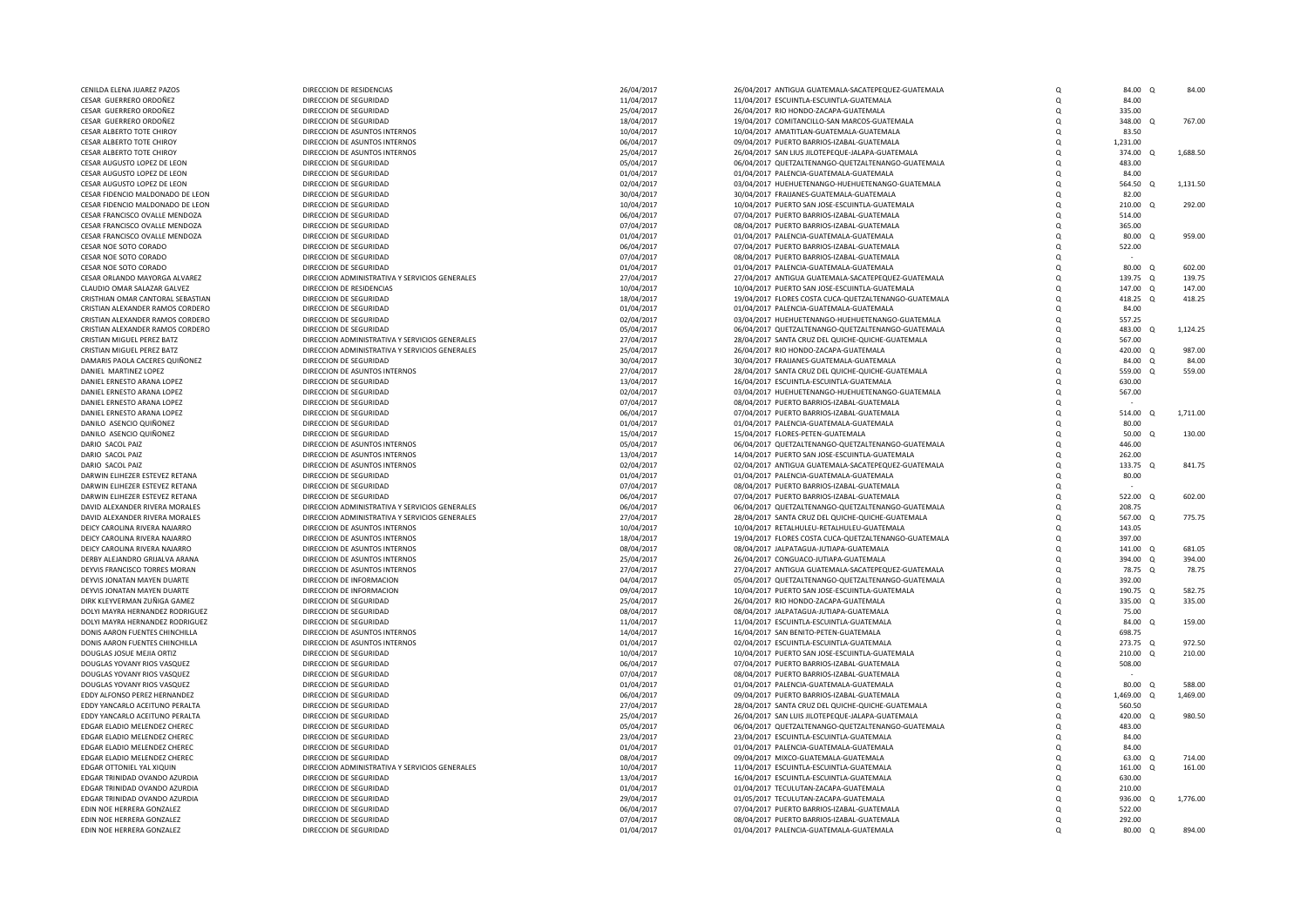| EDUARDO POP CAC                          | DIRECCION DE SEGURIDAD        | 07/04/2017 | 09/04/2017 PUERTO BARRIOS-IZABAL-GUATEMALA               | O        | 987.00               |          |
|------------------------------------------|-------------------------------|------------|----------------------------------------------------------|----------|----------------------|----------|
| EDUARDO POP CAC                          | DIRECCION DE SEGURIDAD        |            |                                                          | $\Omega$ | $\Omega$<br>$\sim$   | 987.00   |
|                                          |                               | 10/04/2017 | 10/04/2017 PUERTO SAN JOSE-ESCUINTLA-GUATEMALA           |          |                      |          |
| EDUARDO PORTILLO REYES                   | DIRECCION DE SEGURIDAD        | 02/04/2017 | 02/04/2017 ANTIGUA GUATEMALA-SACATEPEQUEZ-GUATEMALA      | $\Omega$ | 73.75 Q              | 73.75    |
| EDUARDO JOSE SALAZAR                     | DIRECCION DE SEGURIDAD        | 25/04/2017 | 26/04/2017 CONGUACO-JUTIAPA-GUATEMALA                    | O        | 409.00               |          |
| EDUARDO JOSE SALAZAR                     | DIRECCION DE SEGURIDAD        | 10/04/2017 | 10/04/2017 PUERTO SAN JOSE-ESCUINTLA-GUATEMALA           | $\Omega$ | 180.00 Q             | 589.00   |
|                                          |                               |            |                                                          |          |                      |          |
| EDUARDO RENE MORALES VALDEZ              | DIRECCION DE SEGURIDAD        | 01/04/2017 | 01/04/2017 ANTIGUA GUATEMALA-SACATEPEQUEZ-GUATEMALA      | O        | 147.00               |          |
| EDUARDO RENE MORALES VALDEZ              | DIRECCION DE SEGURIDAD        | 29/04/2017 | 29/04/2017 SAN LUCAS SACATEPEQUEZ-SACATEPEQUEZ-GUATEMALA | O        | 83.75                |          |
| EDUARDO RENE MORALES VALDEZ              | DIRECCION DE SEGURIDAD        | 28/04/2017 | 28/04/2017 NUEVA SANTA ROSA-SANTA ROSA-GUATEMALA         | O        | 146.75               |          |
| EDUARDO RENE MORALES VALDEZ              | DIRECCION DE SEGURIDAD        | 05/04/2017 | 07/04/2017 PUERTO BARRIOS-IZABAL-GUATEMALA               | O        | 987.00<br>$\Omega$   | 1,364.50 |
|                                          |                               |            |                                                          |          |                      |          |
| EDVIN ARMANDO TZOC SIC                   | DIRECCION DE SEGURIDAD        | 01/04/2017 | 02/04/2017 ANTIGUA GUATEMALA-SACATEPEQUEZ-GUATEMALA      | Q        | 175.00               |          |
| EDVIN ARMANDO TZOC SIC                   | DIRECCION DE SEGURIDAD        | 01/04/2017 | 02/04/2017 ANTIGUA GUATEMALA-SACATEPEQUEZ-GUATEMALA      | $\Omega$ | 205.91<br>$\Omega$   | 380.91   |
| EDVIN MANUEL URBINA MINAS                | DIRECCION DE SEGURIDAD        | 10/04/2017 | 10/04/2017 AMATITLAN-GUATEMALA-GUATEMALA                 | $\Omega$ | 84.00                |          |
| EDVIN MANUEL URBINA MINAS                | DIRECCION DE SEGURIDAD        | 27/04/2017 | 27/04/2017 ANTIGUA GUATEMALA-SACATEPEQUEZ-GUATEMALA      | O        | 84.00                |          |
|                                          |                               |            |                                                          | $\Omega$ |                      |          |
| EDVIN MANUEL URBINA MINAS                | DIRECCION DE SEGURIDAD        | 28/04/2017 | 30/04/2017 ANTIGUA GUATEMALA-SACATEPEQUEZ-GUATEMALA      |          | 198.20 Q             | 366.20   |
| EDVIN SANTOS DIAZ HICHOS                 | DIRECCION DE SEGURIDAD        | 27/04/2017 | 27/04/2017 ANTIGUA GUATEMALA-SACATEPEQUEZ-GUATEMALA      | $\Omega$ | $84.00 \quad 0$      | 84.00    |
| EDWIN GONZALEZ VALDEZ                    | DIRECCION DE SEGURIDAD        | 27/04/2017 | 27/04/2017 ANTIGUA GUATEMALA-SACATEPEQUEZ-GUATEMALA      | O        | 84.00 Q              | 84.00    |
| EDWIN ARMANDO BARILLAS TORRES            | DIRECCION DE RESIDENCIAS      | 29/04/2017 | 01/05/2017 ESCUINTLA-ESCUINTLA-GUATEMALA                 | $\Omega$ | 630.00               |          |
| EDWIN ARMANDO BARILLAS TORRES            | DIRECCION DE RESIDENCIAS      | 15/04/2017 | 16/04/2017 PUERTO SAN JOSE-ESCUINTLA-GUATEMALA           | O        | 420.00               |          |
|                                          |                               |            |                                                          |          |                      |          |
| EDWIN ARMANDO BARILLAS TORRES            | DIRECCION DE RESIDENCIAS      | 01/04/2017 | 02/04/2017 ANTIGUA GUATEMALA-SACATEPEQUEZ-GUATEMALA      | O        | 273.00 Q             | 1,323.00 |
| EDWIN DAVID CHINCHILLA BAMAC             | SUBSECRETARIA DE SEGURIDAD    | 19/04/2017 | 19/04/2017 COLOMBA, COSTA CUCA-QUETZALTENANGO-GUATEMALA  | $\Omega$ | 194.00               |          |
| FDWIN DAVID CHINCHILLA BAMAC             | DIRECCION DE SEGURIDAD        | 27/04/2017 | 28/04/2017 SANTA CRUZ DEL QUICHE-QUICHE-GUATEMALA        | $\Omega$ | 559.00               |          |
| EDWIN DAVID CHINCHILLA BAMAC             | DIRECCION DE SEGURIDAD        | 25/04/2017 | 26/04/2017 SAN LUIS JILOTEPEQUE-JALAPA-GUATEMALA         | O        | 420.00               |          |
|                                          |                               |            |                                                          |          |                      |          |
| EDWIN DAVID CHINCHILLA BAMAC             | DIRECCION DE SEGURIDAD        | 30/04/2017 | 30/04/2017 FRAIJANES-GUATEMALA-GUATEMALA                 | O        | 84.00 Q              | 1,257.00 |
| EDWIN ORLANDO SANCHEZ BIAN               | DIRECCION DE ASUNTOS INTERNOS | 11/04/2017 | 17/04/2017 JUTIAPA-JUTIAPA-GUATEMALA                     | Q        | 2,340.00             |          |
| EDWIN ORLANDO SANCHEZ BIAN               | DIRECCION DE ASUNTOS INTERNOS | 28/04/2017 | 02/05/2017 JUTIAPA-JUTIAPA-GUATEMALA                     | O        | 1,514.00 Q           | 3,854.00 |
| EDWIN RENE HERNANDEZ Y HERNANDEZ         | DIRECCION DE SEGURIDAD        | 29/04/2017 | 29/04/2017 SAN LUCAS SACATEPEQUEZ-SACATEPEQUEZ-GUATEMALA | $\Omega$ | 83.75                |          |
|                                          |                               |            |                                                          |          |                      |          |
| <b>FDWIN RENE HERNANDEZ Y HERNANDEZ</b>  | DIRECCION DE SEGURIDAD        | 01/04/2017 | 01/04/2017 ANTIGUA GUATEMALA-SACATEPEQUEZ-GUATEMALA      | $\Omega$ | 147.00               |          |
| EDWIN RENE HERNANDEZ Y HERNANDEZ         | DIRECCION DE SEGURIDAD        | 28/04/2017 | 28/04/2017 NUEVA SANTA ROSA-SANTA ROSA-GUATEMALA         | $\Omega$ | 130.00               |          |
| EDWIN RENE HERNANDEZ Y HERNANDEZ         | DIRECCION DE SEGURIDAD        | 10/04/2017 | 10/04/2017 AMATITLAN-GUATEMALA-GUATEMALA                 | $\Omega$ | 83.75                |          |
|                                          |                               |            |                                                          |          |                      |          |
| EDWIN RENE HERNANDEZ Y HERNANDEZ         | DIRECCION DE SEGURIDAD        | 07/04/2017 | 09/04/2017 PUERTO BARRIOS-IZABAL-GUATEMALA               | Q        | 803.00               |          |
| EDWIN RENE HERNANDEZ Y HERNANDEZ         | DIRECCION DE SEGURIDAD        | 05/04/2017 | 07/04/2017 PUERTO BARRIOS-IZABAL-GUATEMALA               | O        | 936.50               | 2,184.00 |
| EDWIN RUBELIO LEMUS SARCEÑO              | DIRECCION DE SEGURIDAD        | 07/04/2017 | 08/04/2017 PUERTO BARRIOS-IZABAL-GUATEMALA               | $\Omega$ |                      |          |
| EDWIN RUBELIO LEMUS SARCEÑO              | DIRECCION DE SEGURIDAD        | 06/04/2017 | 07/04/2017 PUERTO BARRIOS-IZABAL-GUATEMALA               | $\Omega$ | 409.50               |          |
| EDWIN RUBELIO LEMUS SARCEÑO              | DIRECCION DE SEGURIDAD        | 10/04/2017 | 10/04/2017 PUERTO SAN JOSE-ESCUINTLA-GUATEMALA           | O        | 147.00               |          |
|                                          |                               |            |                                                          |          |                      |          |
| EDWIN RUBELIO LEMUS SARCEÑO              | DIRECCION DE SEGURIDAD        | 18/04/2017 | 19/04/2017 COMITANCILLO-SAN MARCOS-GUATEMALA             | o        | 348.00               |          |
| EDWIN RUBELIO LEMUS SARCEÑO              | DIRECCION DE SEGURIDAD        | 27/04/2017 | 27/04/2017 ANTIGUA GUATEMALA-SACATEPEQUEZ-GUATEMALA      | Q        | 77.50 Q              | 982.00   |
| EDWIN STIVENSON GUAY PEREIRA             | DESPACHO DEL SECRETARIO       | 10/04/2017 | 10/04/2017 PUERTO SAN JOSE-ESCUINTLA-GUATEMALA           | O        | 84.00<br>$\Omega$    | 84.00    |
| EDY GONZALO GUTIERREZ TRIGUEROS          | DIRECCION DE SEGURIDAD        | 28/04/2017 | 28/04/2017 NUEVA SANTA ROSA-SANTA ROSA-GUATEMALA         | O        | 196.00               |          |
|                                          |                               |            |                                                          |          |                      |          |
| EDY GONZALO GUTIERREZ TRIGUEROS          | DIRECCION DE SEGURIDAD        | 25/04/2017 | 26/04/2017 CONGUACO-JUTIAPA-GUATEMALA                    | O        | 420.00 Q             | 616.00   |
| EFRAIN REGINALDO AGUILAR ALMAZAN         | DIRECCION DE SEGURIDAD        | 06/04/2017 | 09/04/2017 PUERTO BARRIOS-IZABAL-GUATEMALA               | O        | 1,470.00 Q           | 1,470.00 |
| ELDER CALIXTRO MARTINEZ PEREZ            | DIRECCION DE INFORMACION      | 26/04/2017 | 26/04/2017 NUEVA SANTA ROSA-SANTA ROSA-GUATEMALA         | O        | 88.25                |          |
| ELDER CALIXTRO MARTINEZ PEREZ            | DIRECCION DE INFORMACION      | 10/04/2017 | 12/04/2017 COMITANCILLO-SAN MARCOS-GUATEMALA             | $\Omega$ | 143.12               |          |
|                                          |                               |            |                                                          | $\Omega$ |                      |          |
| ELDER CALIXTRO MARTINEZ PEREZ            | DIRECCION DE INFORMACION      | 27/04/2017 | 28/04/2017 NEBAJ-QUICHE-GUATEMALA                        |          | 461.50 Q             | 692.87   |
| ELDER DANILO SALAZAR PAZ                 | DIRECCION DE SEGURIDAD        | 25/04/2017 | 26/04/2017 CONGUACO-JUTIAPA-GUATEMALA                    | O        | 420.00               |          |
| ELDER DANILO SALAZAR PAZ                 | DIRECCION DE SEGURIDAD        | 27/04/2017 | 28/04/2017 SANTA CRUZ DEL QUICHE-QUICHE-GUATEMALA        | O        | 553.00 Q             | 973.00   |
| ELDER MIDENIO DIVAS TUPAS                | DIRECCION DE SEGURIDAD        | 27/04/2017 | 28/04/2017 SANTA CRUZ DEL QUICHE-QUICHE-GUATEMALA        | O        | 567.00               |          |
| ELDER MIDENIO DIVAS TUPAS                | DIRECCION DE SEGURIDAD        | 25/04/2017 | 26/04/2017 RIO HONDO-ZACAPA-GUATEMALA                    | $\Omega$ |                      |          |
|                                          |                               |            |                                                          |          |                      |          |
| ELDER MIDENIO DIVAS TUPAS                | DIRECCION DE SEGURIDAD        | 25/04/2017 | 26/04/2017 SAN LUIS JILOTEPEQUE-JALAPA-GUATEMALA         | O        | 420.00 Q             | 987.00   |
| ELIAS ROMEO MELGAR CASTRO                | DIRECCION DE SEGURIDAD        | 01/04/2017 | 01/04/2017 PALENCIA-GUATEMALA-GUATEMALA                  | O        | 84.00 Q              | 84.00    |
| FLIAZAR AMILCAR RODAS GIL                | DIRECCION DE ASUNTOS INTERNOS | 06/04/2017 | 06/04/2017 PUERTO BARRIOS-IZABAL-GUATEMALA               | O        | 127.00 Q             | 127.00   |
| ELIEZER DANY IXPATAC LOPEZ               | DIRECCION DE SEGURIDAD        | 18/04/2017 | 19/04/2017 FLORES COSTA CUCA-QUETZALTENANGO-GUATEMALA    | O        | 483.00               |          |
|                                          |                               |            |                                                          |          |                      |          |
| ELIEZER DANY IXPATAC LOPEZ               | DIRECCION DE SEGURIDAD        | 02/04/2017 | 03/04/2017 HUEHUETENANGO-HUEHUETENANGO-GUATEMALA         | $\Omega$ | 558.25 Q             | 1,041.25 |
| ELIEZER FRANCISCO CABRERA XOL            | DIRECCION DE SEGURIDAD        | 01/04/2017 | 01/04/2017 PALENCIA-GUATEMALA-GUATEMALA                  | $\Omega$ | 84.00                |          |
| ELIEZER FRANCISCO CABRERA XOL            | DIRECCION DE SEGURIDAD        | 02/04/2017 | 02/04/2017 ESCUINTLA-ESCUINTLA-GUATEMALA                 | O        | 147.00               |          |
| ELIEZER FRANCISCO CABRERA XOL            | DIRECCION DE SEGURIDAD        | 05/04/2017 | 08/04/2017 PUERTO BARRIOS-IZABAL-GUATEMALA               | $\Omega$ | 1,323.00 Q           | 1,554.00 |
|                                          |                               |            |                                                          |          |                      |          |
| ELIO ARMANDO PEREZ SANTOS                | DIRECCION DE SEGURIDAD        | 07/04/2017 | 09/04/2017 PUERTO BARRIOS-IZABAL-GUATEMALA               | $\Omega$ | 808.00               |          |
| ELIO ARMANDO PEREZ SANTOS                | DIRECCION DE SEGURIDAD        | 05/04/2017 | 07/04/2017 PUERTO BARRIOS-IZABAL-GUATEMALA               | O        | 952.50               |          |
| ELIO ARMANDO PEREZ SANTOS                | DIRECCION DE SEGURIDAD        | 01/04/2017 | 01/04/2017 ANTIGUA GUATEMALA-SACATEPEQUEZ-GUATEMALA      | $\Omega$ | 147.00               |          |
| ELIO ARMANDO PEREZ SANTOS                | DIRECCION DE SEGURIDAD        | 28/04/2017 | 28/04/2017 NUEVA SANTA ROSA-SANTA ROSA-GUATEMALA         | $\Omega$ | 130.00               |          |
|                                          |                               |            |                                                          |          |                      |          |
| ELIO ARMANDO PEREZ SANTOS                | DIRECCION DE SEGURIDAD        | 29/04/2017 | 29/04/2017 SAN LUCAS SACATEPEQUEZ-SACATEPEQUEZ-GUATEMALA | O        | 81.00 Q              | 2,118.50 |
| EMANUEL ENRIQUE CIFUENTES VASQUEZ        | DIRECCION DE ASUNTOS INTERNOS | 27/04/2017 | 28/04/2017 SANTA CRUZ DEL QUICHE-QUICHE-GUATEMALA        | O        | 555.00               |          |
| <b>EMANUEL ENRIQUE CIFUENTES VASQUEZ</b> | DIRECCION DE ASUNTOS INTERNOS | 02/04/2017 | 03/04/2017 HUEHUETENANGO-HUEHUETENANGO-GUATEMALA         | $\Omega$ | 511.75               |          |
| EMANUEL ENRIQUE CIFUENTES VASQUEZ        | DIRECCION DE ASUNTOS INTERNOS | 01/04/2017 | 01/04/2017 PALENCIA-GUATEMALA-GUATEMALA                  | O        | 82.00                |          |
| EMANUEL ENRIQUE CIFUENTES VASQUEZ        | DIRECCION DE ASUNTOS INTERNOS | 05/04/2017 | 06/04/2017 QUETZALTENANGO-QUETZALTENANGO-GUATEMALA       | $\Omega$ | 416.75               |          |
|                                          |                               |            |                                                          |          |                      |          |
| EMANUEL ENRIQUE CIFUENTES VASQUEZ        | DIRECCION DE ASUNTOS INTERNOS | 14/04/2017 | 16/04/2017 SAN BENITO-PETEN-GUATEMALA                    | O        | 700.75<br>$^{\circ}$ | 2,266.25 |
| EMILIANO DEJESUS CIFUENTES               | DIRECCION DE RESIDENCIAS      | 18/04/2017 | 19/04/2017 FLORES COSTA CUCA-QUETZALTENANGO-GUATEMALA    | $\Omega$ | 410.00               |          |
| EMILIANO DEJESUS CIFUENTES               | DIRECCION DE RESIDENCIAS      | 01/04/2017 | 01/04/2017 PALENCIA-GUATEMALA-GUATEMALA                  | $\Omega$ | 84.00                |          |
| EMILIANO DEJESUS CIFUENTES               | DIRECCION DE RESIDENCIAS      | 06/04/2017 | 10/04/2017 PUERTO BARRIOS-IZABAL-GUATEMALA               | $\Omega$ | 840.00<br>$\cap$     | 1,334.00 |
|                                          |                               |            |                                                          |          |                      |          |
| ENRRY ABDIAS BARRIENTOS SANDOVAL         | DIRECCION DE SEGURIDAD        | 01/04/2017 | 01/04/2017 ANTIGUA GUATEMALA-SACATEPEQUEZ-GUATEMALA      | $\Omega$ | 147.00               |          |
| ENRRY ABDIAS BARRIENTOS SANDOVAL         | DIRECCION DE SEGURIDAD        | 28/04/2017 | 28/04/2017 NUEVA SANTA ROSA-SANTA ROSA-GUATEMALA         | $\Omega$ | 147.00               |          |
| ENRRY ABDIAS BARRIENTOS SANDOVAL         | DIRECCION DE SEGURIDAD        | 29/04/2017 | 29/04/2017 SAN LUCAS SACATEPEQUEZ-SACATEPEQUEZ-GUATEMALA | $\Omega$ | 49.50                |          |
| ENRRY ABDIAS BARRIENTOS SANDOVAL         | DIRECCION DE SEGURIDAD        | 05/04/2017 | 07/04/2017 PUERTO BARRIOS-IZABAL-GUATEMALA               | $\Omega$ | 987.00 Q             | 1,330.50 |
|                                          |                               |            |                                                          |          |                      |          |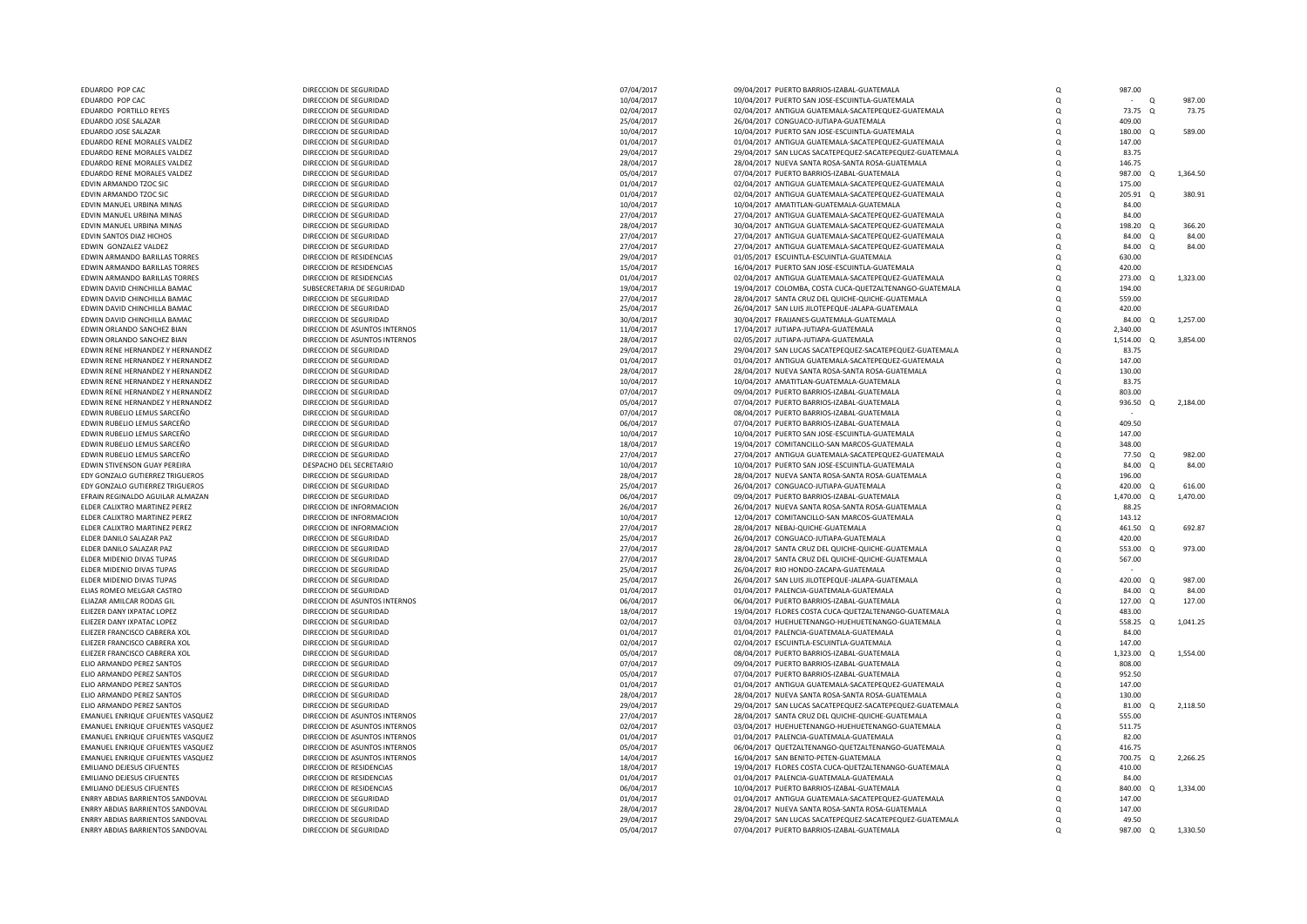| ERASMO YAX GARCIA                                             | DIRECCION DE COMUNICACIONES E INFORMATICA               | 27/04/2017               | 27/04/2017 ANTIGUA GUATEMALA-SACATEPEQUEZ-GUATEMALA                                               | $\mathsf Q$         | 147.00 Q            | 147.00          |
|---------------------------------------------------------------|---------------------------------------------------------|--------------------------|---------------------------------------------------------------------------------------------------|---------------------|---------------------|-----------------|
| ERFIDIO RAMOS ARANA                                           | DIRECCION DE SEGURIDAD                                  | 05/04/2017               | 06/04/2017 QUETZALTENANGO-QUETZALTENANGO-GUATEMALA                                                | $\mathsf Q$         | 483.00              |                 |
| <b>FREIDIO RAMOS ARANA</b>                                    | DIRECCION DE SEGURIDAD                                  | 01/04/2017               | 01/04/2017 PALENCIA-GUATEMALA-GUATEMALA                                                           | $\mathsf Q$         | 84.00               |                 |
| ERFIDIO RAMOS ARANA                                           | DIRECCION DE SEGURIDAD                                  | 02/04/2017               | 03/04/2017 HUEHUETENANGO-HUEHUETENANGO-GUATEMALA                                                  | Q                   | 533.00<br>$\Omega$  | 1,100.00        |
| ERICK ARMANDO CICILIANO CORADO                                | DIRECCION DE ASUNTOS INTERNOS                           | 18/04/2017               | 19/04/2017 COMITANCILLO-SAN MARCOS-GUATEMALA                                                      | $\Omega$            | 344.00              |                 |
| ERICK ARMANDO CICILIANO CORADO                                | DIRECCION DE ASUNTOS INTERNOS                           | 25/04/2017               | 26/04/2017 RIO HONDO-ZACAPA-GUATEMALA                                                             | Q                   | 455.75 Q            | 799.75          |
| ERICK ARMANDO OCHOA MIRANDA                                   | DESPACHO DEL SECRETARIO                                 | 10/04/2017               | 10/04/2017 PUERTO SAN JOSE-ESCUINTLA-GUATEMALA                                                    | $\Omega$            | 84.00 Q             | 84.00           |
| ERICK DANIEL LOPEZ PAREDES<br>ERIK ANTONIO MARROQUIN MARTINEZ | DIRECCION DE SEGURIDAD<br>DIRECCION DE ASUNTOS INTERNOS | 25/04/2017<br>26/04/2017 | 26/04/2017 RIO HONDO-ZACAPA-GUATEMALA<br>27/04/2017 ANTIGUA GUATEMALA-SACATEPEQUEZ-GUATEMALA      | $\circ$<br>$\Omega$ | 290.50 Q<br>368.00  | 290.50          |
| ERIK ANTONIO MARROQUIN MARTINEZ                               | DIRECCION DE ASUNTOS INTERNOS                           | 27/04/2017               | 28/04/2017 ANTIGUA GUATEMALA-SACATEPEQUEZ-GUATEMALA                                               | $\Omega$            | 286,00 0            | 654.00          |
| ERITZON ARTURO MARTINEZ LOPEZ                                 | DIRECCION DE SEGURIDAD                                  | 26/04/2017               | 28/04/2017 ANTIGUA GUATEMALA-SACATEPEQUEZ-GUATEMALA                                               | Q                   | 60.50<br>$\Omega$   | 60.50           |
| ERVIN JOEL CARDONA SANCHEZ                                    | DIRECCION DE SEGURIDAD                                  | 01/04/2017               | 01/04/2017 ANTIGUA GUATEMALA-SACATEPEQUEZ-GUATEMALA                                               | Q                   | 147.00              |                 |
| ERVIN JOEL CARDONA SANCHEZ                                    | DIRECCION DE SEGURIDAD                                  | 28/04/2017               | 28/04/2017 NUEVA SANTA ROSA-SANTA ROSA-GUATEMALA                                                  | Q                   | 144.00              |                 |
| ERVIN JOEL CARDONA SANCHEZ                                    | DIRECCION DE SEGURIDAD                                  | 29/04/2017               | 29/04/2017 SAN LUCAS SACATEPEQUEZ-SACATEPEQUEZ-GUATEMALA                                          | $\Omega$            | 80.00               |                 |
| ERVIN JOEL CARDONA SANCHEZ                                    | DIRECCION DE SEGURIDAD                                  | 05/04/2017               | 07/04/2017 PUERTO BARRIOS-IZABAL-GUATEMALA                                                        | $\Omega$            | 934.00 Q            | 1,305.00        |
| ERVIN MANUEL FUENTES FUENTES                                  | DIRECCION DE INFORMACION                                | 10/04/2017               | 12/04/2017 COMITANCILLO-SAN MARCOS-GUATEMALA                                                      | $\Omega$            | 143.12              |                 |
| ERVIN MANUEL FUENTES FUENTES                                  | DIRECCION DE INFORMACION                                | 27/04/2017               | 28/04/2017 NEBAJ-QUICHE-GUATEMALA                                                                 | $\Omega$            | 471.50 Q            | 614.62          |
| ERWIN ARTURO CASTELLANOS RAMIREZ                              | DIRECCION DE SEGURIDAD                                  | 08/04/2017               | 09/04/2017 FLORES-PETEN-GUATEMALA                                                                 | $\circ$             | 420.00 Q            | 420.00          |
| <b>FSMAR LEONARDO HUERTAS VALENZUELA</b>                      | DIRECCION DE SEGURIDAD                                  | 01/04/2017               | 01/04/2017 PALENCIA-GUATEMALA-GUATEMALA                                                           | $\Omega$            | 80.00 0             | 80.00           |
| ESTELIOS EMMANUEL MARROQUIN VIVAR                             | DIRECCION DE INFORMACION                                | 24/04/2017               | 25/04/2017 SANTA CRUZ DEL QUICHE-QUICHE-GUATEMALA                                                 | $\circ$             | 383.75 Q            | 383.75          |
| EVELYN JEANNETH MONTENEGRO MARTINEZ                           | DIRECCION DE RESIDENCIAS                                | 27/04/2017               | 27/04/2017 ANTIGUA GUATEMALA-SACATEPEQUEZ-GUATEMALA                                               | $\Omega$            | 38.00 Q             | 38.00           |
| EVER ESTUARDO CANTE DEL CID                                   | DIRECCION DE ASUNTOS INTERNOS                           | 25/04/2017               | 26/04/2017 RIO HONDO-ZACAPA-GUATEMALA                                                             | Q                   | 381.00<br>$\Omega$  | 381.00          |
| EVERILDO LOPEZ CARMONA                                        | DIRECCION DE SEGURIDAD                                  | 25/04/2017               | 26/04/2017 CONGUACO-JUTIAPA-GUATEMALA                                                             | $\Omega$            | 420.00              |                 |
| EVERILDO LOPEZ CARMONA                                        | DIRECCION DE SEGURIDAD                                  | 27/04/2017               | 28/04/2017 SANTA CRUZ DEL QUICHE-QUICHE-GUATEMALA                                                 | Q                   | 567.00 Q            | 987.00          |
| FERDY ALEJANDRO FUENTES FRANCO                                | DIRECCION DE SEGURIDAD                                  | 02/04/2017               | 03/04/2017 HUEHUETENANGO-HUEHUETENANGO-GUATEMALA                                                  | $\Omega$            | 567.00              |                 |
| FERDY ALEJANDRO FUENTES FRANCO                                | DIRECCION DE SEGURIDAD                                  | 01/04/2017               | 01/04/2017 PALENCIA-GUATEMALA-GUATEMALA                                                           | $\Omega$            | 80.00 Q             | 647.00          |
| FERMIN AGUILAR CORTEZ                                         | DIRECCION DE SEGURIDAD                                  | 18/04/2017               | 19/04/2017 FLORES COSTA CUCA-QUETZALTENANGO-GUATEMALA                                             | Q                   | 426.00<br>$\Omega$  | 426.00          |
| FIDEL DOMINGUEZ JIMENEZ                                       | DIRECCION DE SEGURIDAD                                  | 06/04/2017               | 07/04/2017 PUERTO BARRIOS-IZABAL-GUATEMALA                                                        | Q                   | 515.00              |                 |
| FIDEL DOMINGUEZ JIMENEZ<br>FIDEL DOMINGUEZ JIMENEZ            | DIRECCION DE SEGURIDAD<br>DIRECCION DE SEGURIDAD        | 07/04/2017<br>01/04/2017 | 08/04/2017 PUERTO BARRIOS-IZABAL-GUATEMALA<br>01/04/2017 PALENCIA-GUATEMALA-GUATEMALA             | Q<br>$\Omega$       | 80.00<br>$\Omega$   | 595.00          |
| FIDELMIRO ARROYO BARRIENTOS                                   | DIRECCION DE SEGURIDAD                                  | 18/04/2017               | 19/04/2017 COMITANCILLO-SAN MARCOS-GUATEMALA                                                      | Q                   | 437.00              |                 |
| FIDELMIRO ARROYO BARRIENTOS                                   | DIRECCION DE SEGURIDAD                                  | 05/04/2017               | 07/04/2017 PUERTO BARRIOS-IZABAL-GUATEMALA                                                        | $\Omega$            | 846.50<br>$\Omega$  | 1,283.50        |
| FRANCISCO ISAAC GIRON LOPEZ                                   | DIRECCION DE RESIDENCIAS                                | 02/04/2017               | 03/04/2017 HUEHUETENANGO-HUEHUETENANGO-GUATEMALA                                                  | Q                   | 489.50              | 489.50          |
| FRANCISCO PEDRO SALAZAR HERNANDEZ                             | DIRECCION DE RECURSOS HUMANOS                           | 10/04/2017               | 11/04/2017 ESCUINTLA-ESCUINTLA-GUATEMALA                                                          | $\Omega$            | 180.00              |                 |
| FRANCISCO PEDRO SALAZAR HERNANDEZ                             | DIRECCION DE RECURSOS HUMANOS                           | 27/04/2017               | 28/04/2017 SANTA CRUZ DEL QUICHE-QUICHE-GUATEMALA                                                 | Q                   | 483.00              |                 |
| FRANCISCO PEDRO SALAZAR HERNANDEZ                             | DIRECCION DE RECURSOS HUMANOS                           | 05/04/2017               | 06/04/2017 QUETZALTENANGO-QUETZALTENANGO-GUATEMALA                                                | Q                   | 480.00              |                 |
| FRANCISCO PEDRO SALAZAR HERNANDEZ                             | DIRECCION DE RECURSOS HUMANOS                           | 14/04/2017               | 16/04/2017 FLORES-PETEN-GUATEMALA                                                                 | $\circ$             | 774.00<br>$\Omega$  | 1,917.00        |
| FREDIN ANIBAL SALAZAR SANDOVAL                                | DIRECCION ADMINISTRATIVA Y SERVICIOS GENERALES          | 07/04/2017               | 07/04/2017 ESCUINTLA-ESCUINTLA-GUATEMALA                                                          | Q                   | 110.25              |                 |
| FREDIN ANIBAL SALAZAR SANDOVAL                                | DIRECCION ADMINISTRATIVA Y SERVICIOS GENERALES          | 21/04/2017               | 21/04/2017 ESCUINTLA-ESCUINTLA-GUATEMALA                                                          | $\Omega$            | 147.00 Q            | 257.25          |
| FREDY LOPEZ RAMOS                                             | DIRECCION DE SEGURIDAD                                  | 25/04/2017               | 26/04/2017 RIO HONDO-ZACAPA-GUATEMALA                                                             | Q                   | 318.00 Q            | 318.00          |
| FREDY OTTONIEL SOTO CORADO                                    | DIRECCION DE SEGURIDAD                                  | 26/04/2017               | 28/04/2017 ANTIGUA GUATEMALA-SACATEPEQUEZ-GUATEMALA                                               | $\Omega$            | 122.80              |                 |
| FREDY OTTONIEL SOTO CORADO                                    | DIRECCION DE SEGURIDAD                                  | 18/04/2017               | 19/04/2017 COMITANCILLO-SAN MARCOS-GUATEMALA                                                      | Q                   | 473.75 Q            | 596.55          |
| FREDY VINICIO HERNANDEZ CORTEZ                                | DIRECCION DE SEGURIDAD                                  | 01/04/2017               | 02/04/2017 ANTIGUA GUATEMALA-SACATEPEQUEZ-GUATEMALA                                               | Q                   | 287.50 Q            | 287.50          |
| GEDVER GEOVANY MUCHUCH SIMON                                  | DIRECCION DE SEGURIDAD                                  | 14/04/2017               | 16/04/2017 FLORES-PETEN-GUATEMALA                                                                 | $\circ$             | 718.25 Q            | 718.25          |
| GERMAN ANIBAL SORIANO GIRON                                   | DIRECCION DE SEGURIDAD                                  | 11/04/2017               | 11/04/2017 ESCUINTLA-ESCUINTLA-GUATEMALA                                                          | Q                   | 84.00 Q             | 84.00           |
| GERSON ESAU SARCEÑO ALVEÑO                                    | DIRECCION ADMINISTRATIVA Y SERVICIOS GENERALES          | 06/04/2017               | 06/04/2017 ESCUINTLA-ESCUINTLA-GUATEMALA                                                          | Q                   | 90.00<br>$\Omega$   | 90.00           |
| GERSON OMAR MAZARIEGOS REYNA                                  | DIRECCION DE SEGURIDAD                                  | 01/04/2017               | 01/04/2017 PALENCIA-GUATEMALA-GUATEMALA                                                           | Q                   | 80.00               |                 |
| GERSON OMAR MAZARIEGOS REYNA                                  | DIRECCION DE SEGURIDAD                                  | 07/04/2017               | 08/04/2017 PUERTO BARRIOS-IZABAL-GUATEMALA                                                        | $\Omega$            |                     |                 |
| GERSON OMAR MAZARIEGOS REYNA<br>GILBER ANTONIO GARCIA         | DIRECCION DE SEGURIDAD<br>DIRECCION DE RESIDENCIAS      | 06/04/2017<br>27/04/2017 | 07/04/2017 PUERTO BARRIOS-IZABAL-GUATEMALA<br>27/04/2017 ANTIGUA GUATEMALA-SACATEPEQUEZ-GUATEMALA | Q<br>$\Omega$       | 522.00 Q<br>84.00 Q | 602.00<br>84.00 |
| GILMER ESTUARDO PEREZ GARCIA                                  | DIRECCION DE SEGURIDAD                                  | 07/04/2017               | 08/04/2017 PUERTO BARRIOS-IZABAL-GUATEMALA                                                        | $\Omega$            |                     |                 |
| GILMER ESTUARDO PEREZ GARCIA                                  | DIRECCION DE SEGURIDAD                                  | 06/04/2017               | 07/04/2017 PUERTO BARRIOS-IZABAL-GUATEMALA                                                        | $\Omega$            | 522.00              |                 |
| GILMER ESTUARDO PEREZ GARCIA                                  | DIRECCION DE SEGURIDAD                                  | 01/04/2017               | 01/04/2017 PALENCIA-GUATEMALA-GUATEMALA                                                           | $\circ$             | 80.00<br>റ          | 602.00          |
| GLENDY ROSMARY MARTINEZ SANCHEZ                               | DIRECCION DE SEGURIDAD                                  | 02/04/2017               | 02/04/2017 ANTIGUA GUATEMALA-SACATEPEQUEZ-GUATEMALA                                               | $\Omega$            | 73.75               |                 |
| GLENDY ROSMARY MARTINEZ SANCHEZ                               | DIRECCION DE SEGURIDAD                                  | 28/04/2017               | 28/04/2017 SANTA CRUZ DEL QUICHE-QUICHE-GUATEMALA                                                 | $\Omega$            | 84.00               |                 |
| GLENDY ROSMARY MARTINEZ SANCHEZ                               | DIRECCION DE SEGURIDAD                                  | 15/04/2017               | 15/04/2017 FLORES-PETEN-GUATEMALA                                                                 | Q                   | 137.75 Q            | 295.50          |
| GONZALO CHAVEZ DAVILA                                         | DIRECCION DE SEGURIDAD                                  | 18/04/2017               | 19/04/2017 COMITANCILLO-SAN MARCOS-GUATEMALA                                                      | $\Omega$            | 483.00<br>$\Omega$  | 483.00          |
| GONZALO HUMBERTO PEREZ GUARDADO                               | DIRECCION DE SEGURIDAD                                  | 25/04/2017               | 26/04/2017 SAN LUIS JILOTEPEQUE-JALAPA-GUATEMALA                                                  | Q                   | 420.00              |                 |
| GONZALO HUMBERTO PEREZ GUARDADO                               | DIRECCION DE SEGURIDAD                                  | 28/04/2017               | 28/04/2017 NUEVA SANTA ROSA-SANTA ROSA-GUATEMALA                                                  | Q                   | 204.50 Q            | 624.50          |
| GRICEL MARISOL CIFUENTES RAMOS                                | DIRECCION DE ASUNTOS INTERNOS                           | 10/04/2017               | 10/04/2017 PUERTO SAN JOSE-ESCUINTLA-GUATEMALA                                                    | Q                   | 146.50<br>$\Omega$  | 146.50          |
| GUDIEL TEMAJ OROZCO                                           | DIRECCION DE RESIDENCIAS                                | 30/04/2017               | 02/05/2017 PUERTO SAN JOSE-ESCUINTLA-GUATEMALA                                                    | Q                   | 357.00              |                 |
| GUDIEL TEMAJ OROZCO                                           | DIRECCION DE RESIDENCIAS                                | 10/04/2017               | 10/04/2017 PUERTO SAN JOSE-ESCUINTLA-GUATEMALA                                                    | Q                   | 147.00<br>$\Omega$  | 504.00          |
| GUERNER GUALBERTO RECINOS LOPEZ                               | DIRECCION DE RESIDENCIAS                                | 12/04/2017               | 16/04/2017 ESCUINTLA-ESCUINTLA-GUATEMALA                                                          | Q                   | 903.00              |                 |
| GUERNER GUALBERTO RECINOS LOPEZ                               | DIRECCION DE RESIDENCIAS                                | 01/04/2017               | 02/04/2017 ESCUINTLA-ESCUINTLA-GUATEMALA                                                          | $\Omega$            | 357.00              |                 |
| GUERNER GUALBERTO RECINOS LOPEZ                               | DIRECCION DE RESIDENCIAS                                | 30/04/2017               | 02/05/2017 PUERTO SAN JOSE-ESCUINTLA-GUATEMALA                                                    | Q                   | 357.00              |                 |
| GUERNER GUALBERTO RECINOS LOPEZ                               | DIRECCION DE RESIDENCIAS                                | 10/04/2017               | 10/04/2017 PUERTO SAN JOSE-ESCUINTLA-GUATEMALA                                                    | $\Omega$            | 147.00<br>$\Omega$  | 1,764.00        |
| GUILLERMO ALFONSO WINTER SAM                                  | DIRECCION DE SEGURIDAD                                  | 07/04/2017               | 08/04/2017 PUERTO BARRIOS-IZABAL-GUATEMALA                                                        | $\Omega$            | 489.00<br>$\Omega$  | 489.00          |
| GUSTAVO ADOLFO CATU MARTINEZ                                  | DIRECCION DE ASUNTOS INTERNOS                           | 01/04/2017               | 01/04/2017 ANTIGUA GUATEMALA-SACATEPEQUEZ-GUATEMALA                                               | $\Omega$            | 78.75               |                 |
| GUSTAVO ADOLFO CATU MARTINEZ                                  | DIRECCION DE ASUNTOS INTERNOS                           | 29/04/2017               | 29/04/2017 SAN LUCAS SACATEPEQUEZ-SACATEPEQUEZ-GUATEMALA                                          | Q                   | 81.75               |                 |
| GUSTAVO ADOLFO CATU MARTINEZ                                  | DIRECCION DE ASUNTOS INTERNOS                           | 28/04/2017               | 28/04/2017 NUEVA SANTA ROSA-SANTA ROSA-GUATEMALA                                                  | $\Omega$            | 142.00 Q            | 302.50          |
| HAROLDO BENEDICTO CAMEY PIRIR                                 | DIRECCION DE SEGURIDAD                                  | 01/04/2017               | 02/04/2017 ANTIGUA GUATEMALA-SACATEPEQUEZ-GUATEMALA                                               | $\circ$             | 410.00              |                 |
| HAROLDO BENEDICTO CAMEY PIRIR                                 | DIRECCION DE SEGURIDAD                                  | 14/04/2017               | 16/04/2017 FLORES-PETEN-GUATEMALA                                                                 | $\Omega$            | 840.00              |                 |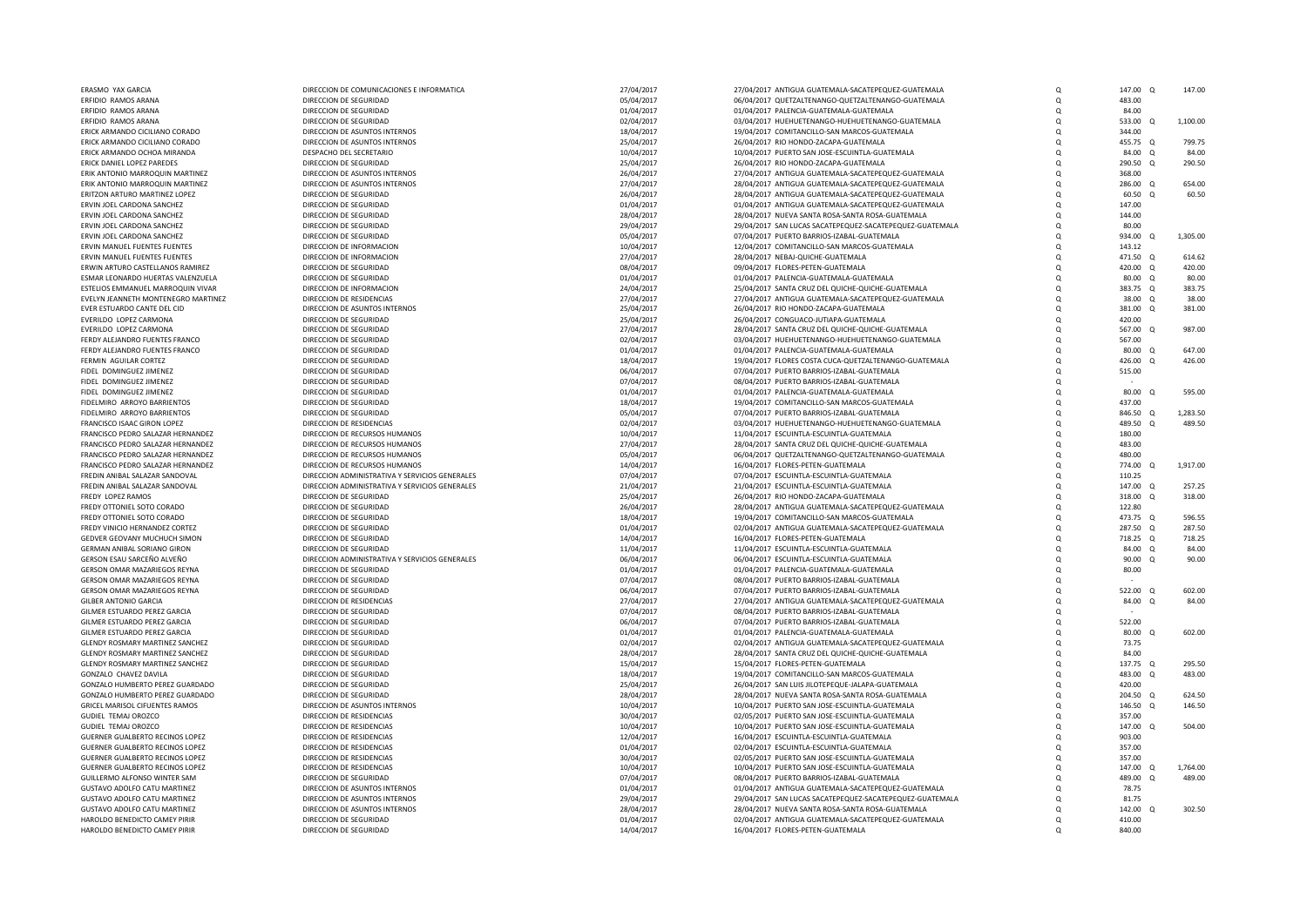| HAROLDO BENEDICTO CAMEY PIRIR         | DIRECCION DE SEGURIDAD        | 06/04/2017 | 07/04/2017 PUERTO BARRIOS-IZABAL-GUATEMALA               | Q        | 473.00 Q         |            | 1,723.00 |
|---------------------------------------|-------------------------------|------------|----------------------------------------------------------|----------|------------------|------------|----------|
|                                       |                               |            |                                                          |          |                  |            |          |
| HASSAN MOHAMED DELEON RAMIREZ         | DIRECCION DE SEGURIDAD        | 11/04/2017 | 11/04/2017 ESCUINTLA-ESCUINTLA-GUATEMALA                 | $\Omega$ | 84.00            |            |          |
| HASSAN MOHAMED DELEON RAMIREZ         | DIRECCION DE SEGURIDAD        | 08/04/2017 | 08/04/2017 JALPATAGUA-JUTIAPA-GUATEMALA                  | $\Omega$ | $60.00 \quad Q$  |            | 144.00   |
| HEBER JONATAN VELIZ VILLAGRAN         | DIRECCION DE SEGURIDAD        | 05/04/2017 | 07/04/2017 PUERTO BARRIOS-IZABAL-GUATEMALA               | Q        | 987.00           |            |          |
| HEBER JONATAN VELIZ VILLAGRAN         | DIRECCION DE SEGURIDAD        | 01/04/2017 | 01/04/2017 ANTIGUA GUATEMALA-SACATEPEQUEZ-GUATEMALA      | $\Omega$ | 147.00           |            |          |
|                                       |                               |            |                                                          |          |                  |            |          |
| HEBER JONATAN VELIZ VILLAGRAN         | DIRECCION DE SEGURIDAD        | 28/04/2017 | 28/04/2017 NUEVA SANTA ROSA-SANTA ROSA-GUATEMALA         | $\Omega$ | 125.00           |            |          |
| HEBER JONATAN VELIZ VILLAGRAN         | DIRECCION DE SEGURIDAD        | 29/04/2017 | 29/04/2017 SAN LUCAS SACATEPEQUEZ-SACATEPEQUEZ-GUATEMALA | $\Omega$ | 45.00            | $\circ$    | 1,304.00 |
| HEBERTH MOISES CALEL FUENTES          | DIRECCION DE SEGURIDAD        | 10/04/2017 | 11/04/2017 ESCUINTLA-ESCUINTLA-GUATEMALA                 | $\Omega$ | 209.50           | $\Omega$   | 209.50   |
| HECTOR AUGUSTO GIRON GALVEZ           | DIRECCION DE SEGURIDAD        | 02/04/2017 | 02/04/2017 ANTIGUA GUATEMALA-SACATEPEQUEZ-GUATEMALA      | O        | 73.75            | - 0        | 73.75    |
|                                       |                               |            |                                                          |          |                  |            |          |
| HECTOR AURELIO SAC VICENTE            | DIRECCION DE ASUNTOS INTERNOS | 05/04/2017 | 09/04/2017 PUERTO BARRIOS-IZABAL-GUATEMALA               | Q        | 1,629.50         |            |          |
| HECTOR AURELIO SAC VICENTE            | DIRECCION DE ASUNTOS INTERNOS | 11/04/2017 | 17/04/2017 ESCUINTLA-ESCUINTLA-GUATEMALA                 | $\Omega$ | 2,305.50         |            |          |
| HECTOR AURELIO SAC VICENTE            | DIRECCION DE ASUNTOS INTERNOS | 27/04/2017 | 27/04/2017 ANTIGUA GUATEMALA-SACATEPEQUEZ-GUATEMALA      | $\Omega$ | 77.75 Q          |            | 4,012.75 |
| HECTOR HAROLDO XICO GOMEZ             | DIRECCION DE SEGURIDAD        | 11/04/2017 | 11/04/2017 ESCUINTLA-ESCUINTLA-GUATEMALA                 | $\Omega$ | 84.00            | $\Omega$   | 84.00    |
| HECTOR RAFAEL ESQUIVEL ZEPEDA         | DIRECCION DE SEGURIDAD        |            | 27/04/2017 ANTIGUA GUATEMALA-SACATEPEQUEZ-GUATEMALA      | $\Omega$ | 82.50            |            |          |
|                                       |                               | 27/04/2017 |                                                          |          |                  |            |          |
| HECTOR RAFAEL ESQUIVEL ZEPEDA         | SUBSECRETARIA DE SEGURIDAD    | 26/04/2017 | 26/04/2017 RIO HONDO-ZACAPA-GUATEMALA                    | O        | 156.00 Q         |            | 238.50   |
| HECTOR VALENTIN MORALES PICHILLA      | DIRECCION DE SEGURIDAD        | 06/04/2017 | 09/04/2017 PUERTO BARRIOS-IZABAL-GUATEMALA               | $\Omega$ | 1,470.00 Q       |            | 1.470.00 |
| HEIDY ESPERANZA HERNANDEZ PEREZ       | DIRECCION DE RESIDENCIAS      | 27/04/2017 | 27/04/2017 ANTIGUA GUATEMALA-SACATEPEQUEZ-GUATEMALA      | $\Omega$ | 42.00 Q          |            | 42.00    |
| HENRRY GEOBANY MARROQUIN MORAN        | DIRECCION DE SEGURIDAD        | 11/04/2017 | 11/04/2017 ASUNCION MITA-JUTIAPA-GUATEMALA               | $\Omega$ | 83.50            | $\Omega$   | 83.50    |
|                                       |                               |            |                                                          |          |                  |            |          |
| HENRY YOVANI REYES CHIGUA             | DIRECCION DE SEGURIDAD        | 06/04/2017 | 09/04/2017 PUERTO BARRIOS-IZABAL-GUATEMALA               | $\Omega$ | 663.00           |            |          |
| HENRY YOVANI REYES CHIGUA             | DIRECCION DE SEGURIDAD        | 26/04/2017 | 26/04/2017 RIO HONDO-ZACAPA-GUATEMALA                    | $\Omega$ | 147.00 Q         |            | 810.00   |
| HERLIS EDUARDO SARCEÑO PEREZ          | DIRECCION DE ASUNTOS INTERNOS | 25/04/2017 | 26/04/2017 RIO HONDO-ZACAPA-GUATEMALA                    | $\Omega$ | 459.75           |            |          |
| HERLIS EDUARDO SARCEÑO PEREZ          | DIRECCION DE ASUNTOS INTERNOS | 10/04/2017 | 10/04/2017 PUERTO SAN JOSE-ESCUINTLA-GUATEMALA           | Q        | $144.00 \quad 0$ |            | 603.75   |
|                                       |                               |            |                                                          |          |                  |            |          |
| HERMELINDA IMELDA OROZCO BARRIOS      | DIRECCION DE RESIDENCIAS      | 01/04/2017 | 02/04/2017 ESCUINTLA-ESCUINTLA-GUATEMALA                 | $\Omega$ | 357.00           |            |          |
| HERMELINDA IMELDA OROZCO BARRIOS      | DIRECCION DE RESIDENCIAS      | 12/04/2017 | 16/04/2017 ESCUINTLA-ESCUINTLA-GUATEMALA                 | $\Omega$ | 903.00           |            |          |
| HERMELINDA IMELDA OROZCO BARRIOS      | DIRECCION DE RESIDENCIAS      | 30/04/2017 | 02/05/2017 PUERTO SAN JOSE-ESCUINTLA-GUATEMALA           | $\Omega$ | 357.00 Q         |            | 1,617.00 |
| HERMELINDO MUÑOZ                      | DIRECCION DE SEGURIDAD        | 28/04/2017 | 30/04/2017 ANTIGUA GUATEMALA-SACATEPEQUEZ-GUATEMALA      | $\Omega$ | 681.20           | $\circ$    | 681.20   |
|                                       |                               |            |                                                          |          |                  |            |          |
| HERMINIO ORELLANA ORELLANA            | DIRECCION DE ASUNTOS INTERNOS | 28/04/2017 | 02/05/2017 JUTIAPA-JUTIAPA-GUATEMALA                     | $\Omega$ | 1,503.00         |            |          |
| HERMINIO ORELLANA ORELLANA            | DIRECCION DE ASUNTOS INTERNOS | 11/04/2017 | 17/04/2017 JUTIAPA-JUTIAPA-GUATEMALA                     | $\Omega$ | 2,340.00 Q       |            | 3.843.00 |
| HERNAN PICON CARRILLO CORTEZ          | DIRECCION DE INFORMACION      | 10/04/2017 | 10/04/2017 SANTA CRUZ MULUA-RETALHULEU-GUATEMALA         | $\Omega$ | 194.00 Q         |            | 194.00   |
| HERSON DONELY RECINOS NAJARRO         | DIRECCION DE SEGURIDAD        | 30/04/2017 | 30/04/2017 FRAIJANES-GUATEMALA-GUATEMALA                 | $\Omega$ | 84.00 Q          |            | 84.00    |
|                                       |                               |            |                                                          |          |                  |            |          |
| HUGO GEOVANNI RAMIREZ OSCAL           | DIRECCION DE SEGURIDAD        | 27/04/2017 | 27/04/2017 ANTIGUA GUATEMALA-SACATEPEQUEZ-GUATEMALA      | O        | 84.00 Q          |            | 84.00    |
| HUGO LEONEL GARCIA MENDEZ             | DIRECCION DE SEGURIDAD        | 10/04/2017 | 10/04/2017 PUERTO SAN JOSE-ESCUINTLA-GUATEMALA           | $\Omega$ | 210.00           |            |          |
| HUGO LEONEL GARCIA MENDEZ             | DIRECCION DE SEGURIDAD        | 06/04/2017 | 06/04/2017 QUETZALTENANGO-QUETZALTENANGO-GUATEMALA       | $\Omega$ | 195.00           |            |          |
| HUGO LEONEL GARCIA MENDEZ             | DIRECCION DE SEGURIDAD        | 02/04/2017 | 02/04/2017 ANTIGUA GUATEMALA-SACATEPEQUEZ-GUATEMALA      | $\Omega$ | 111.75 Q         |            | 516.75   |
|                                       |                               |            |                                                          |          |                  |            |          |
| HUGO OTONIEL JERONIMO                 | DIRECCION DE SEGURIDAD        | 28/04/2017 | 28/04/2017 NUEVA SANTA ROSA-SANTA ROSA-GUATEMALA         | O        | 197.75           |            |          |
| HUGO OTONIEL JERONIMO                 | DIRECCION DE SEGURIDAD        | 29/04/2017 | 29/04/2017 SAN LUCAS SACATEPEQUEZ-SACATEPEQUEZ-GUATEMALA | $\Omega$ | 83.75            |            |          |
| HUGO OTONIEL JERONIMO                 | DIRECCION DE SEGURIDAD        | 05/04/2017 | 07/04/2017 PUERTO BARRIOS-IZABAL-GUATEMALA               | O        | 978.00           | $^{\circ}$ | 1.259.50 |
| HUGO RENE ROSAS VASQUEZ               | DIRECCION DE SEGURIDAD        | 30/04/2017 | 30/04/2017 JALAPA-JALAPA-GUATEMALA                       | $\Omega$ | 145.00           | $\circ$    | 145.00   |
| HUGO ROBERTO ORTIZ VELASQUEZ          | DIRECCION DE SEGURIDAD        | 27/04/2017 | 27/04/2017 ANTIGUA GUATEMALA-SACATEPEQUEZ-GUATEMALA      | $\Omega$ | 84.00            | $\Omega$   | 84.00    |
|                                       |                               |            |                                                          |          |                  |            |          |
| HUGO ROLANDO CONCOBA LOPEZ            | DIRECCION DE ASUNTOS INTERNOS | 07/04/2017 | 10/04/2017 JUTIAPA-JUTIAPA-GUATEMALA                     | $\Omega$ | 1.129.00         |            |          |
| HUGO ROLANDO CONCOBA LOPEZ            | DIRECCION DE ASUNTOS INTERNOS | 21/04/2017 | 24/04/2017 JUTIAPA-JUTIAPA-GUATEMALA                     | $\Omega$ | 1,133.00         | $\Omega$   | 2.262.00 |
| HUMBERTO ELMER LOPEZ GONZALEZ         | DIRECCION DE ASUNTOS INTERNOS | 06/04/2017 | 06/04/2017 PUERTO BARRIOS-IZABAL-GUATEMALA               | $\Omega$ | 142.00           | $\circ$    | 142.00   |
| INGRID MAGDALENA CABNAL CUC           | DIRECCION DE SEGURIDAD        | 01/04/2017 | 01/04/2017 PALENCIA-GUATEMALA-GUATEMALA                  | O        | 84.00            |            |          |
|                                       |                               |            |                                                          |          |                  |            |          |
| INGRID MAGDALENA CABNAL CUC           | DIRECCION DE SEGURIDAD        | 02/04/2017 | 03/04/2017 HUEHUETENANGO-HUEHUETENANGO-GUATEMALA         | $\Omega$ | 547.50           |            |          |
| INGRID MAGDALENA CABNAL CUC           | DIRECCION DE SEGURIDAD        | 05/04/2017 | 06/04/2017 QUETZALTENANGO-QUETZALTENANGO-GUATEMALA       | $\Omega$ | 483.00 Q         |            | 1,114.50 |
| INGRID PAOLA LOPEZ VELASQUEZ          | DIRECCION DE SEGURIDAD        | 25/04/2017 | 26/04/2017 CONGUACO-JUTIAPA-GUATEMALA                    | $\Omega$ | 420.00           |            |          |
| INGRID PAOLA LOPEZ VELASQUEZ          | DIRECCION DE SEGURIDAD        | 18/04/2017 | 19/04/2017 FLORES COSTA CUCA-QUETZALTENANGO-GUATEMALA    | $\Omega$ | 483.00           |            |          |
| INGRID PAOLA LOPEZ VELASOUEZ          | DIRECCION DE SEGURIDAD        |            |                                                          |          |                  |            | 1.470.00 |
|                                       |                               | 27/04/2017 | 28/04/2017 SANTA CRUZ DEL QUICHE-QUICHE-GUATEMALA        | $\Omega$ | 567.00 Q         |            |          |
| IRENE MARICRUZ CASTELLANOS RAMIREZ    | DIRECCION DE SEGURIDAD        | 08/04/2017 | 09/04/2017 FLORES-PETEN-GUATEMALA                        | O        | 420.00           | - 0        | 420.00   |
| ISAIAS SACOL PAIZ                     | DIRECCION DE ASUNTOS INTERNOS | 10/04/2017 | 11/04/2017 ESCUINTLA-ESCUINTLA-GUATEMALA                 | Q        | 311.45           |            |          |
| ISAIAS SACOL PAIZ                     | DIRECCION DE ASUNTOS INTERNOS | 06/04/2017 | 09/04/2017 PUERTO BARRIOS-IZABAL-GUATEMALA               | $\Omega$ | 1,209.25 Q       |            | 1,520.70 |
|                                       |                               |            |                                                          | $\Omega$ |                  |            | 84.00    |
| ISMAEL DEJESUS SANTOS SANTOS          | DIRECCION DE SEGURIDAD        | 11/04/2017 | 11/04/2017 ESCUINTLA-ESCUINTLA-GUATEMALA                 |          | 84.00 Q          |            |          |
| ISRAEL CAC Y CAC                      | DIRECCION DE SEGURIDAD        | 25/04/2017 | 26/04/2017 SAN LUIS JILOTEPEQUE-JALAPA-GUATEMALA         | $\Omega$ | 420.00           |            |          |
| ISRAEL CAC Y CAC                      | DIRECCION DE SEGURIDAD        | 18/04/2017 | 19/04/2017 FLORES COSTA CUCA-QUETZALTENANGO-GUATEMALA    | $\Omega$ | 419.50           |            |          |
| ISRAEL CAC Y CAC                      | DIRECCION DE SEGURIDAD        | 10/04/2017 | 10/04/2017 PUERTO SAN JOSE-ESCUINTLA-GUATEMALA           | $\Omega$ | 193.00           |            | 1.032.50 |
|                                       |                               |            |                                                          |          |                  |            |          |
| ISRAEL PEREZ RODRIGUEZ                | DIRECCION DE SEGURIDAD        | 02/04/2017 | 03/04/2017 HUEHUETENANGO-HUEHUETENANGO-GUATEMALA         | $\Omega$ | 558.50           |            |          |
| ISRAEL PEREZ RODRIGUEZ                | DIRECCION DE SEGURIDAD        | 01/04/2017 | 01/04/2017 PALENCIA-GUATEMALA-GUATEMALA                  | $\Omega$ | 84.00            |            |          |
| ISRAEL PEREZ RODRIGUEZ                | DIRECCION DE SEGURIDAD        | 25/04/2017 | 26/04/2017 CONGUACO-JUTIAPA-GUATEMALA                    | $\Omega$ | 420.00           |            |          |
| ISRAEL PEREZ RODRIGUEZ                | DIRECCION DE SEGURIDAD        | 05/04/2017 | 06/04/2017 QUETZALTENANGO-QUETZALTENANGO-GUATEMALA       | $\Omega$ | 483.00           | $\circ$    | 1,545.50 |
|                                       | DIRECCION DE SEGURIDAD        | 07/04/2017 | 09/04/2017 PUERTO BARRIOS-IZABAL-GUATEMALA               | $\Omega$ | 987.00           | $\Omega$   | 987.00   |
| ISRAEL XIA TAX                        |                               |            |                                                          |          |                  |            |          |
| ISRAEL ZEPEDA LOPEZ                   | DIRECCION DE SEGURIDAD        | 18/04/2017 | 19/04/2017 FLORES COSTA CUCA-QUETZALTENANGO-GUATEMALA    | O        | 483.00           | - 0        | 483.00   |
| ISRAEL ALEJANDRO GUEVARA FRANCO       | DIRECCION DE SEGURIDAD        | 05/04/2017 | 06/04/2017 QUETZALTENANGO-QUETZALTENANGO-GUATEMALA       | Q        | 482.50           |            |          |
| ISRAEL ALEJANDRO GUEVARA FRANCO       | DIRECCION DE SEGURIDAD        | 02/04/2017 | 02/04/2017 ESCUINTLA-ESCUINTLA-GUATEMALA                 | $\Omega$ | 147.00           |            |          |
| ISRAEL ALEJANDRO GUEVARA FRANCO       | DIRECCION DE SEGURIDAD        | 01/04/2017 | 01/04/2017 PALENCIA-GUATEMALA-GUATEMALA                  | O        | 84.00            | $\Omega$   | 713.50   |
|                                       |                               |            |                                                          |          |                  |            |          |
| JAIME ARIEL GALVEZ CARIAS             | DIRECCION DE SEGURIDAD        | 10/04/2017 | 10/04/2017 PUERTO SAN JOSE-ESCUINTLA-GUATEMALA           | $\Omega$ | 210.00           | $\circ$    | 210.00   |
| JAIME DEJESUS DELEON HERNANDEZ        | DIRECCION DE SEGURIDAD        | 06/04/2017 | 07/04/2017 PUERTO BARRIOS-IZABAL-GUATEMALA               | $\Omega$ | 522.00           |            |          |
| <b>IAIME DEIESUS DELEON HERNANDEZ</b> | DIRECCION DE SEGURIDAD        | 07/04/2017 | 09/04/2017 PUERTO BARRIOS-IZABAL-GUATEMALA               | O        | 630.00           |            |          |
| JAIME DEJESUS DELEON HERNANDEZ        | DIRECCION DE SEGURIDAD        | 01/04/2017 | 01/04/2017 PALENCIA-GUATEMALA-GUATEMALA                  | O        | 80.00            | $\Omega$   | 1.232.00 |
|                                       |                               |            |                                                          |          |                  |            |          |
| JAIME JAIRZINHO MORALES PICHILLA      | DIRECCION DE SEGURIDAD        | 26/04/2017 | 28/04/2017 ANTIGUA GUATEMALA-SACATEPEQUEZ-GUATEMALA      | $\Omega$ | 122.80 Q         |            | 122.80   |
| JENIFFER YESSENI GARCIA CORDOBA       | DIRECCION DE ASUNTOS INTERNOS | 27/04/2017 | 28/04/2017 NUEVA SANTA ROSA-SANTA ROSA-GUATEMALA         | O        | 373.00 Q         |            | 373.00   |
| JENNIFER MARLENE GOMEZ RAMIREZ        | DIRECCION DE SEGURIDAD        | 28/04/2017 | 30/04/2017 ANTIGUA GUATEMALA-SACATEPEQUEZ-GUATEMALA      | $\Omega$ | 408.20 Q         |            | 408.20   |
| JENNIFFER LISSETH LINARES MATEO       | DIRECCION DE SEGURIDAD        | 26/04/2017 | 28/04/2017 ANTIGUA GUATEMALA-SACATEPEQUEZ-GUATEMALA      | $\Omega$ | 333.80 Q         |            | 333.80   |
|                                       |                               |            |                                                          |          |                  |            |          |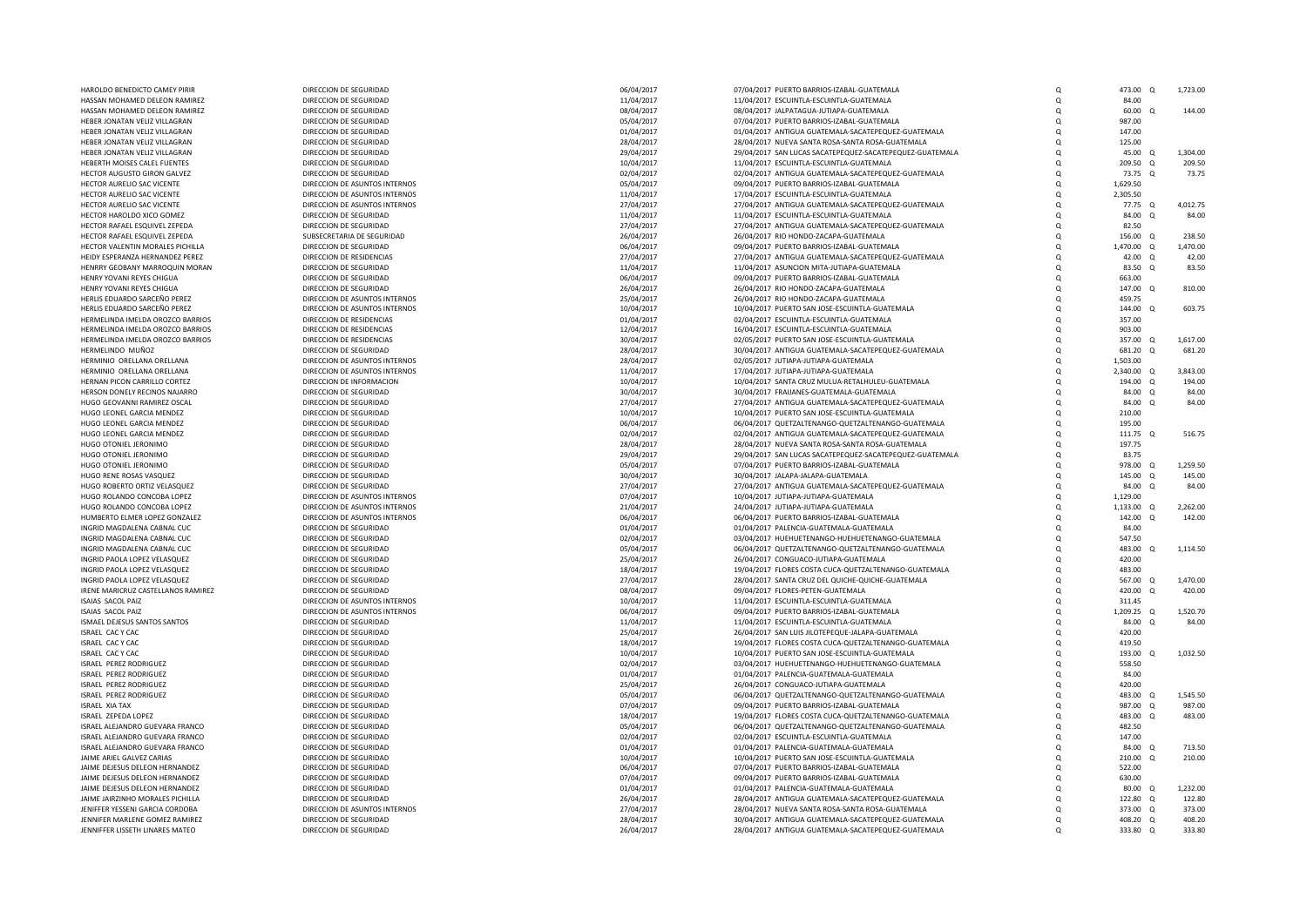| JESUS CONTRERAS VALDEZ             | DIRECCION DE ASUNTOS INTERNOS                  | 01/04/2017 | 01/04/2017 ANTIGUA GUATEMALA-SACATEPEQUEZ-GUATEMALA      | $\Omega$ | 74.75                |          |
|------------------------------------|------------------------------------------------|------------|----------------------------------------------------------|----------|----------------------|----------|
| JESUS CONTRERAS VALDEZ             | DIRECCION DE ASUNTOS INTERNOS                  | 13/04/2017 | 16/04/2017 ESCUINTLA-ESCUINTLA-GUATEMALA                 | $\Omega$ | 609.25               | 684.00   |
| JESUS CU TUT                       | DIRECCION DE SEGURIDAD                         | 01/04/2017 | 01/04/2017 PALENCIA-GUATEMALA-GUATEMALA                  | $\Omega$ | 84.00                |          |
| JESUS CU TUT                       | DIRECCION DE SEGURIDAD                         | 07/04/2017 | 09/04/2017 PUERTO BARRIOS-IZABAL-GUATEMALA               | $\Omega$ | 987.00               |          |
| JESUS CU TUT                       | DIRECCION DE SEGURIDAD                         | 25/04/2017 | 26/04/2017 RIO HONDO-ZACAPA-GUATEMALA                    | $\Omega$ | 335.00 Q             | 1,406.00 |
| JHONNY JEOVANY ZECEÑA JUAREZ       | DIRECCION DE SEGURIDAD                         | 05/04/2017 | 06/04/2017 QUETZALTENANGO-QUETZALTENANGO-GUATEMALA       | $\Omega$ | 483.00               |          |
| JHONNY JEOVANY ZECEÑA JUAREZ       | DIRECCION DE SEGURIDAD                         | 01/04/2017 | 01/04/2017 PALENCIA-GUATEMALA-GUATEMALA                  | $\Omega$ | 84.00                |          |
| JHONNY JEOVANY ZECEÑA JUAREZ       | DIRECCION DE SEGURIDAD                         | 02/04/2017 | 03/04/2017 HUEHUETENANGO-HUEHUETENANGO-GUATEMALA         | Q        | 536.75 Q             | 1,103.75 |
| JIMY REINALDO LOPEZ LOPEZ          | DIRECCION DE SEGURIDAD                         | 10/04/2017 | 10/04/2017 PUERTO SAN JOSE-ESCUINTLA-GUATEMALA           | $\Omega$ | 210.00 Q             | 210.00   |
| JOEL BENITO HERNANDEZ              | DIRECCION DE SEGURIDAD                         | 02/04/2017 | 02/04/2017 ANTIGUA GUATEMALA-SACATEPEQUEZ-GUATEMALA      | Q        | 111.75 Q             | 111.75   |
| JOEL NOE LARIOS AJQUILL            | DIRECCION DE SEGURIDAD                         | 28/04/2017 | 28/04/2017 NUEVA SANTA ROSA-SANTA ROSA-GUATEMALA         | $\Omega$ | 210.00               |          |
| JOEL NOE LARIOS AJQUILL            | DIRECCION DE SEGURIDAD                         | 25/04/2017 | 26/04/2017 RIO HONDO-ZACAPA-GUATEMALA                    | $\Omega$ | 335.00 Q             | 545.00   |
| JONATAN ABRAHAM ORTIZ              | DIRECCION DE SEGURIDAD                         | 25/04/2017 | 26/04/2017 RIO HONDO-ZACAPA-GUATEMALA                    | $\Omega$ | 335.00 Q             | 335.00   |
| JONATAN NASARIO LOPEZ LAZARO       | DIRECCION ADMINISTRATIVA Y SERVICIOS GENERALES | 15/04/2017 | 16/04/2017 PUERTO SAN JOSE-ESCUINTLA-GUATEMALA           | $\Omega$ | 420.00               |          |
| JONATAN NASARIO LOPEZ LAZARO       | DIRECCION ADMINISTRATIVA Y SERVICIOS GENERALES | 06/04/2017 | 09/04/2017 PUERTO BARRIOS-IZABAL-GUATEMALA               | $\Omega$ | 840.00 Q             | 1,260.00 |
| JONATHAN JOSUE PEREZ MONROY        | DIRECCION DE SEGURIDAD                         | 25/04/2017 | 26/04/2017 RIO HONDO-ZACAPA-GUATEMALA                    | $\Omega$ | 317.50 Q             | 317.50   |
| JORGE ARMANDO ARANA ESCOBAR        | DIRECCION DE SEGURIDAD                         | 29/04/2017 | 29/04/2017 SAN LUCAS SACATEPEQUEZ-SACATEPEQUEZ-GUATEMALA | Q        | 61.75                |          |
| JORGE ARMANDO ARANA ESCOBAR        | DIRECCION DE SEGURIDAD                         | 01/04/2017 | 01/04/2017 ANTIGUA GUATEMALA-SACATEPEQUEZ-GUATEMALA      | $\Omega$ | 147.00               |          |
| JORGE ARMANDO ARANA ESCOBAR        | DIRECCION DE SEGURIDAD                         | 28/04/2017 | 28/04/2017 NUEVA SANTA ROSA-SANTA ROSA-GUATEMALA         | $\Omega$ | 209.50 Q             | 418.25   |
| JORGE ARMANDO IBAÑEZ ESPINA        | DIRECCION DE INFORMACION                       | 17/04/2017 | 17/04/2017 SAN LIUS JILOTEPEQUE-JALAPA-GUATEMALA         | $\Omega$ | 147.00               |          |
| JORGE ARMANDO IBAÑEZ ESPINA        | DIRECCION DE INFORMACION                       | 04/04/2017 | 04/04/2017 PUERTO BARRIOS-IZABAL-GUATEMALA               | $\Omega$ | 142.00               |          |
| JORGE ARMANDO IBAÑEZ ESPINA        | DIRECCION DE INFORMACION                       |            | 22/04/2017 RIO HONDO-ZACAPA-GUATEMALA                    | $\Omega$ | 129.00 Q             | 418.00   |
|                                    |                                                | 22/04/2017 |                                                          |          |                      |          |
| JORGE EMANUEL PINEDA MORALES       | DIRECCION DE SEGURIDAD                         | 27/04/2017 | 27/04/2017 ANTIGUA GUATEMALA-SACATEPEQUEZ-GUATEMALA      | $\Omega$ | 84.00 Q              | 84.00    |
| JORGE HUMBERTO SIERRA MARIN        | DIRECCION DE SEGURIDAD                         | 28/04/2017 | 28/04/2017 NUEVA SANTA ROSA-SANTA ROSA-GUATEMALA         | $\Omega$ | 147.00               |          |
| JORGE HUMBERTO SIERRA MARIN        | DIRECCION DE SEGURIDAD                         | 05/04/2017 | 07/04/2017 PUERTO BARRIOS-IZABAL-GUATEMALA               | Q        | 987.00 Q             | 1,134.00 |
| JORGE LUIS DELGADO SIR             | DIRECCION DE SEGURIDAD                         | 29/04/2017 | 29/04/2017 SAN LUCAS SACATEPEQUEZ-SACATEPEQUEZ-GUATEMALA | $\Omega$ | 81.00                |          |
| JORGE LUIS DELGADO SIR             | DIRECCION DE SEGURIDAD                         | 01/04/2017 | 02/04/2017 ANTIGUA GUATEMALA-SACATEPEQUEZ-GUATEMALA      | $\Omega$ | 119.75               |          |
| JORGE LUIS DELGADO SIR             | DIRECCION DE SEGURIDAD                         | 28/04/2017 | 28/04/2017 NUEVA SANTA ROSA-SANTA ROSA-GUATEMALA         | $\Omega$ | 196.00               |          |
| <b>IORGE LUIS DELGADO SIR</b>      | DIRECCION DE SEGURIDAD                         | 05/04/2017 | 07/04/2017 PUERTO BARRIOS-IZABAL-GUATEMALA               | $\Omega$ | 938.00 Q             | 1.334.75 |
| JORGE LUIS VASQUEZ BARRIENTOS      | DIRECCION ADMINISTRATIVA Y SERVICIOS GENERALES | 01/04/2017 | 01/04/2017 PALENCIA-GUATEMALA-GUATEMALA                  | $\Omega$ | 84.00<br>$\Omega$    | 84.00    |
| JORGE MARIO GIRON GUZMAN           | DIRECCION ADMINISTRATIVA Y SERVICIOS GENERALES | 25/04/2017 | 26/04/2017 RIO HONDO-ZACAPA-GUATEMALA                    | $\Omega$ | 420.00               |          |
| JORGE MARIO GIRON GUZMAN           | DIRECCION ADMINISTRATIVA Y SERVICIOS GENERALES | 05/04/2017 | 06/04/2017 PUERTO BARRIOS-IZABAL-GUATEMALA               | $\Omega$ | 449.00               |          |
| JORGE MARIO GIRON GUZMAN           | DIRECCION ADMINISTRATIVA Y SERVICIOS GENERALES | 06/04/2017 | 09/04/2017 PUERTO BARRIOS-IZABAL-GUATEMALA               | $\Omega$ | 1,259.00<br>$\Omega$ | 2,128.00 |
| JORGE MARIO PEREZ DIVAS            | DIRECCION DE SEGURIDAD                         | 28/04/2017 | 28/04/2017 NUEVA SANTA ROSA-SANTA ROSA-GUATEMALA         | Q        | 136.00               |          |
| JORGE MARIO PEREZ DIVAS            | DIRECCION DE SEGURIDAD                         | 01/04/2017 | 01/04/2017 ANTIGUA GUATEMALA-SACATEPEQUEZ-GUATEMALA      | $\Omega$ | 134.75               |          |
| JORGE MARIO PEREZ DIVAS            | DIRECCION DE SEGURIDAD                         | 29/04/2017 | 29/04/2017 SAN LUCAS SACATEPEQUEZ-SACATEPEQUEZ-GUATEMALA | $\Omega$ | 83.50                |          |
| JORGE MARIO PEREZ DIVAS            | DIRECCION DE SEGURIDAD                         | 05/04/2017 | 07/04/2017 PUERTO BARRIOS-IZABAL-GUATEMALA               | $\Omega$ | 986.00               | 1,340.25 |
| JORGE RENE GUTIERREZ               | DIRECCION DE SEGURIDAD                         | 03/04/2017 | 03/04/2017 MIXCO-GUATEMALA-GUATEMALA                     | $\Omega$ | 54.00                |          |
| JORGE RENE GUTIERREZ               | DIRECCION DE SEGURIDAD                         | 01/04/2017 | 02/04/2017 ESCUINTLA-ESCUINTLA-GUATEMALA                 | $\Omega$ | 273.00               |          |
| JORGE RENE GUTIERREZ               | DIRECCION DE SEGURIDAD                         | 13/04/2017 | 16/04/2017 ESCUINTLA-ESCUINTLA-GUATEMALA                 | $\Omega$ | 777.00 Q             | 1,104.00 |
| JOSE ADAN GOMEZ SANDOVAL           | DIRECCION DE SEGURIDAD                         | 25/04/2017 | 26/04/2017 SAN LUIS JILOTEPEQUE-JALAPA-GUATEMALA         | $\Omega$ | 420.00               |          |
| JOSE ADAN GOMEZ SANDOVAL           | DIRECCION DE SEGURIDAD                         | 28/04/2017 | 28/04/2017 NUEVA SANTA ROSA-SANTA ROSA-GUATEMALA         | Q        | $\alpha$             | 420.00   |
| JOSÉ ANTONIO ALONZO URIAS          | DIRECCION DE SEGURIDAD                         | 30/04/2017 | 30/04/2017 FRAIJANES-GUATEMALA-GUATEMALA                 | $\Omega$ | 84.00 Q              | 84.00    |
| JOSE ANTONIO XEPUXTIAN GUDIEL      | DIRECCION DE SEGURIDAD                         | 11/04/2017 | 11/04/2017 ASUNCION MITA-JUTIAPA-GUATEMALA               | $\Omega$ | 83.50 Q              | 83.50    |
| JOSE DAVID MENDOZA PORTILLO        | DIRECCION DE SEGURIDAD                         | 11/04/2017 | 11/04/2017 ESCUINTLA-ESCUINTLA-GUATEMALA                 | $\Omega$ | 84.00 Q              | 84.00    |
| JOSE EDUARDO URRUTIA ARDON         | DIRECCION DE SEGURIDAD                         | 14/04/2017 | 16/04/2017 FLORES-PETEN-GUATEMALA                        | $\Omega$ | 813.00 Q             | 813.00   |
| JOSE ENRIQUE RUIZ MORALES          | DIRECCION DE SEGURIDAD                         | 26/04/2017 | 26/04/2017 CONGUACO-JUTIAPA-GUATEMALA                    | $\Omega$ | 147.00               |          |
| JOSE ENRIQUE RUIZ MORALES          | DIRECCION DE SEGURIDAD                         | 06/04/2017 | 09/04/2017 PUERTO BARRIOS-IZABAL-GUATEMALA               | $\Omega$ | 588.00 Q             | 735.00   |
|                                    |                                                |            |                                                          |          |                      |          |
| JOSE FERNANDO HURTARTE VELASQUEZ   | DIRECCION DE SEGURIDAD                         | 27/04/2017 | 27/04/2017 ANTIGUA GUATEMALA-SACATEPEQUEZ-GUATEMALA      | $\Omega$ | 84.00 Q              | 84.00    |
| JOSE FERNANDO LOPEZ PAYES          | DIRECCION DE SEGURIDAD                         | 25/04/2017 | 26/04/2017 CONGUACO-JUTIAPA-GUATEMALA                    | $\Omega$ | 336.00               |          |
| JOSE FERNANDO LOPEZ PAYES          | DIRECCION DE SEGURIDAD                         | 27/04/2017 | 27/04/2017 ANTIGUA GUATEMALA-SACATEPEQUEZ-GUATEMALA      | Q        | 84.00 Q              | 420.00   |
| JOSE FRANCISCO MONTENEGRO TRUJILLO | DIRECCION DE ASUNTOS INTERNOS                  | 01/04/2017 | 01/04/2017 PALENCIA-GUATEMALA-GUATEMALA                  | $\Omega$ | 82.00 Q              | 82.00    |
| JOSE JOAQUIN MILIAN TOVIAS         | DIRECCION DE ASUNTOS INTERNOS                  | 04/04/2017 | 06/04/2017 JEREZ-JUTIAPA-GUATEMALA                       | $\Omega$ | 956.00               |          |
| JOSE JOAQUIN MILIAN TOVIAS         | DIRECCION DE ASUNTOS INTERNOS                  | 29/04/2017 | 30/04/2017 SAN MARCOS-SAN MARCOS-GUATEMALA               | $\Omega$ | 551.75 Q             | 1,507.75 |
| JOSE JOAQUIN TOLON PEREZ           | DIRECCION DE RESIDENCIAS                       | 27/04/2017 | 27/04/2017 ANTIGUA GUATEMALA-SACATEPEQUEZ-GUATEMALA      | $\Omega$ | 139.00 Q             | 139.00   |
| JOSE LEONEL ARANA RECINOS          | DIRECCION DE ASUNTOS INTERNOS                  | 19/04/2017 | 21/04/2017 ZACAPA-ZACAPA-GUATEMALA                       | $\Omega$ | 961.75 Q             | 961.75   |
| JOSE LUIS MAURICIO RODAS           | DIRECCION DE SEGURIDAD                         | 08/04/2017 | 09/04/2017 MIXCO-GUATEMALA-GUATEMALA                     | $\Omega$ | 56.66                |          |
| JOSE LUIS MAURICIO RODAS           | DIRECCION DE SEGURIDAD                         | 23/04/2017 | 23/04/2017 ESCUINTLA-ESCUINTLA-GUATEMALA                 | $\Omega$ | 84.00 Q              | 140.66   |
| JOSE MANUEL GARCIA PEREZ           | DIRECCION DE SEGURIDAD                         | 18/04/2017 | 19/04/2017 COMITANCILLO-SAN MARCOS-GUATEMALA             | $\Omega$ | 483.00               |          |
| JOSE MANUEL GARCIA PEREZ           | DIRECCION DE SEGURIDAD                         | 23/04/2017 | 23/04/2017 ESCUINTLA-ESCUINTLA-GUATEMALA                 | $\Omega$ | 84.00                |          |
| JOSE MANUEL GARCIA PEREZ           | DIRECCION DE SEGURIDAD                         | 08/04/2017 | 09/04/2017 MIXCO-GUATEMALA-GUATEMALA                     | $\Omega$ | 63.00 Q              | 630.00   |
| JOSE MANUEL IC GOMEZ               | DIRECCION DE ASUNTOS INTERNOS                  | 13/04/2017 | 16/04/2017 ESCUINTLA-ESCUINTLA-GUATEMALA                 | $\Omega$ | 607.75 Q             | 607.75   |
| JOSE MIGUEL HERNANDEZ LEMUS        | SUBSECRETARIA DE SEGURIDAD                     | 19/04/2017 | 19/04/2017 COLOMBA, COSTA CUCA-QUETZALTENANGO-GUATEMALA  | $\Omega$ | 194.00               |          |
| JOSE MIGUEL HERNANDEZ LEMUS        | DIRECCION DE SEGURIDAD                         | 14/04/2017 | 16/04/2017 FLORES-PETEN-GUATEMALA                        | $\Omega$ | 169.25               |          |
| JOSE MIGUEL HERNANDEZ LEMUS        | DIRECCION DE SEGURIDAD                         | 25/04/2017 | 26/04/2017 CONGUACO-JUTIAPA-GUATEMALA                    | $\Omega$ | 420.00               |          |
| JOSE MIGUEL HERNANDEZ LEMUS        | DIRECCION DE SEGURIDAD                         | 27/04/2017 | 28/04/2017 SANTA CRUZ DEL QUICHE-QUICHE-GUATEMALA        | $\Omega$ | 567.00<br>$\Omega$   | 1,350.25 |
| JOSE MIGUEL PEREZ HERNANDEZ        | DIRECCION DE SEGURIDAD                         | 18/04/2017 | 19/04/2017 FLORES COSTA CUCA-QUETZALTENANGO-GUATEMALA    | $\Omega$ | 483.00               |          |
| JOSE MIGUEL PEREZ HERNANDEZ        | DIRECCION DE SEGURIDAD                         | 30/04/2017 | 30/04/2017 FRAIJANES-GUATEMALA-GUATEMALA                 | Q        | 84.00 Q              | 567.00   |
| JOSE OSWALDO MATIAS SINAY          | DIRECCION DE SEGURIDAD                         | 18/04/2017 | 19/04/2017 COMITANCILLO-SAN MARCOS-GUATEMALA             | $\Omega$ | 346.75 Q             | 346.75   |
| JOSE RICARDO MEDRANO VEGA          | DIRECCION DE SEGURIDAD                         | 27/04/2017 | 27/04/2017 ANTIGUA GUATEMALA-SACATEPEQUEZ-GUATEMALA      | $\Omega$ | 84.00 Q              | 84.00    |
| JOSE RICARDO RIVAS JUNGER          | DIRECCION DE ASUNTOS INTERNOS                  | 24/04/2017 | 26/04/2017 HUEHUETENANGO-HUEHUETENANGO-GUATEMALA         | $\Omega$ | 834.00               |          |
| JOSE RICARDO RIVAS JUNGER          | DIRECCION DE ASUNTOS INTERNOS                  | 09/04/2017 | 11/04/2017 POPTUN-PETEN-GUATEMALA                        | $\Omega$ | 933.30 Q             | 1,767.30 |
|                                    |                                                |            |                                                          |          |                      |          |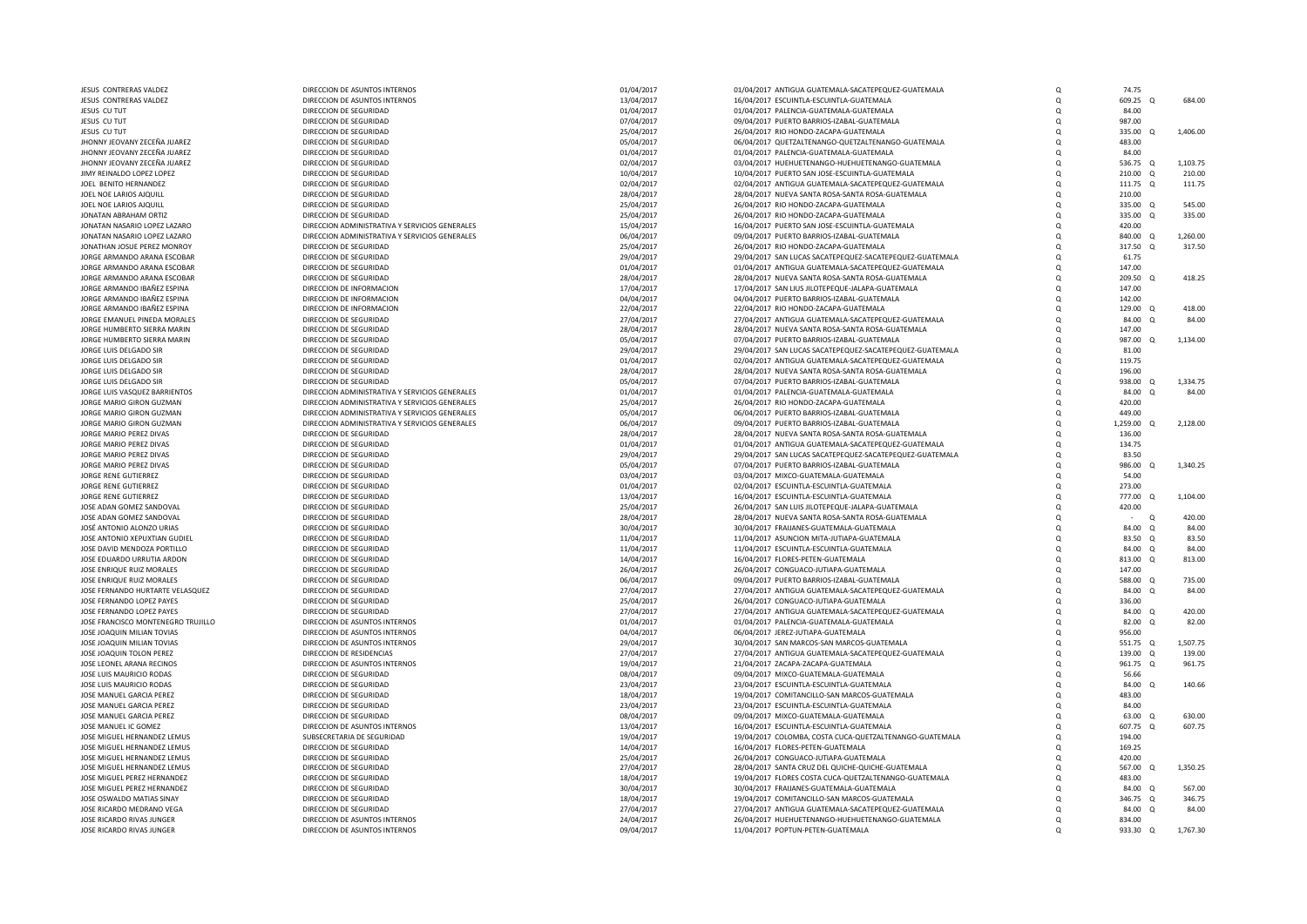| JOSE ROBERTO ARANGO AVALOS        | DIRECCION DE SEGURIDAD                         | 26/04/2017 | 26/04/2017 RIO HONDO-ZACAPA-GUATEMALA                    | $\Omega$ | 147.00     |          |          |
|-----------------------------------|------------------------------------------------|------------|----------------------------------------------------------|----------|------------|----------|----------|
| JOSE ROBERTO ARANGO AVALOS        | DIRECCION DE SEGURIDAD                         | 06/04/2017 | 09/04/2017 PUERTO BARRIOS-IZABAL-GUATEMALA               | $\Omega$ | 663.00     | $\Omega$ | 810.00   |
| JOSE ROBERTO AVILA RAMIREZ        | DIRECCION ADMINISTRATIVA Y SERVICIOS GENERALES | 01/04/2017 | 01/04/2017 PALENCIA-GUATEMALA-GUATEMALA                  | $\Omega$ | 84.00      | $\Omega$ | 84.00    |
| JOSE ROBERTO SOTOJ LOPEZ          | DIRECCION DE SEGURIDAD                         | 28/04/2017 | 28/04/2017 NUEVA SANTA ROSA-SANTA ROSA-GUATEMALA         | $\Omega$ |            |          |          |
|                                   |                                                |            |                                                          |          |            |          |          |
| JOSE ROBERTO SOTOJ LOPEZ          | DIRECCION DE SEGURIDAD                         | 18/04/2017 | 19/04/2017 FLORES COSTA CUCA-QUETZALTENANGO-GUATEMALA    | $\Omega$ | 393.50     |          |          |
| JOSE ROBERTO SOTOJ LOPEZ          | DIRECCION DE SEGURIDAD                         | 05/04/2017 | 06/04/2017 QUETZALTENANGO-QUETZALTENANGO-GUATEMALA       | $\Omega$ | 483.00     |          |          |
| JOSE ROBERTO SOTOJ LOPEZ          | DIRECCION DE SEGURIDAD                         | 01/04/2017 | 01/04/2017 PALENCIA-GUATEMALA-GUATEMALA                  | $\Omega$ | 84.00      |          | 960.50   |
| JOSE ROMILO GUZMAN GODOY          | DIRECCION DE SEGURIDAD                         | 18/04/2017 | 19/04/2017 FLORES COSTA CUCA-QUETZALTENANGO-GUATEMALA    | $\Omega$ | 483.00     |          |          |
| JOSE ROMILO GUZMAN GODOY          | DIRECCION DE SEGURIDAD                         | 05/04/2017 | 06/04/2017 QUETZALTENANGO-QUETZALTENANGO-GUATEMALA       | $\Omega$ | 481.00     | $\Omega$ | 964.00   |
|                                   |                                                |            |                                                          |          |            |          |          |
| JOSE VICTOR HERNANDEZ JORDAN      | DIRECCION ADMINISTRATIVA Y SERVICIOS GENERALES | 17/04/2017 | 17/04/2017 ESCUINTLA-ESCUINTLA-GUATEMALA                 | $\Omega$ | 83.25      | $\Omega$ | 83.25    |
| JOSE VIDAL GODOY ARANA            | DIRECCION DE SEGURIDAD                         | 18/04/2017 | 19/04/2017 COMITANCILLO-SAN MARCOS-GUATEMALA             | $\Omega$ | 348.00     | $\Omega$ | 348.00   |
| JOSET AUGUSTO MARROQUIN MONTUFAR  | DIRECCION DE SEGURIDAD                         | 07/04/2017 | 09/04/2017 PUERTO BARRIOS-IZABAL-GUATEMALA               | $\Omega$ | 767.50     | $\Omega$ | 767.50   |
| JOSUE ALEXANDER CARRERA ORELLANA  | DIRECCION DE SEGURIDAD                         | 01/04/2017 | 01/04/2017 ANTIGUA GUATEMALA-SACATEPEQUEZ-GUATEMALA      | $\Omega$ | 147.00     |          |          |
|                                   |                                                |            |                                                          |          |            |          |          |
| JOSUE ALEXANDER CARRERA ORELLANA  | DIRECCION DE SEGURIDAD                         | 29/04/2017 | 29/04/2017 SAN LUCAS SACATEPEQUEZ-SACATEPEQUEZ-GUATEMALA | $\Omega$ | 83.75      |          |          |
| JOSUE ALEXANDER CARRERA ORELLANA  | DIRECCION DE SEGURIDAD                         | 28/04/2017 | 28/04/2017 NUEVA SANTA ROSA-SANTA ROSA-GUATEMALA         | $\Omega$ | 144.00 Q   |          | 374.75   |
| JOSUE ANTONIO CALLES RAMOS        | DIRECCION DE SEGURIDAD                         | 29/04/2017 | 01/05/2017 TECULUTAN-ZACAPA-GUATEMALA                    | $\Omega$ | 967.00     |          |          |
| JOSUE ANTONIO CALLES RAMOS        | DIRECCION DE SEGURIDAD                         | 01/04/2017 | 01/04/2017 TECULUTAN-ZACAPA-GUATEMALA                    | $\Omega$ | 210.00     |          |          |
|                                   | DIRECCION DE SEGURIDAD                         | 13/04/2017 | 16/04/2017 ESCUINTLA-ESCUINTLA-GUATEMALA                 |          | 720.00 Q   |          | 1.897.00 |
| JOSUE ANTONIO CALLES RAMOS        |                                                |            |                                                          | $\Omega$ |            |          |          |
| JUAN PEREZ                        | DIRECCION DE SEGURIDAD                         | 18/04/2017 | 19/04/2017 FLORES COSTA CUCA-QUETZALTENANGO-GUATEMALA    | $\Omega$ | 483.00     |          |          |
| JUAN PEREZ                        | DIRECCION DE SEGURIDAD                         | 14/04/2017 | 16/04/2017 FLORES-PETEN-GUATEMALA                        | $\Omega$ | 502.25 Q   |          | 985.25   |
| JUAN YANES GUEVARA                | DIRECCION DE SEGURIDAD                         | 12/04/2017 | 15/04/2017 PUERTO SAN JOSE-ESCUINTLA-GUATEMALA           | $\Omega$ | 273.00     | Q        | 273.00   |
|                                   |                                                |            |                                                          |          |            |          |          |
| JUAN ANTONIO NAJERA Y NAJERA      | DIRECCION DE SEGURIDAD                         | 18/04/2017 | 19/04/2017 FLORES COSTA CUCA-QUETZALTENANGO-GUATEMALA    | $\Omega$ | 439.25 Q   |          | 439.25   |
| JUAN CARLOS ALONZO REYES          | DIRECCION DE ASUNTOS INTERNOS                  | 09/04/2017 | 11/04/2017 POPTUN-PETEN-GUATEMALA                        | $\Omega$ | 930.30     | $\Omega$ | 930.30   |
| JUAN CARLOS CALDERON ALVARADO     | DIRECCION DE RESIDENCIAS                       | 23/04/2017 | 23/04/2017 ANTIGUA GUATEMALA-SACATEPEQUEZ-GUATEMALA      | $\Omega$ | 147.00     |          |          |
| JUAN CARLOS CALDERON ALVARADO     | DIRECCION DE RESIDENCIAS                       | 27/04/2017 | 27/04/2017 ANTIGUA GUATEMALA-SACATEPEQUEZ-GUATEMALA      | $\Omega$ | 139.00 Q   |          | 286.00   |
|                                   | DIRECCION DE SEGURIDAD                         |            |                                                          |          |            |          | 987.00   |
| JUAN CARLOS LOPEZ MARROQUIN       |                                                | 07/04/2017 | 09/04/2017 PUERTO BARRIOS-IZABAL-GUATEMALA               | $\Omega$ | 987.00     | $\Omega$ |          |
| JUAN CARLOS PONCE VALDEZ          | DIRECCION DE SEGURIDAD                         | 06/04/2017 | 09/04/2017 PUERTO BARRIOS-IZABAL-GUATEMALA               | $\Omega$ | 588.00     | $\Omega$ | 588.00   |
| JUAN CARLOS REVOLORIO FLORIAN     | DIRECCION DE SEGURIDAD                         | 20/04/2017 | 20/04/2017 QUETZALTENANGO-QUETZALTENANGO-GUATEMALA       | $\Omega$ | 210.00     |          |          |
| JUAN CARLOS REVOLORIO FLORIAN     | DIRECCION DE SEGURIDAD                         | 10/04/2017 | 10/04/2017 PUERTO SAN JOSE-ESCUINTLA-GUATEMALA           | $\Omega$ | 210.00     |          |          |
|                                   |                                                |            |                                                          |          |            |          |          |
| JUAN CARLOS REVOLORIO FLORIAN     | DIRECCION DE SEGURIDAD                         | 07/04/2017 | 07/04/2017 TECULUTAN-ZACAPA-GUATEMALA                    | $\Omega$ | 147.00     | $\Omega$ | 567.00   |
| JUAN CARLOS SARCEÑO CORADO        | DIRECCION DE SEGURIDAD                         | 08/04/2017 | 09/04/2017 FLORES-PETEN-GUATEMALA                        | $\Omega$ | 420.00     |          |          |
| JUAN CARLOS SARCEÑO CORADO        | DIRECCION DE SEGURIDAD                         | 07/04/2017 | 07/04/2017 TECULUTAN-ZACAPA-GUATEMALA                    | $\Omega$ | 147.00     | $\Omega$ | 567.00   |
| JUAN FRANCISCO ESCOBAR ESCOBAR    | DIRECCION DE ASUNTOS INTERNOS                  | 28/04/2017 | 28/04/2017 JEREZ-JUTIAPA-GUATEMALA                       | $\Omega$ | 80.00      |          |          |
|                                   | DIRECCION DE ASUNTOS INTERNOS                  |            |                                                          | $\Omega$ |            | $\Omega$ |          |
| JUAN FRANCISCO ESCOBAR ESCOBAR    |                                                | 29/04/2017 | 30/04/2017 SAN MARCOS-SAN MARCOS-GUATEMALA               |          | 556.75     |          | 636.75   |
| JUAN FRANCISCO RAMOS GOMEZ        | DIRECCION DE SEGURIDAD                         | 05/04/2017 | 07/04/2017 PUERTO BARRIOS-IZABAL-GUATEMALA               | $\Omega$ | 983.00     |          |          |
| JUAN FRANCISCO RAMOS GOMEZ        | DIRECCION DE SEGURIDAD                         | 29/04/2017 | 29/04/2017 SAN LUCAS SACATEPEQUEZ-SACATEPEQUEZ-GUATEMALA | $\Omega$ | 81.00      |          |          |
| JUAN FRANCISCO RAMOS GOMEZ        | DIRECCION DE SEGURIDAD                         | 01/04/2017 | 01/04/2017 ANTIGUA GUATEMALA-SACATEPEQUEZ-GUATEMALA      | $\Omega$ | 147.00     | $\Omega$ | 1,211.00 |
| JUAN JOSE AREVALO GONZALEZ        | DIRECCION DE ASUNTOS INTERNOS                  | 28/04/2017 | 29/04/2017 ANTIGUA GUATEMALA-SACATEPEQUEZ-GUATEMALA      | $\Omega$ | 309.00     |          |          |
|                                   |                                                |            |                                                          |          |            |          |          |
| JUAN JOSE AREVALO GONZALEZ        | DIRECCION DE ASUNTOS INTERNOS                  | 01/04/2017 | 02/04/2017 ESCUINTLA-ESCUINTLA-GUATEMALA                 | $\Omega$ | 283.50     | $\Omega$ | 592.50   |
| JUAN JOSE LOPEZ VALDEZ            | DIRECCION DE ASUNTOS INTERNOS                  | 01/04/2017 | 01/04/2017 ANTIGUA GUATEMALA-SACATEPEQUEZ-GUATEMALA      | $\Omega$ | 72.75      |          |          |
| JUAN JOSE LOPEZ VALDEZ            | DIRECCION DE ASUNTOS INTERNOS                  | 05/04/2017 | 06/04/2017 QUETZALTENANGO-QUETZALTENANGO-GUATEMALA       | $\Omega$ | 419.75 Q   |          | 492.50   |
| JUAN JOSE SIAN PORTELA            | DIRECCION DE SEGURIDAD                         | 27/04/2017 | 27/04/2017 ANTIGUA GUATEMALA-SACATEPEQUEZ-GUATEMALA      | $\Omega$ | 84.00 Q    |          | 84.00    |
|                                   |                                                |            |                                                          |          |            |          |          |
| JUAN LUIS QUEVEDO MORALES         | DIRECCION DE SEGURIDAD                         | 28/04/2017 | 28/04/2017 NUEVA SANTA ROSA-SANTA ROSA-GUATEMALA         | $\Omega$ |            | $\Omega$ |          |
| JUAN MANUEL RIVERA YOXON          | DIRECCION ADMINISTRATIVA Y SERVICIOS GENERALES | 25/04/2017 | 26/04/2017 ZACAPA-ZACAPA-GUATEMALA                       | $\Omega$ | 381.00 Q   |          | 381.00   |
| JUAN OTTONIEL GONZALEZ MIJANGOS   | DIRECCION DE SEGURIDAD                         | 26/04/2017 | 28/04/2017 ANTIGUA GUATEMALA-SACATEPEQUEZ-GUATEMALA      | $\Omega$ | 332.80 Q   |          | 332.80   |
| JUAN PABLO DELEON REYES           | DIRECCION DE ASUNTOS INTERNOS                  | 10/04/2017 | 10/04/2017 AMATITLAN-GUATEMALA-GUATEMALA                 | $\Omega$ | 78.25 Q    |          | 78.25    |
| JUAN ROBERTO PEREZ VELASQUEZ      | DIRECCION DE ASUNTOS INTERNOS                  | 28/04/2017 | 29/04/2017 ANTIGUA GUATEMALA-SACATEPEQUEZ-GUATEMALA      |          | 309.00     |          | 309.00   |
|                                   |                                                |            |                                                          | $\Omega$ |            | $\Omega$ |          |
| JULIAN SIC SANIC                  | DIRECCION DE SEGURIDAD                         | 23/04/2017 | 23/04/2017 ESCUINTLA-ESCUINTLA-GUATEMALA                 | $\Omega$ | 84.00      |          |          |
| JULIAN SIC SANIC                  | DIRECCION DE SEGURIDAD                         | 08/04/2017 | 09/04/2017 MIXCO-GUATEMALA-GUATEMALA                     | $\Omega$ | 56.66      | $\Omega$ | 140.66   |
| JULIO MUTAZ LANCERIO              | DIRECCION DE SEGURIDAD                         | 10/04/2017 | 10/04/2017 PUERTO SAN JOSE-ESCUINTLA-GUATEMALA           | $\Omega$ | 207.50     |          |          |
|                                   | DIRECCION DE SEGURIDAD                         |            |                                                          | $\Omega$ | 409.00     | $\Omega$ | 616.50   |
| JULIO MUTAZ LANCERIO              |                                                | 25/04/2017 | 26/04/2017 CONGUACO-JUTIAPA-GUATEMALA                    |          |            |          |          |
| JULIO ARMANDO TUPUL RAXTUN        | DIRECCION DE SEGURIDAD                         | 25/04/2017 | 26/04/2017 RIO HONDO-ZACAPA-GUATEMALA                    | $\Omega$ | 312.50     |          |          |
| JULIO ARMANDO TUPUL RAXTUN        | DIRECCION DE SEGURIDAD                         | 11/04/2017 | 11/04/2017 ESCUINTLA-ESCUINTLA-GUATEMALA                 | $\Omega$ | 84.00 Q    |          | 396.50   |
| JULIO CESAR GODOY AGUILAR         | DIRECCION DE ASUNTOS INTERNOS                  | 18/04/2017 | 19/04/2017 FLORES COSTA CUCA-QUETZALTENANGO-GUATEMALA    | $\Omega$ | 389.25     |          |          |
|                                   | DIRECCION DE ASUNTOS INTERNOS                  |            | 10/04/2017 RETALHULEU-RETALHULEU-GUATEMALA               | $\Omega$ | 118.25 Q   |          | 507.50   |
| JULIO CESAR GODOY AGUILAR         |                                                | 10/04/2017 |                                                          |          |            |          |          |
| JULIO CESAR MONTECINOS HERNANDEZ  | DIRECCION DE SEGURIDAD                         | 25/04/2017 | 26/04/2017 CONGUACO-JUTIAPA-GUATEMALA                    | $\Omega$ | 420.00     |          |          |
| JULIO CESAR MONTECINOS HERNANDEZ  | DIRECCION DE SEGURIDAD                         | 28/04/2017 | 28/04/2017 NUEVA SANTA ROSA-SANTA ROSA-GUATEMALA         | $\Omega$ | 210.00 Q   |          | 630.00   |
| JULIO EDGARDO DOUMAN ARGUETA      | DIRECCION DE SEGURIDAD                         | 14/04/2017 | 16/04/2017 FLORES-PETEN-GUATEMALA                        | $\Omega$ | 611.75 Q   |          | 611.75   |
| JULIO ROBERTO VALLADARES CASTILLO | DIRECCION ADMINISTRATIVA Y SERVICIOS GENERALES | 02/04/2017 | 03/04/2017 HUEHUETENANGO-HUEHUETENANGO-GUATEMALA         | $\Omega$ | 567.00 Q   |          | 567.00   |
| JULIO VITALY DELCID               | DIRECCION DE ASUNTOS INTERNOS                  |            | 17/04/2017 ESCUINTLA-ESCUINTLA-GUATEMALA                 |          | 2.304.75 Q |          | 2.304.75 |
|                                   |                                                | 11/04/2017 |                                                          | $\Omega$ |            |          |          |
| JUNIOR EDUARDO SOLIS HERRERA      | DIRECCION ADMINISTRATIVA Y SERVICIOS GENERALES | 30/04/2017 | 01/05/2017 PUERTO SAN JOSE-ESCUINTLA-GUATEMALA           | $\Omega$ | 357.00 Q   |          | 357.00   |
| JUSTO ALFREDO CONTRERAS GIL       | DIRECCION DE SEGURIDAD                         | 18/04/2017 | 19/04/2017 FLORES COSTA CUCA-QUETZALTENANGO-GUATEMALA    | $\Omega$ | 476.25     | $\Omega$ | 476.25   |
| KELVIN ALBERTO PALMA DE LEON      | DIRECCION DE SEGURIDAD                         | 28/04/2017 | 28/04/2017 NUEVA SANTA ROSA-SANTA ROSA-GUATEMALA         | $\Omega$ | 147.00     | $\Omega$ | 147.00   |
|                                   |                                                |            |                                                          | $\Omega$ |            | $\Omega$ | 80.00    |
| KEVIN ANTONIO BARILLAS SANTOS     | DIRECCION DE SEGURIDAD                         | 01/04/2017 | 01/04/2017 PALENCIA-GUATEMALA-GUATEMALA                  |          | 80.00      |          |          |
| KEVIN JOSUE RIVERA CANO           | DIRECCION DE ASUNTOS INTERNOS                  | 27/04/2017 | 28/04/2017 SANTA CRUZ DEL QUICHE-QUICHE-GUATEMALA        | $\Omega$ | 559.00     | $\Omega$ | 559.00   |
| KRISTELL DANIELA RIVERA AJ        | DIRECCION DE RESIDENCIAS                       | 27/04/2017 | 27/04/2017 ANTIGUA GUATEMALA-SACATEPEQUEZ-GUATEMALA      | $\Omega$ | 147.00     | $\Omega$ | 147.00   |
| LEA ESTER MEJIA LIMA              | DIRECCION DE ASUNTOS INTERNOS                  | 04/04/2017 | 04/04/2017 RIO HONDO-ZACAPA-GUATEMALA                    | $\Omega$ | 145.00     |          |          |
| LEA ESTER MEJIA LIMA              | DIRECCION DE ASUNTOS INTERNOS                  | 02/04/2017 | 02/04/2017 ANTIGUA GUATEMALA-SACATEPEQUEZ-GUATEMALA      | $\Omega$ | 132.75     | $\Omega$ | 277.75   |
|                                   |                                                |            |                                                          |          |            |          |          |
| LEANDRO ALFONSO MARTINEZ RIVAS    | DIRECCION DE SEGURIDAD                         | 01/04/2017 | 01/04/2017 PALENCIA-GUATEMALA-GUATEMALA                  | $\Omega$ | 80.00      |          |          |
| LEANDRO ALFONSO MARTINEZ RIVAS    | DIRECCION DE SEGURIDAD                         | 07/04/2017 | 08/04/2017 PUERTO BARRIOS-IZABAL-GUATEMALA               | $\Omega$ |            |          |          |
| LEANDRO ALFONSO MARTINEZ RIVAS    | DIRECCION DE SEGURIDAD                         | 06/04/2017 | 07/04/2017 PUERTO BARRIOS-IZABAL-GUATEMALA               | $\Omega$ | 522.00 Q   |          | 602.00   |
| LESBIA LUCILA MORALES MAZARIEGOS  | DIRECCION DE ASUNTOS INTERNOS                  | 02/04/2017 | 03/04/2017 HUEHUETENANGO-HUEHUETENANGO-GUATEMALA         | $\Omega$ | 499.75     |          |          |
|                                   |                                                |            |                                                          |          |            |          |          |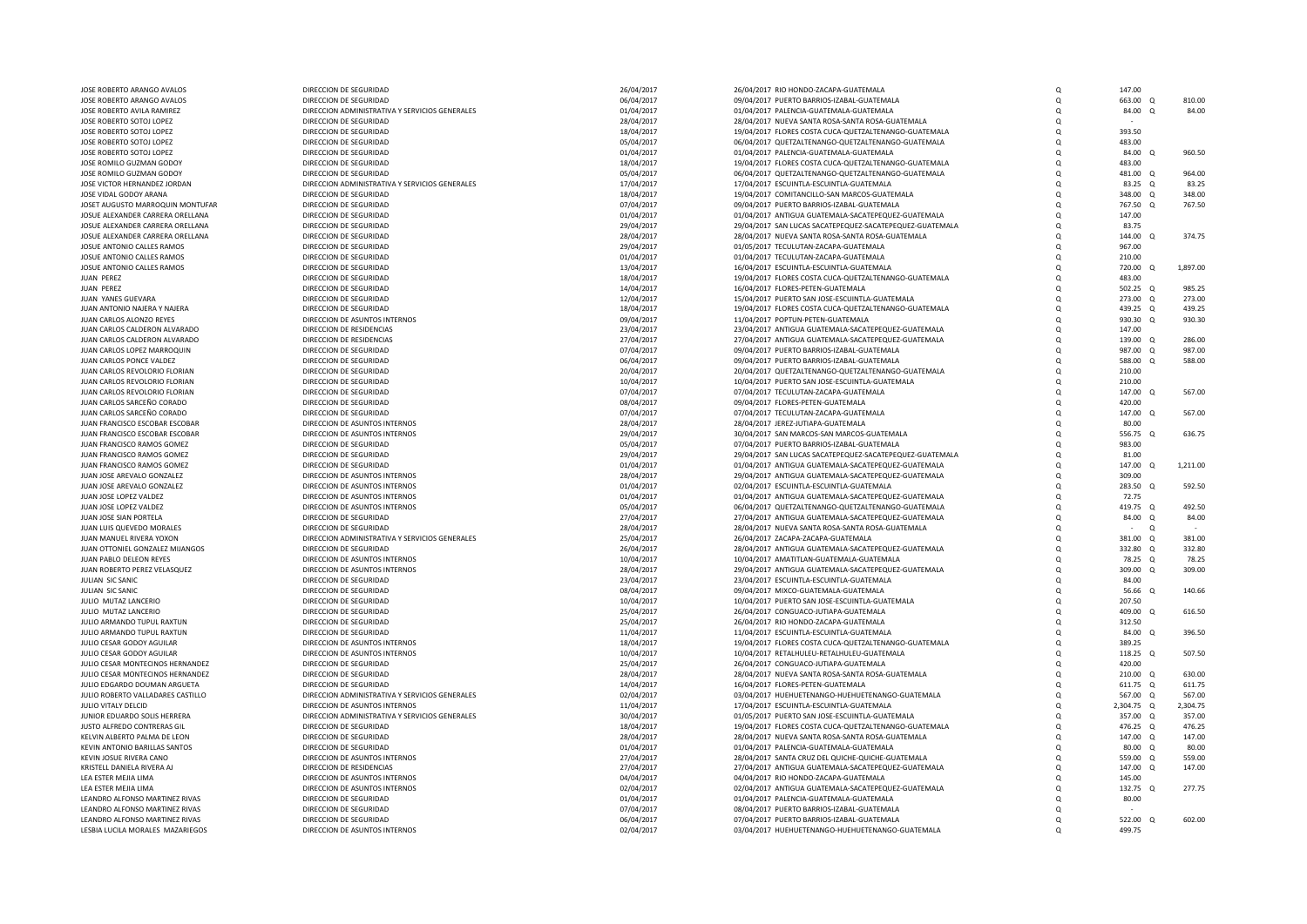| LESBIA LUCILA MORALES MAZARIEGOS                           | DIRECCION DE ASUNTOS INTERNOS                                  | 29/04/2017               | 29/04/2017 SAN LUCAS SACATEPEQUEZ-SACATEPEQUEZ-GUATEMALA                                        | Q                    | 80.00              |          |          |
|------------------------------------------------------------|----------------------------------------------------------------|--------------------------|-------------------------------------------------------------------------------------------------|----------------------|--------------------|----------|----------|
| LESBIA LUCILA MORALES MAZARIEGOS                           | DIRECCION DE ASUNTOS INTERNOS                                  | 28/04/2017               | 28/04/2017 NUEVA SANTA ROSA-SANTA ROSA-GUATEMALA                                                | Q                    | 124.00             | $\Omega$ | 703.75   |
| LESTER GUMERCINDO MORALES ROJAS                            | DIRECCION DE ASUNTOS INTERNOS                                  | 19/04/2017               | 21/04/2017 IPALA-CHIQUIMULA-GUATEMALA                                                           | $\Omega$             | 709.00             |          |          |
| LESTER GUMERCINDO MORALES ROJAS                            | DIRECCION DE ASUNTOS INTERNOS                                  | 04/04/2017               | 06/04/2017 ASUNCION MITA-JUTIAPA-GUATEMALA                                                      | Q                    | 892.50             | $\Omega$ | 1,601.50 |
| LIZANDRO ANTONIO RECINOS PEREZ                             | DIRECCION DE SEGURIDAD                                         | 28/04/2017               | 28/04/2017 NUEVA SANTA ROSA-SANTA ROSA-GUATEMALA                                                | $\Omega$             | 135.00             |          |          |
| LIZANDRO ANTONIO RECINOS PEREZ                             | DIRECCION DE SEGURIDAD                                         | 05/04/2017               | 07/04/2017 PUERTO BARRIOS-IZABAL-GUATEMALA                                                      | $\Omega$             | 781.00             |          |          |
| LIZANDRO ANTONIO RECINOS PEREZ                             | DIRECCION DE SEGURIDAD                                         | 18/04/2017               | 19/04/2017 FLORES COSTA CUCA-QUETZALTENANGO-GUATEMALA                                           | $\Omega$             | 393.50 Q           |          | 1,309.50 |
| LUDVIN JOSUE ESTRADA LEIVA                                 | DIRECCION DE SEGURIDAD                                         | 25/04/2017               | 26/04/2017 CONGUACO-IUTIAPA-GUATEMALA                                                           | $\Omega$             | 420.00             |          |          |
| LUDVIN JOSUE ESTRADA LEIVA                                 | DIRECCION DE SEGURIDAD                                         | 05/04/2017               | 07/04/2017 PUERTO BARRIOS-IZABAL-GUATEMALA                                                      | Q                    | 987.00             |          |          |
| LUDVIN JOSUE ESTRADA LEIVA                                 | DIRECCION DE SEGURIDAD                                         | 29/04/2017               | 29/04/2017 SAN LUCAS SACATEPEQUEZ-SACATEPEQUEZ-GUATEMALA                                        | $\Omega$             | 80.00              |          |          |
| LUDVIN JOSUE ESTRADA LEIVA<br>LUDVIN JOSUE ESTRADA LEIVA   | DIRECCION DE SEGURIDAD<br>DIRECCION DE SEGURIDAD               | 27/04/2017               | 28/04/2017 SANTA CRUZ DEL QUICHE-QUICHE-GUATEMALA                                               | $\Omega$<br>$\Omega$ | 566.00<br>147.00 Q |          | 2,200.00 |
| LUDWIN HAROLDO MUS NAJERA                                  | DIRECCION ADMINISTRATIVA Y SERVICIOS GENERALES                 | 01/04/2017<br>21/04/2017 | 01/04/2017 ANTIGUA GUATEMALA-SACATEPEQUEZ-GUATEMALA<br>21/04/2017 ESCUINTLA-ESCUINTLA-GUATEMALA | $\Omega$             | 147.00             |          | 147.00   |
| LUDWING YUVINNI CAB CUC                                    | DIRECCION DE SEGURIDAD                                         | 05/04/2017               | 07/04/2017 PUERTO BARRIOS-IZABAL-GUATEMALA                                                      | $\Omega$             | 986.00             |          |          |
| LUDWING YUVINNI CAB CUC                                    | DIRECCION DE SEGURIDAD                                         | 29/04/2017               | 29/04/2017 SAN LUCAS SACATEPEQUEZ-SACATEPEQUEZ-GUATEMALA                                        | $\Omega$             | 81.00              |          |          |
| LUDWING YUVINNI CAB CUC                                    | DIRECCION DE SEGURIDAD                                         | 01/04/2017               | 01/04/2017 ANTIGUA GUATEMALA-SACATEPEQUEZ-GUATEMALA                                             | $\Omega$             | 147.00             |          |          |
| LUDWING YUVINNI CAB CUC                                    | DIRECCION DE SEGURIDAD                                         | 28/04/2017               | 28/04/2017 NUEVA SANTA ROSA-SANTA ROSA-GUATEMALA                                                | $\Omega$             | 127.00             | $\Omega$ | 1,341.00 |
| LUIGI AMADEO DELEON VILLATORO                              | DIRECCION ADMINISTRATIVA Y SERVICIOS GENERALES                 | 06/04/2017               | 06/04/2017 ESCUINTLA-ESCUINTLA-GUATEMALA                                                        | $\Omega$             |                    |          |          |
| LUIGI AMADEO DELEON VILLATORO                              | DIRECCION ADMINISTRATIVA Y SERVICIOS GENERALES                 | 21/04/2017               | 21/04/2017 ESCUINTLA-ESCUINTLA-GUATEMALA                                                        | Q                    | 147.00 Q           |          | 147.00   |
| LUIS ALBERTO AYALA CHINCHILLA                              | DIRECCION DE ASUNTOS INTERNOS                                  | 24/04/2017               | 26/04/2017 HUEHUETENANGO-HUEHUETENANGO-GUATEMALA                                                | $\Omega$             | 825.00             |          |          |
| LUIS ALBERTO AYALA CHINCHILLA                              | DIRECCION DE ASUNTOS INTERNOS                                  | 04/04/2017               | 06/04/2017 ASUNCION MITA-JUTIAPA-GUATEMALA                                                      | Q                    | 887.50 Q           |          | 1.712.50 |
| LUIS ARMINDO RECINOS MARTINEZ                              | DIRECCION DE ASUNTOS INTERNOS                                  | 18/04/2017               | 19/04/2017 COMITANCILLO-SAN MARCOS-GUATEMALA                                                    | $\Omega$             | 344.00 Q           |          | 344.00   |
| LUIS ARTURO DELEON LEPE                                    | DIRECCION DE SEGURIDAD                                         | 08/04/2017               | 09/04/2017 MIXCO-GUATEMALA-GUATEMALA                                                            | $\Omega$             | 56.66 0            |          | 56.66    |
| LUIS ARTURO LOPEZ PEREZ                                    | DIRECCION DE SEGURIDAD                                         | 27/04/2017               | 27/04/2017 ANTIGUA GUATEMALA-SACATEPEQUEZ-GUATEMALA                                             | Q                    | 84.00 Q            |          | 84.00    |
| LUIS CONRADO LOPEZ DE LEON                                 | DIRECCION DE SEGURIDAD                                         | 01/04/2017               | 02/04/2017 ANTIGUA GUATEMALA-SACATEPEQUEZ-GUATEMALA                                             | $\Omega$             | 119.25 Q           |          | 119.25   |
| LUIS ENRIQUE GUDIEL GONZALEZ                               | DIRECCION ADMINISTRATIVA Y SERVICIOS GENERALES                 | 07/04/2017               | 07/04/2017 PUERTO BARRIOS-IZABAL-GUATEMALA                                                      | Q                    | 147.00             | $\Omega$ | 147.00   |
| LUIS ENRIQUE JIMENEZ VIVAR                                 | DIRECCION DE SEGURIDAD                                         | 18/04/2017               | 19/04/2017 COMITANCILLO-SAN MARCOS-GUATEMALA                                                    | $\Omega$             | 348.00             |          |          |
| LUIS ENRIQUE JIMENEZ VIVAR                                 | DIRECCION DE SEGURIDAD                                         | 27/04/2017               | 28/04/2017 SANTA CRUZ DEL QUICHE-QUICHE-GUATEMALA                                               | $\Omega$             | 567.00             |          |          |
| LUIS ENRIQUE JIMENEZ VIVAR                                 | DIRECCION DE SEGURIDAD                                         | 25/04/2017               | 26/04/2017 CONGUACO-JUTIAPA-GUATEMALA                                                           | $\Omega$             | 420.00             | $\Omega$ | 1,335.00 |
| LUIS ESTEBAN GONZALEZ MENDEZ                               | DIRECCION DE SEGURIDAD                                         | 03/04/2017               | 03/04/2017 MIXCO-GUATEMALA-GUATEMALA                                                            | $\Omega$             | 54.00              |          |          |
| LUIS ESTEBAN GONZALEZ MENDEZ                               | DIRECCION DE SEGURIDAD                                         | 01/04/2017               | 02/04/2017 ESCUINTLA-ESCUINTLA-GUATEMALA                                                        | $\Omega$             | 273.00             |          |          |
| LUIS ESTEBAN GONZALEZ MENDEZ                               | DIRECCION DE SEGURIDAD                                         | 13/04/2017               | 16/04/2017 ESCUINTLA-ESCUINTLA-GUATEMALA                                                        | $\Omega$             | 777.00             |          |          |
| LUIS ESTEBAN GONZALEZ MENDEZ                               | DIRECCION DE SEGURIDAD                                         | 27/04/2017               | 28/04/2017 SANTA CRUZ DEL QUICHE-QUICHE-GUATEMALA                                               | $\Omega$             | 566.00             |          |          |
| LUIS ESTEBAN GONZALEZ MENDEZ                               | DIRECCION DE SEGURIDAD                                         | 25/04/2017               | 26/04/2017 RIO HONDO-ZACAPA-GUATEMALA                                                           | Q                    | 334.00             | $\Omega$ | 2.004.00 |
| LUIS FERNANDO GARCIA SANTA MARIA                           | DIRECCION DE INFORMACION                                       | 10/04/2017               | 10/04/2017 SANTA CRUZ MULUA-RETALHULEU-GUATEMALA                                                | $\Omega$             | 194.00             |          |          |
| LUIS FERNANDO GARCIA SANTA MARIA                           | DIRECCION DE INFORMACION                                       | 04/04/2017               | 05/04/2017 QUETZALTENANGO-QUETZALTENANGO-GUATEMALA                                              | Q                    | 420.00             |          |          |
| LUIS FERNANDO GARCIA SANTA MARIA                           | DIRECCION DE INFORMACION                                       | 24/04/2017               | 25/04/2017 SANTA CRUZ DEL QUICHE-QUICHE-GUATEMALA                                               | $\Omega$             | 417.75 Q           |          | 1,031.75 |
| LUIS GUSTAVO MALDONADO ORTEGA                              | DIRECCION DE SEGURIDAD                                         | 27/04/2017               | 28/04/2017 SANTA CRUZ DEL QUICHE-QUICHE-GUATEMALA                                               | $\Omega$             | 567.00             |          |          |
| LUIS GUSTAVO MALDONADO ORTEGA                              | DIRECCION DE SEGURIDAD                                         | 25/04/2017               | 26/04/2017 CONGUACO-JUTIAPA-GUATEMALA                                                           | Q                    | 420.00 Q           |          | 987.00   |
| LUIS JOSUE CHAVEZ PIRIR                                    | DIRECCION DE SEGURIDAD                                         | 06/04/2017               | 07/04/2017 PUERTO BARRIOS-IZABAL-GUATEMALA                                                      | $\Omega$             | 517.00             |          |          |
| LUIS JOSUE CHAVEZ PIRIR                                    | DIRECCION DE SEGURIDAD                                         | 07/04/2017               | 08/04/2017 PUERTO BARRIOS-IZABAL-GUATEMALA                                                      | Q                    | 418.00             |          |          |
| LUIS JOSUE CHAVEZ PIRIR                                    | DIRECCION DE SEGURIDAD                                         | 02/04/2017               | 03/04/2017 HUEHUETENANGO-HUEHUETENANGO-GUATEMALA                                                | $\Omega$<br>$\Omega$ | 560.75 Q<br>344.00 |          | 1,495.75 |
| LUIS MANOLO AVILA MENJIVAR<br>LUIS MANOLO AVILA MENJIVAR   | DIRECCION DE ASUNTOS INTERNOS<br>DIRECCION DE ASUNTOS INTERNOS | 18/04/2017<br>25/04/2017 | 19/04/2017 COMITANCILLO-SAN MARCOS-GUATEMALA<br>26/04/2017 RIO HONDO-ZACAPA-GUATEMALA           | $\Omega$             | 458.75 Q           |          | 802.75   |
| LUIS MIGUEL MUÑOZ MULUL                                    | DIRECCION DE SEGURIDAD                                         | 10/04/2017               | 10/04/2017 PUFRTO SAN JOSE-ESCUINTLA-GUATEMALA                                                  | $\Omega$             | $210.00$ Q         |          | 210.00   |
| MANUEL COC PEC                                             | DIRECCION DE SEGURIDAD                                         | 10/04/2017               | 10/04/2017 PUERTO SAN JOSE-ESCUINTLA-GUATEMALA                                                  | $\Omega$             | $210.00$ Q         |          | 210.00   |
| MANUEL ALEJANDRO GONZALEZ LOPEZ                            | DIRECCION DE RECURSOS HUMANOS                                  | 08/04/2017               | 09/04/2017 PUERTO BARRIOS-IZABAL-GUATEMALA                                                      | $\Omega$             | 155.00             |          |          |
| MANUEL ALEJANDRO GONZALEZ LOPEZ                            | DIRECCION DE RECURSOS HUMANOS                                  | 07/04/2017               | 08/04/2017 PUERTO BARRIOS-IZABAL-GUATEMALA                                                      | $\Omega$             | 210.00             |          |          |
| MANUEL ALEJANDRO GONZALEZ LOPEZ                            | DIRECCION DE RECURSOS HUMANOS                                  | 06/04/2017               | 07/04/2017 PUERTO BARRIOS-IZABAL-GUATEMALA                                                      | Q                    | 514.00             |          |          |
| MANUEL ALEJANDRO GONZALEZ LOPEZ                            | DIRECCION DE RECURSOS HUMANOS                                  | 18/04/2017               | 19/04/2017 COMITANCILLO-SAN MARCOS-GUATEMALA                                                    | $\Omega$             | 348.00             |          |          |
| MANUEL ALEJANDRO GONZALEZ LOPEZ                            | DIRECCION DE RECURSOS HUMANOS                                  | 28/04/2017               | 28/04/2017 NUEVA SANTA ROSA-SANTA ROSA-GUATEMALA                                                | Q                    | 80.00 Q            |          | 1.307.00 |
| MANUEL DEJESUS CHAJON AMBROCIO                             | DIRECCION DE RESIDENCIAS                                       | 27/04/2017               | 28/04/2017 SANTA CRUZ DEL QUICHE-QUICHE-GUATEMALA                                               | $\Omega$             | 483.00 Q           |          | 483.00   |
| MANUEL DEJESUS GODOY CARDONA                               | DIRECCION DE SEGURIDAD                                         | 25/04/2017               | 26/04/2017 SAN LUIS JILOTEPEQUE-JALAPA-GUATEMALA                                                | $\Omega$             | 420.00             |          |          |
| MANUEL DEJESUS GODOY CARDONA                               | DIRECCION DE SEGURIDAD                                         | 27/04/2017               | 28/04/2017 SANTA CRUZ DEL QUICHE-QUICHE-GUATEMALA                                               | Q                    | 567.00 Q           |          | 987.00   |
| MANUEL RAUL QUIN CANL                                      | DIRECCION DE RESIDENCIAS                                       | 10/04/2017               | 11/04/2017 ESCUINTLA-ESCUINTLA-GUATEMALA                                                        | $\Omega$             | 140.00             |          |          |
| MANUEL RAUL QUIN CANU                                      | DIRECCION DE RESIDENCIAS                                       | 13/04/2017               | 14/04/2017 PUERTO SAN JOSE-ESCUINTLA-GUATEMALA                                                  | Q                    | 357.00             | $\Omega$ | 497.00   |
| MARCEDONIO CHAVAC CHAJON                                   | DIRECCION DE SEGURIDAD                                         | 10/04/2017               | 10/04/2017 PUERTO SAN JOSE-ESCUINTLA-GUATEMALA                                                  | $\Omega$             | 147.00             | $\Omega$ | 147.00   |
| MARCO ANTONIO VASQUEZ LOPEZ                                | DIRECCION DE SEGURIDAD                                         | 25/04/2017               | 26/04/2017 SAN LUIS JILOTEPEQUE-JALAPA-GUATEMALA                                                | Q                    | 420.00             |          |          |
| MARCO ANTONIO VASQUEZ LOPEZ                                | DIRECCION DE SEGURIDAD                                         | 05/04/2017               | 06/04/2017 QUETZALTENANGO-QUETZALTENANGO-GUATEMALA                                              | $\Omega$             | 483.00             |          |          |
| MARCO ANTONIO VASQUEZ LOPEZ                                | DIRECCION DE SEGURIDAD                                         | 01/04/2017               | 01/04/2017 PALENCIA-GUATEMALA-GUATEMALA                                                         | $\Omega$             | 84.00              |          |          |
| MARCO ANTONIO VASQUEZ LOPEZ                                | DIRECCION DE SEGURIDAD                                         | 02/04/2017               | 03/04/2017 HUEHUETENANGO-HUEHUETENANGO-GUATEMALA                                                | $\Omega$             | 567.00             | $\Omega$ | 1,554.00 |
| MARFIDO ADIN BARRIOS SERRANO                               | DIRECCION DE ASUNTOS INTERNOS                                  | 18/04/2017               | 19/04/2017 FLORES COSTA CUCA-QUETZALTENANGO-GUATEMALA                                           | $\Omega$             | 400.25             |          |          |
| MARFIDO ADIN BARRIOS SERRANO                               | DIRECCION DE ASUNTOS INTERNOS                                  | 10/04/2017               | 10/04/2017 RETALHULEU-RETALHULEU-GUATEMALA                                                      | $\Omega$             | 142.15 Q           |          | 542.40   |
| MARGARITO COLLIN RAYMUNDO                                  | DIRECCION DE ASUNTOS INTERNOS                                  | 01/04/2017               | 01/04/2017 PALENCIA-GUATEMALA-GUATEMALA                                                         | $\Omega$             | 82.00              |          |          |
| MARGARITO COLLIN RAYMUNDO                                  | DIRECCION DE ASUNTOS INTERNOS                                  | 13/04/2017               | 14/04/2017 PUERTO SAN JOSE-ESCUINTLA-GUATEMALA                                                  | $\Omega$             | 265.00             |          |          |
| MARGARITO COLLIN RAYMUNDO                                  | DIRECCION DE ASUNTOS INTERNOS                                  | 27/04/2017               | 28/04/2017 SANTA CRUZ DEL QUICHE-QUICHE-GUATEMALA                                               | $\Omega$             | 563.75 Q           |          | 910.75   |
| MARIA AMANDA ARIAS JIMENEZ                                 | DIRECCION DE RESIDENCIAS                                       | 10/04/2017               | 11/04/2017 ESCUINTLA-ESCUINTLA-GUATEMALA                                                        | $\Omega$             | 140.00 Q           |          | 140.00   |
| MARIA BASILIA IXIOTOP CUC                                  | DIRECCION DE RESIDENCIAS                                       | 06/04/2017               | 10/04/2017 PUERTO BARRIOS-IZABAL-GUATEMALA                                                      | Q                    | 772.00 Q           |          | 772.00   |
| MARIA ESTEFANA MORALES COY                                 | DIRECCION DE SEGURIDAD                                         | 30/04/2017               | 01/05/2017 PUERTO SAN JOSE-ESCUINTLA-GUATEMALA                                                  | Q                    | 278.00             |          |          |
| MARIA ESTEFANA MORALES COY<br>MARIA FULGENCIA PAXTOR MEJIA | DIRECCION DE SEGURIDAD<br>DIRECCION DE ASUNTOS INTERNOS        | 13/04/2017<br>25/04/2017 | 14/04/2017 PUERTO SAN JOSE-ESCUINTLA-GUATEMALA<br>26/04/2017 CONGUACO-JUTIAPA-GUATEMALA         | $\Omega$<br>$\Omega$ | 293.00 Q<br>394.00 |          | 571.00   |
| MARIA FULGENCIA PAXTOR MEJIA                               | DIRECCION DE ASUNTOS INTERNOS                                  | 10/04/2017               | 11/04/2017 ESCUINTLA-ESCUINTLA-GUATEMALA                                                        |                      | 354.25             |          |          |
|                                                            |                                                                |                          |                                                                                                 |                      |                    |          |          |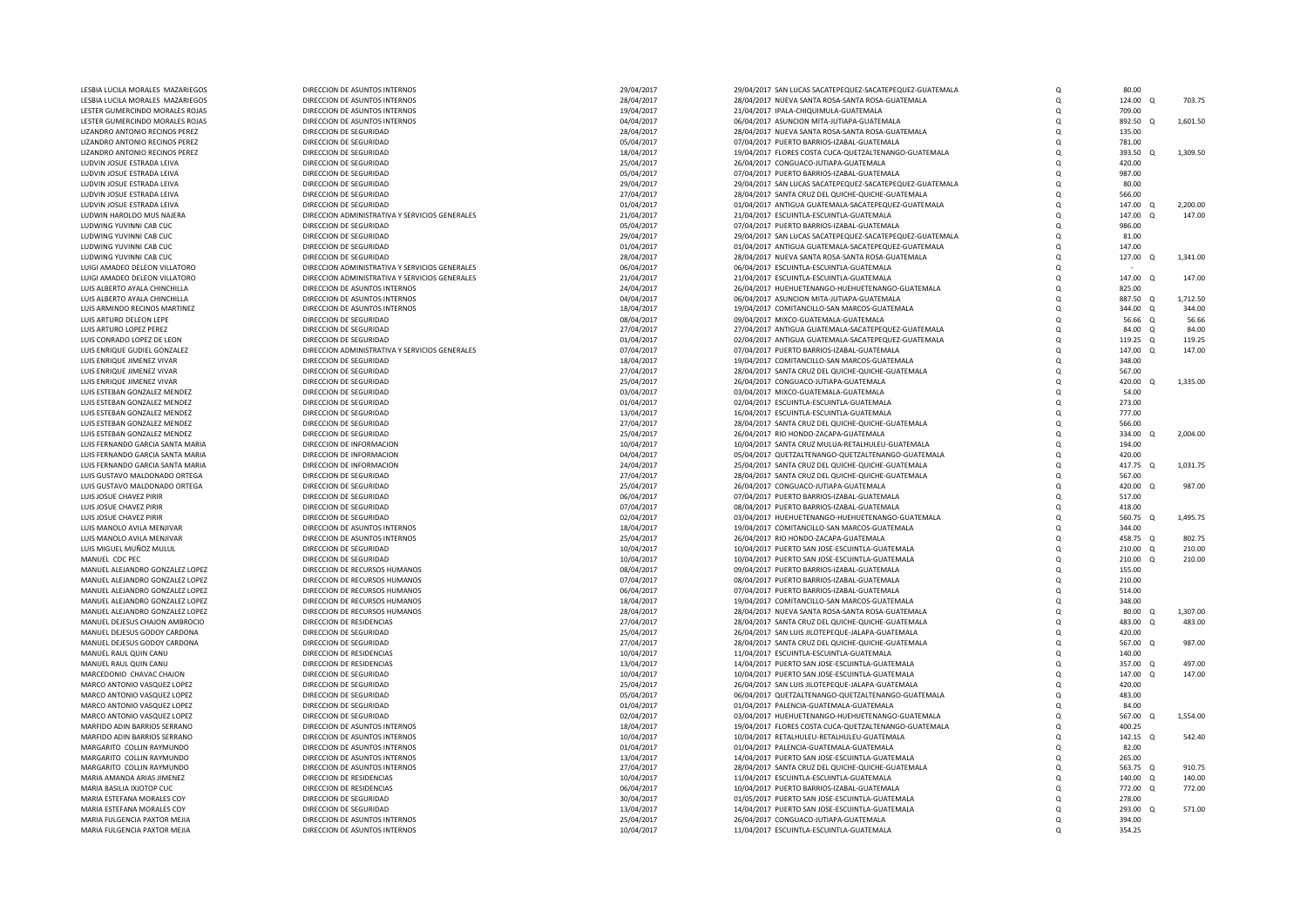| MARIA FULGENCIA PAXTOR MEJIA                                 | DIRECCION DE ASUNTOS INTERNOS                    | 05/04/2017               | 09/04/2017 PUERTO BARRIOS-IZABAL-GUATEMALA                                            | $\Omega$             | 1,610.50 Q      |          | 2,358.75 |
|--------------------------------------------------------------|--------------------------------------------------|--------------------------|---------------------------------------------------------------------------------------|----------------------|-----------------|----------|----------|
| MARIA IZABEL CASTILLO GALICIA                                | DIRECCION DE SEGURIDAD                           | 10/04/2017               | 10/04/2017 PUERTO SAN JOSE-ESCUINTLA-GUATEMALA                                        | $\Omega$             | 210.00 Q        |          | 210.00   |
| MARIA LETICIA BARRERA PEREZ                                  | DIRECCION DE SEGURIDAD                           | 05/04/2017               | 07/04/2017 PUERTO BARRIOS-IZABAL-GUATEMALA                                            | Q                    | 966.00          |          |          |
| MARIA LETICIA BARRERA PEREZ                                  | DIRECCION DE SEGURIDAD                           | 07/04/2017               | 09/04/2017 PUERTO BARRIOS-IZABAL-GUATEMALA                                            | $\Omega$             | 630.00 Q        |          | 1,596.00 |
| MARIO OSORIO LEON                                            | DIRECCION DE RESIDENCIAS                         | 18/04/2017               | 19/04/2017 COMITANCILLO-SAN MARCOS-GUATEMALA                                          | $\Omega$             | 348.00          |          |          |
|                                                              | DIRECCION DE RESIDENCIAS                         |                          |                                                                                       |                      |                 |          | 487.00   |
| MARIO OSORIO LEON                                            |                                                  | 27/04/2017               | 27/04/2017 ANTIGUA GUATEMALA-SACATEPEQUEZ-GUATEMALA                                   | Q                    | 139.00          | $\Omega$ |          |
| MARIO ALFONSO RIOS CAMPOS                                    | DIRECCION DE SEGURIDAD                           | 08/04/2017               | 09/04/2017 FLORES-PETEN-GUATEMALA                                                     | $\Omega$             | 420.00          | $\Omega$ | 420.00   |
| MARIO ALFREDO HERNANDEZ MALDONADO                            | DIRECCION ADMINISTRATIVA Y SERVICIOS GENERALES   | 06/04/2017               | 09/04/2017 PUERTO BARRIOS-IZABAL-GUATEMALA                                            |                      | 1,259.00        |          |          |
| MARIO ALFREDO HERNANDEZ MALDONADO                            | DIRECCION ADMINISTRATIVA Y SERVICIOS GENERALES   | 05/04/2017               | 06/04/2017 PUERTO BARRIOS-IZABAL-GUATEMALA                                            | $\Omega$             | 381.00          | $\Omega$ | 1,640.00 |
| MARIO ARMANDO RODRIGUEZ ARANA                                | DIRECCION DE ASUNTOS INTERNOS                    | 27/04/2017               | 28/04/2017 NUEVA SANTA ROSA-SANTA ROSA-GUATEMALA                                      | $\Omega$             | 406.00          |          |          |
| MARIO ARMANDO RODRIGUEZ ARANA                                | DIRECCION DE ASUNTOS INTERNOS                    | 25/04/2017               | 26/04/2017 SAN LIUS JILOTEPEQUE-JALAPA-GUATEMALA                                      | $\Omega$             | 368.00          |          |          |
| MARIO ARMANDO RODRIGUEZ ARANA                                | DIRECCION DE ASUNTOS INTERNOS                    | 10/04/2017               | 11/04/2017 ESCUINTLA-ESCUINTLA-GUATEMALA                                              | $\Omega$             | 305.45          | $\Omega$ | 1,079.45 |
|                                                              |                                                  |                          |                                                                                       |                      |                 |          |          |
| MARIO DAVID GARCIA DUBON                                     | DIRECCION DE SEGURIDAD                           | 02/04/2017               | 03/04/2017 HUEHUETENANGO-HUEHUETENANGO-GUATEMALA                                      | $\Omega$             | 562.75          |          |          |
| MARIO DAVID GARCIA DUBON                                     | DIRECCION DE SEGURIDAD                           | 01/04/2017               | 01/04/2017 PALENCIA-GUATEMALA-GUATEMALA                                               | $\Omega$             | 84.00           |          |          |
| MARIO DAVID GARCIA DUBON                                     | DIRECCION DE SEGURIDAD                           | 05/04/2017               | 06/04/2017 QUETZALTENANGO-QUETZALTENANGO-GUATEMALA                                    | $\Omega$             | 481.75 Q        |          | 1,128.50 |
| MARIO DONALDO CORDON ORTIZ                                   | DIRECCION DE SEGURIDAD                           | 14/04/2017               | 16/04/2017 FLORES-PETEN-GUATEMALA                                                     |                      | 749.00 Q        |          | 749.00   |
| MARIO ESTUARDO MELGAR MELGAR                                 | DIRECCION DE COMUNICACIONES E INFORMATICA        | 06/04/2017               | 06/04/2017 ESCUINTLA-ESCUINTLA-GUATEMALA                                              | $\Omega$             | 84.00 Q         |          | 84.00    |
| MARIO HUMBERTO DONIS FLORES                                  | DIRECCION DE SEGURIDAD                           | 27/04/2017               | 28/04/2017 SANTA CRUZ DEL QUICHE-QUICHE-GUATEMALA                                     | $\Omega$             | 560.50          |          |          |
| MARIO HUMBERTO DONIS FLORES                                  | DIRECCION DE SEGURIDAD                           | 25/04/2017               | 26/04/2017 SAN LUIS JILOTEPEQUE-JALAPA-GUATEMALA                                      | $\Omega$             | 420.00 Q        |          | 980.50   |
|                                                              |                                                  |                          |                                                                                       |                      |                 |          |          |
| MARIO RENE LEIVA MEJIA                                       | DIRECCION DE SEGURIDAD                           | 06/04/2017               | 07/04/2017 PUERTO BARRIOS-IZABAL-GUATEMALA                                            | $\Omega$             | 522.00          |          |          |
| MARIO RENE LEIVA MEJIA                                       | DIRECCION DE SEGURIDAD                           | 07/04/2017               | 08/04/2017 PUERTO BARRIOS-IZABAL-GUATEMALA                                            | $\Omega$             | $\sim$ 10 $\pm$ | $\alpha$ | 522.00   |
| MARIO RICARDO HERNANDEZ RODRIGUEZ                            | DIRECCION DE RESIDENCIAS                         | 01/04/2017               | 01/04/2017 PALENCIA-GUATEMALA-GUATEMALA                                               | Q                    | 84.00           | Q        | 84.00    |
| MARLEN ALICIA LOPEZ GODOY                                    | DIRECCION DE SEGURIDAD                           | 10/04/2017               | 11/04/2017 ESCUINTLA-ESCUINTLA-GUATEMALA                                              | $\Omega$             | 207.50          | $\Omega$ | 207.50   |
| MARTIN DEJESUS GARCIA ALVAREZ                                | DIRECCION ADMINISTRATIVA Y SERVICIOS GENERALES   | 21/04/2017               | 21/04/2017 ESCUINTLA-ESCUINTLA-GUATEMALA                                              | $\Omega$             | 147.00 Q        |          | 147.00   |
| MARVIN ZACARIAS ESQUIVEL                                     | DIRECCION DE SEGURIDAD                           | 25/04/2017               | 26/04/2017 SAN LUIS JILOTEPEQUE-JALAPA-GUATEMALA                                      | $\Omega$             | 420.00          |          |          |
| MARVIN ZACARIAS ESOUIVEI                                     |                                                  |                          |                                                                                       |                      |                 |          |          |
|                                                              | DIRECCION DE SEGURIDAD                           | 27/04/2017               | 28/04/2017 SANTA CRUZ DEL QUICHE-QUICHE-GUATEMALA                                     | $\Omega$             | 567.00          |          |          |
| MARVIN ZACARIAS ESQUIVEL                                     | DIRECCION DE SEGURIDAD                           | 25/04/2017               | 26/04/2017 RIO HONDO-ZACAPA-GUATEMALA                                                 | $\Omega$             |                 | $\Omega$ | 987.00   |
| MARVIN ANTONIO GONZALEZ ORTIZ                                | DIRECCION DE SEGURIDAD                           | 27/04/2017               | 27/04/2017 ANTIGUA GUATEMALA-SACATEPEQUEZ-GUATEMALA                                   | $\Omega$             | 84.00           | $\Omega$ | 84.00    |
| MARVIN CLEMENTE LOPEZ MIRANDA                                | DIRECCION DE SEGURIDAD                           | 05/04/2017               | 06/04/2017 QUETZALTENANGO-QUETZALTENANGO-GUATEMALA                                    | $\Omega$             | 480.00          |          |          |
| MARVIN CLEMENTE LOPEZ MIRANDA                                | DIRECCION DE SEGURIDAD                           | 14/04/2017               | 16/04/2017 FLORES-PETEN-GUATEMALA                                                     | $\Omega$             | 821.00          |          |          |
| MARVIN CLEMENTE LOPEZ MIRANDA                                | DIRECCION DE SEGURIDAD                           | 28/04/2017               | 28/04/2017 NUEVA SANTA ROSA-SANTA ROSA-GUATEMALA                                      | $\Omega$             | 145.00          | $\Omega$ | 1,446.00 |
| MARVIN GERARDO ESTRADA PEREZ                                 | DIRECCION DE SEGURIDAD                           | 28/04/2017               | 30/04/2017 ANTIGUA GUATEMALA-SACATEPEQUEZ-GUATEMALA                                   | $\Omega$             | 198.20          |          |          |
|                                                              |                                                  |                          |                                                                                       |                      |                 |          |          |
| MARVIN GERARDO ESTRADA PEREZ                                 | DIRECCION DE SEGURIDAD                           | 07/04/2017               | 09/04/2017 PUERTO BARRIOS-IZABAL-GUATEMALA                                            | $\Omega$             | 973.00 Q        |          | 1,171.20 |
| MARVIN ORLANDO SANTOS CAMEY                                  | DIRECCION DE SEGURIDAD                           | 18/04/2017               | 19/04/2017 FLORES COSTA CUCA-QUETZALTENANGO-GUATEMALA                                 | $\Omega$             | 420.00          |          |          |
| MARVIN ORLANDO SANTOS CAMEY                                  | DIRECCION DE SEGURIDAD                           | 27/04/2017               | 27/04/2017 ANTIGUA GUATEMALA-SACATEPEQUEZ-GUATEMALA                                   | $\Omega$             | 84.00           | $\Omega$ | 504.00   |
| MAURO ALFREDO CARIAS QUEVEDO                                 | DIRECCION DE SEGURIDAD                           | 06/04/2017               | 07/04/2017 PUERTO BARRIOS-IZABAL-GUATEMALA                                            | Q                    | 514.00          |          |          |
| MAURO ALFREDO CARIAS QUEVEDO                                 | DIRECCION DE SEGURIDAD                           | 07/04/2017               | 08/04/2017 PUERTO BARRIOS-IZABAL-GUATEMALA                                            | $\Omega$             |                 |          |          |
| MAURO ALFREDO CARIAS QUEVEDO                                 | DIRECCION DE SEGURIDAD                           | 01/04/2017               | 01/04/2017 PALENCIA-GUATEMALA-GUATEMALA                                               | $\Omega$             | 84.00 Q         |          | 598.00   |
|                                                              |                                                  |                          |                                                                                       |                      |                 |          |          |
| MELVIN FRANCISCO HERNANDEZ HERNANDEZ                         | DIRECCION DE SEGURIDAD                           | 01/04/2017               | 02/04/2017 ANTIGUA GUATEMALA-SACATEPEQUEZ-GUATEMALA                                   | $\Omega$             | 289.00          |          |          |
| MELVIN FRANCISCO HERNANDEZ HERNANDEZ                         | DIRECCION DE SEGURIDAD                           | 05/04/2017               | 07/04/2017 PUERTO BARRIOS-IZABAL-GUATEMALA                                            | $\Omega$             | 979.00 Q        |          | 1.268.00 |
| MELVIN RENE CALDERON RAMOS                                   | DIRECCION DE SEGURIDAD                           | 05/04/2017               | 07/04/2017 PUERTO BARRIOS-IZABAL-GUATEMALA                                            | $\Omega$             | 986.00          |          |          |
| MELVIN RENE CALDERON RAMOS                                   | DIRECCION DE SEGURIDAD                           | 29/04/2017               | 29/04/2017 SAN LUCAS SACATEPEQUEZ-SACATEPEQUEZ-GUATEMALA                              | $\Omega$             | 81.00           |          |          |
| MELVIN RENE CALDERON RAMOS                                   | DIRECCION DE SEGURIDAD                           | 01/04/2017               | 01/04/2017 ANTIGUA GUATEMALA-SACATEPEQUEZ-GUATEMALA                                   |                      | 147.00          |          |          |
| MELVIN RENE CALDERON RAMOS                                   | DIRECCION DE SEGURIDAD                           | 28/04/2017               | 28/04/2017 NUEVA SANTA ROSA-SANTA ROSA-GUATEMALA                                      | $\Omega$             | 131.00 Q        |          | 1.345.00 |
| MELVIN RODOLFO HERRERA FAJARDO                               | DIRECCION DE SEGURIDAD                           | 11/04/2017               | 11/04/2017 ESCUINTLA-ESCUINTLA-GUATEMALA                                              | $\Omega$             | 84.00           | $\Omega$ | 84.00    |
| MICDAEL GODOY AGUIRRE                                        | DIRECCION DE SEGURIDAD                           | 01/04/2017               | 02/04/2017 ANTIGUA GUATEMALA-SACATEPEQUEZ-GUATEMALA                                   |                      | 175.00          |          |          |
|                                                              |                                                  |                          |                                                                                       | $\Omega$             |                 |          |          |
| MICDAEL GODOY AGUIRRE                                        | DIRECCION DE SEGURIDAD                           | 01/04/2017               | 02/04/2017 ANTIGUA GUATEMALA-SACATEPEQUEZ-GUATEMALA                                   | $\Omega$             | 205.66          |          |          |
| MICDAEL GODOY AGUIRRE                                        | DIRECCION DE SEGURIDAD                           | 07/04/2017               | 09/04/2017 PUERTO BARRIOS-IZABAL-GUATEMALA                                            | $\Omega$             | 777.00          |          |          |
| MICDAEL GODOY AGUIRRE                                        | DIRECCION DE SEGURIDAD                           | 10/04/2017               | 11/04/2017 ESCUINTLA-ESCUINTLA-GUATEMALA                                              | $\Omega$             | 209.50          |          |          |
| MICDAEL GODOY AGUIRRE                                        | DIRECCION DE SEGURIDAD                           | 14/04/2017               | 16/04/2017 FLORES-PETEN-GUATEMALA                                                     | $\Omega$             | 552.75 Q        |          | 1,919.91 |
| MIGUEL ALFREDO MORALES PINEDA                                | DIRECCION DE SEGURIDAD                           | 25/04/2017               | 26/04/2017 CONGUACO-JUTIAPA-GUATEMALA                                                 |                      | 420.00          |          |          |
| MIGUEL ALEREDO MORALES PINEDA                                | DIRECCION DE SEGURIDAD                           | 27/04/2017               | 27/04/2017 ANTIGUA GUATEMALA-SACATEPEQUEZ-GUATEMALA                                   | $\Omega$             | 84.00 Q         |          | 504.00   |
|                                                              |                                                  |                          |                                                                                       |                      |                 |          |          |
| MIGUEL ANGEL OTZOY MUX                                       | DIRECCION DE RECURSOS HUMANOS                    | 05/04/2017               | 09/04/2017 PUERTO BARRIOS-IZABAL-GUATEMALA                                            | $\Omega$             | 1,824.00        |          |          |
| MIGUEL ANGEL OTZOY MUX                                       | DIRECCION DE RECURSOS HUMANOS                    | 02/04/2017               | 03/04/2017 HUEHUETENANGO-HUEHUETENANGO-GUATEMALA                                      | $\Omega$             | 567.00          |          |          |
| MIGUEL ANGEL OTZOY MUX                                       | DIRECCION DE RECURSOS HUMANOS                    | 25/04/2017               | 26/04/2017 SAN LUIS JILOTEPEQUE-JALAPA-GUATEMALA                                      | $\Omega$             | 420.00          | $\cap$   | 2,811.00 |
| MILTON RODOLFO GUDIEL JUAREZ                                 | DIRECCION DE SEGURIDAD                           | 02/04/2017               | 03/04/2017 HUEHUETENANGO-HUEHUETENANGO-GUATEMALA                                      | $\Omega$             | 565.00          |          |          |
| MILTON RODOLFO GUDIEL JUAREZ                                 | DIRECCION DE SEGURIDAD                           | 01/04/2017               | 01/04/2017 PALENCIA-GUATEMALA-GUATEMALA                                               | $\Omega$             | 84.00           |          |          |
| MILTON RODOLFO GUDIEL JUAREZ                                 | DIRECCION DE SEGURIDAD                           | 05/04/2017               | 06/04/2017 QUETZALTENANGO-QUETZALTENANGO-GUATEMALA                                    | $\Omega$             | 483.00          | $\Omega$ | 1,132.00 |
| MIRZA VIOLETA GUZMAN RODAS                                   | DIRECCION DE SEGURIDAD                           | 07/04/2017               | 09/04/2017 PUERTO BARRIOS-IZABAL-GUATEMALA                                            | $\Omega$             | 630.00          |          |          |
|                                                              |                                                  |                          |                                                                                       |                      |                 |          |          |
| MIRZA VIOLETA GUZMAN RODAS                                   | DIRECCION DE SEGURIDAD                           | 05/04/2017               | 07/04/2017 PUERTO BARRIOS-IZABAL-GUATEMALA                                            | $\Omega$             | 987.00          |          |          |
| MIRZA VIOLETA GUZMAN RODAS                                   | DIRECCION DE SEGURIDAD                           | 01/04/2017               | 01/04/2017 PALENCIA-GUATEMALA-GUATEMALA                                               | $\Omega$             | 84.00 Q         |          | 1,701.00 |
| MORVIN FDUARDO GONZALEZ REYES                                | DIRECCION DE SEGURIDAD                           | 01/04/2017               | 01/04/2017 PALENCIA-GUATEMALA-GUATEMALA                                               | $\Omega$             | 77.00           |          |          |
| MORVIN EDUARDO GONZALEZ REYES                                | DIRECCION DE SEGURIDAD                           | 14/04/2017               | 16/04/2017 FLORES-PETEN-GUATEMALA                                                     | Q                    | 630.00          | $\Omega$ | 707.00   |
| MYNOR FRANCISCO ALVARADO LOPEZ                               | DIRECCION DE SEGURIDAD                           | 05/04/2017               | 06/04/2017 QUETZALTENANGO-QUETZALTENANGO-GUATEMALA                                    | $\Omega$             | 483.00          |          |          |
| MYNOR FRANCISCO ALVARADO LOPEZ                               | DIRECCION DE SEGURIDAD                           | 01/04/2017               | 01/04/2017 PALENCIA-GUATEMALA-GUATEMALA                                               |                      | 84.00           |          |          |
|                                                              |                                                  |                          |                                                                                       |                      |                 |          |          |
| MYNOR FRANCISCO ALVARADO LOPEZ                               | DIRECCION DE SEGURIDAD                           | 02/04/2017               | 03/04/2017 HUEHUETENANGO-HUEHUETENANGO-GUATEMALA                                      | $\Omega$             | 566.00          | $\Omega$ | 1,133.00 |
| NEHEMIAS MAYEN NAVAS                                         | DIRECCION DE SEGURIDAD                           | 27/04/2017               | 27/04/2017 ANTIGUA GUATEMALA-SACATEPEQUEZ-GUATEMALA                                   | $\Omega$             | 84.00           |          |          |
| NEHEMIAS MAYEN NAVAS                                         | DIRECCION DE SEGURIDAD                           | 25/04/2017               | 26/04/2017 CONGUACO-JUTIAPA-GUATEMALA                                                 | $\Omega$             | 420.00 Q        |          | 504.00   |
|                                                              |                                                  |                          |                                                                                       |                      | 208.75          |          |          |
|                                                              | DIRECCION ADMINISTRATIVA Y SERVICIOS GENERALES   | 06/04/2017               | 06/04/2017 QUETZALTENANGO-QUETZALTENANGO-GUATEMALA                                    | $\Omega$             |                 |          |          |
|                                                              |                                                  |                          |                                                                                       | $\Omega$             | 483.00          | $\Omega$ | 691.75   |
| NELSON DEJESUS RAMIREZ LOPEZ<br>NELSON DEJESUS RAMIREZ LOPEZ | DIRECCION ADMINISTRATIVA Y SERVICIOS GENERALES   | 18/04/2017               | 19/04/2017 COMITANCILLO-SAN MARCOS-GUATEMALA                                          |                      |                 |          |          |
| NELSON OSEAS MORALES ACEVEDO<br>NELSON OSEAS MORALES ACEVEDO | DIRECCION DE SEGURIDAD<br>DIRECCION DE SEGURIDAD | 01/04/2017<br>06/04/2017 | 01/04/2017 PALENCIA-GUATEMALA-GUATEMALA<br>07/04/2017 PUERTO BARRIOS-IZABAL-GUATEMALA | $\Omega$<br>$\Omega$ | 80.00<br>522.00 |          |          |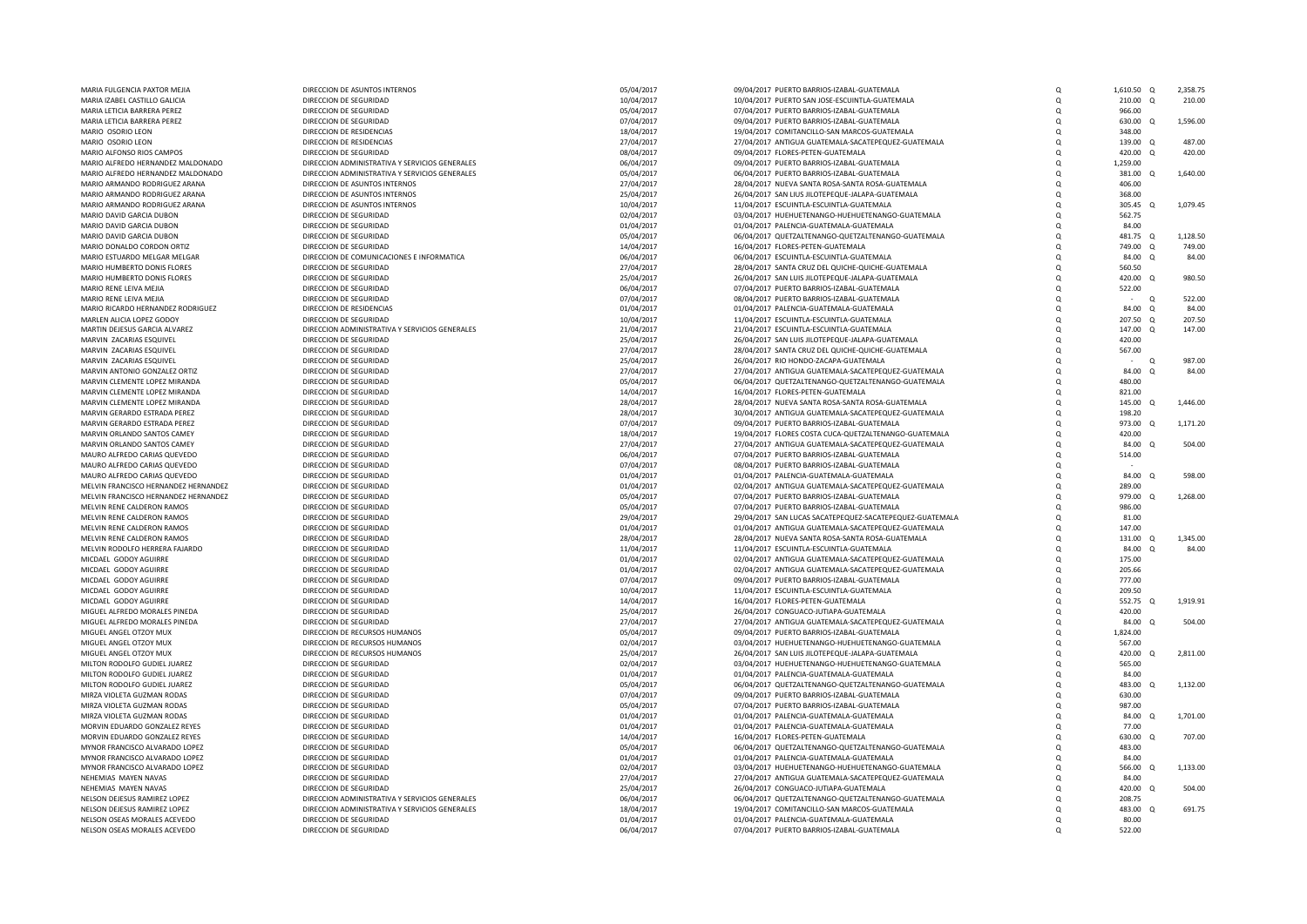| NELSON OSEAS MORALES ACEVEDO     | DIRECCION DE SEGURIDAD                    | 07/04/2017 | 08/04/2017 PUERTO BARRIOS-IZABAL-GUATEMALA               | $\Omega$   |                    | Q | 602.00   |
|----------------------------------|-------------------------------------------|------------|----------------------------------------------------------|------------|--------------------|---|----------|
| NERY ARDIBERTO SALGUERO RIVERA   | DIRECCION DE SEGURIDAD                    | 10/04/2017 | 10/04/2017 PUERTO SAN JOSE-ESCUINTLA-GUATEMALA           | $\Omega$   | 210.00 Q           |   | 210.00   |
|                                  |                                           |            |                                                          |            |                    |   |          |
| NERY GUMERCINDO YAT TZIB         | DIRECCION DE SEGURIDAD                    | 05/04/2017 | 07/04/2017 PUERTO BARRIOS-IZABAL-GUATEMALA               | $\Omega$   | 987.00             |   |          |
| NERY GUMERCINDO YAT TZIB         | DIRECCION DE SEGURIDAD                    | 29/04/2017 | 29/04/2017 SAN LUCAS SACATEPEQUEZ-SACATEPEQUEZ-GUATEMALA | $\Omega$   | 78.75              |   |          |
| NERY GUMERCINDO YAT TZIB         | DIRECCION DE SEGURIDAD                    | 28/04/2017 | 28/04/2017 NUEVA SANTA ROSA-SANTA ROSA-GUATEMALA         | $\Omega$   | 57.00              |   |          |
| NERY GUMERCINDO YAT TZIB         | DIRECCION DE SEGURIDAD                    | 01/04/2017 | 01/04/2017 ANTIGUA GUATEMALA-SACATEPEQUEZ-GUATEMALA      |            | 78.75<br>$\Omega$  |   | 1,201.50 |
|                                  |                                           |            |                                                          |            |                    |   |          |
| NERY ORLANDO ORTIZ GARCIA        | DIRECCION DE ASUNTOS INTERNOS             | 19/04/2017 | 21/04/2017 ZACAPA-ZACAPA-GUATEMALA                       | $\Omega$   | 948.75             |   |          |
| NERY ORLANDO ORTIZ GARCIA        | DIRECCION DE ASUNTOS INTERNOS             | 24/04/2017 | 26/04/2017 RETALHULEU-RETALHULEU-GUATEMALA               | $\Omega$   | 919.50 Q           |   | 1,868.25 |
| NERY ROEL VILLAGRAN MAURICIO     | DIRECCION DE SEGURIDAD                    | 05/04/2017 | 06/04/2017 QUETZALTENANGO-QUETZALTENANGO-GUATEMALA       | $\Omega$   | 483.00             |   |          |
|                                  | DIRECCION DE SEGURIDAD                    |            |                                                          |            |                    |   | 630.00   |
| NERY ROEL VILLAGRAN MAURICIO     |                                           | 01/04/2017 | 01/04/2017 ANTIGUA GUATEMALA-SACATEPEQUEZ-GUATEMALA      | $\Omega$   | 147.00<br>$\Omega$ |   |          |
| NICOLASA QUIÑONEZ GARCIA         | DIRECCION DE RESIDENCIAS                  | 29/04/2017 | 01/05/2017 ESCUINTLA-ESCUINTLA-GUATEMALA                 | $\Omega$   | 630.00<br>$\Omega$ |   | 630.00   |
| NIXON GODOY FLORES               | DIRECCION DE ASUNTOS INTERNOS             | 06/04/2017 | 06/04/2017 PUERTO BARRIOS-IZABAL-GUATEMALA               |            | 127.00<br>$\Omega$ |   | 127.00   |
| NORIZ ELIZABET ASENCIO QUIÑONEZ  | DIRECCION DE SEGURIDAD                    | 10/04/2017 | 10/04/2017 PUERTO SAN JOSE-ESCUINTLA-GUATEMALA           | $\Omega$   | 79.00              |   |          |
|                                  |                                           |            |                                                          |            |                    |   |          |
| NORIZ ELIZABET ASENCIO QUIÑONEZ  | DIRECCION DE SEGURIDAD                    | 11/04/2017 | 11/04/2017 ESCUINTLA-ESCUINTLA-GUATEMALA                 | $\Omega$   | 84.00              |   |          |
| NORIZ ELIZABET ASENCIO QUIÑONEZ  | DIRECCION DE SEGURIDAD                    | 07/04/2017 | 08/04/2017 PUERTO BARRIOS-IZABAL-GUATEMALA               | $^{\circ}$ | 123.00 Q           |   | 286.00   |
| NORMAN VILARDO REYES REYES       | DIRECCION DE ASUNTOS INTERNOS             | 05/04/2017 | 09/04/2017 PUERTO BARRIOS-IZABAL-GUATEMALA               | $\Omega$   | 1,630.00           |   |          |
| NORMAN VILARDO REYES REYES       | DIRECCION DE ASUNTOS INTERNOS             | 25/04/2017 | 26/04/2017 CONGUACO-JUTIAPA-GUATEMALA                    | $\Omega$   | 394.00 Q           |   | 2.024.00 |
|                                  |                                           |            |                                                          |            |                    |   |          |
| ORLANDO ALDANA FIGUEROA          | DIRECCION DE SEGURIDAD                    | 10/04/2017 | 10/04/2017 PUERTO SAN JOSE-ESCUINTLA-GUATEMALA           | $\Omega$   | 147.00             |   |          |
| ORLANDO ALDANA FIGUEROA          | DIRECCION DE SEGURIDAD                    | 01/04/2017 | 02/04/2017 ESCUINTLA-ESCUINTLA-GUATEMALA                 | $\Omega$   |                    | Q | 147.00   |
| ORLANDO HERNANDEZ LOPEZ          | DIRECCION DE SEGURIDAD                    | 10/04/2017 | 10/04/2017 PUERTO SAN JOSE-ESCUINTLA-GUATEMALA           | $\Omega$   | 210.00 Q           |   | 210.00   |
|                                  |                                           |            |                                                          |            |                    |   |          |
| ORLANDO JUAN HERRERA RECINOS     | DIRECCION DE SEGURIDAD                    | 06/04/2017 | 09/04/2017 PUERTO BARRIOS-IZABAL-GUATEMALA               | $\Omega$   | 1,470.00 Q         |   | 1,470.00 |
| OSCAR CAHUEC SUCUP               | DIRECCION DE SEGURIDAD                    | 07/04/2017 | 09/04/2017 PUERTO BARRIOS-IZABAL-GUATEMALA               | $\Omega$   | 985.00             |   |          |
| OSCAR CAHUEC SUCUP               | DIRECCION DE SEGURIDAD                    | 10/04/2017 | 10/04/2017 AMATITLAN-GUATEMALA-GUATEMALA                 | $\Omega$   | 76.75              |   |          |
| OSCAR CAHUEC SUCUP               | DIRECCION DE SEGURIDAD                    |            |                                                          |            | 278.00             |   |          |
|                                  |                                           | 30/04/2017 | 01/05/2017 PUERTO SAN JOSE-ESCUINTLA-GUATEMALA           | $\Omega$   |                    |   |          |
| OSCAR CAHUEC SUCUP               | DIRECCION DE SEGURIDAD                    | 13/04/2017 | 14/04/2017 PUERTO SAN JOSE-ESCUINTLA-GUATEMALA           | $\Omega$   | 355.00<br>$\Omega$ |   | 1,694.75 |
| OSCAR ALEJANDRO PEREZ HERRERA    | DIRECCION DE SEGURIDAD                    | 27/04/2017 | 27/04/2017 ANTIGUA GUATEMALA-SACATEPEQUEZ-GUATEMALA      |            | 84.00              |   |          |
| OSCAR ALEJANDRO PEREZ HERRERA    | DIRECCION DE SEGURIDAD                    | 10/04/2017 | 10/04/2017 AMATITLAN-GUATEMALA-GUATEMALA                 |            | 83.75 Q            |   | 167.75   |
|                                  |                                           |            |                                                          |            |                    |   |          |
| OSCAR ANIBAL BARRERA CORADO      | DIRECCION DE SEGURIDAD                    | 25/04/2017 | 26/04/2017 SAN LUIS JILOTEPEQUE-JALAPA-GUATEMALA         | $\Omega$   | 420.00             |   |          |
| OSCAR ANIBAL BARRERA CORADO      | DIRECCION DE SEGURIDAD                    | 27/04/2017 | 28/04/2017 SANTA CRUZ DEL QUICHE-QUICHE-GUATEMALA        | $\Omega$   | 567.00 Q           |   | 987.00   |
| OSCAR ARMANDO GONZALEZ AYALA     | DIRECCION DE SEGURIDAD                    | 06/04/2017 | 09/04/2017 PUERTO BARRIOS-IZABAL-GUATEMALA               | $\Omega$   | 1,470.00           |   |          |
| OSCAR ARMANDO GONZALEZ AYALA     | DIRECCION DE SEGURIDAD                    | 28/04/2017 |                                                          | $\Omega$   | 207.50 Q           |   | 1,677.50 |
|                                  |                                           |            | 28/04/2017 NUEVA SANTA ROSA-SANTA ROSA-GUATEMALA         |            |                    |   |          |
| OSCAR BENJAMIN ARANA MORAN       | DIRECCION DE SEGURIDAD                    | 28/04/2017 | 28/04/2017 SANTA CRUZ DEL QUICHE-QUICHE-GUATEMALA        | $\Omega$   | 147.00             |   |          |
| OSCAR BENJAMIN ARANA MORAN       | DIRECCION DE SEGURIDAD                    | 06/04/2017 | 06/04/2017 QUETZALTENANGO-QUETZALTENANGO-GUATEMALA       | $\Omega$   | 210.00             |   |          |
| OSCAR BENJAMIN ARANA MORAN       | DIRECCION DE SEGURIDAD                    | 16/04/2017 | 17/04/2017 PUERTO SAN JOSE-ESCUINTLA-GUATEMALA           |            | 271.00<br>$\Omega$ |   | 628.00   |
|                                  |                                           |            |                                                          |            |                    |   |          |
| OSCAR OBED CALDERON ALBISURES    | DIRECCION DE ASUNTOS INTERNOS             | 21/04/2017 | 24/04/2017 JUTIAPA-JUTIAPA-GUATEMALA                     | $\Omega$   | 1,133.00           |   |          |
| OSCAR OBED CALDERON ALBISURES    | DIRECCION DE ASUNTOS INTERNOS             | 07/04/2017 | 10/04/2017 JUTIAPA-JUTIAPA-GUATEMALA                     | $\Omega$   | 1,128.00 Q         |   | 2,261.00 |
| OSMAN FRIBERTO HERRERA REYES     | DIRECCION DE SEGURIDAD                    | 29/04/2017 | 01/05/2017 TECULUTAN-ZACAPA-GUATEMALA                    | $^{\circ}$ | 967.00             |   |          |
| OSMAN ERIBERTO HERRERA REYES     |                                           | 13/04/2017 | 16/04/2017 ESCUINTLA-ESCUINTLA-GUATEMALA                 | $\Omega$   | 630.00<br>Q        |   | 1,597.00 |
|                                  | DIRECCION DE SEGURIDAD                    |            |                                                          |            |                    |   |          |
| OSWALDO EULOGIO BOLVITO ROJAS    | DIRECCION DE SEGURIDAD                    | 18/04/2017 | 19/04/2017 FLORES COSTA CUCA-QUETZALTENANGO-GUATEMALA    | $\Omega$   | 418.25<br>$\Omega$ |   | 418.25   |
| OTTO ALEJANDRO ACUÑA RODAS       | DIRECCION DE COMUNICACIONES E INFORMATICA | 05/04/2017 | 07/04/2017 PUERTO BARRIOS-IZABAL-GUATEMALA               |            | 720.48             |   |          |
| OTTO ALEJANDRO ACUÑA RODAS       | DIRECCION DE COMUNICACIONES E INFORMATICA | 18/04/2017 | 19/04/2017 FLORES COSTA CUCA-QUETZALTENANGO-GUATEMALA    | $\Omega$   | 385.50             |   |          |
|                                  |                                           |            |                                                          |            |                    |   |          |
| OTTO ALEJANDRO ACUÑA RODAS       | DIRECCION DE COMUNICACIONES E INFORMATICA | 25/04/2017 | 26/04/2017 RIO HONDO-ZACAPA-GUATEMALA                    | $\Omega$   | 448.00<br>$\Omega$ |   | 1,553.98 |
| OVIDIO TUCUBAL MORALES           | DIRECCION DE SEGURIDAD                    | 01/04/2017 | 02/04/2017 ANTIGUA GUATEMALA-SACATEPEQUEZ-GUATEMALA      | $\Omega$   | 410.00             |   |          |
| OVIDIO TUCUBAL MORALES           | DIRECCION DE SEGURIDAD                    | 14/04/2017 | 16/04/2017 FLORES-PETEN-GUATEMALA                        | $\Omega$   | 840.00<br>$\Omega$ |   | 1,250.00 |
| PABLO CANO DE LEON               | DIRECCION DE RESIDENCIAS                  | 29/04/2017 | 01/05/2017 ESCUINTLA-ESCUINTLA-GUATEMALA                 | $\Omega$   | 630.00             |   |          |
|                                  |                                           |            |                                                          |            |                    |   |          |
| PABLO CANO DE LEON               | DIRECCION DE RESIDENCIAS                  | 01/04/2017 | 02/04/2017 ESCUINTLA-ESCUINTLA-GUATEMALA                 | $\Omega$   | 357.00             |   |          |
| PABLO CANO DE LEON               | DIRECCION DE RESIDENCIAS                  | 12/04/2017 | 16/04/2017 ESCUINTLA-ESCUINTLA-GUATEMALA                 | $\Omega$   | 903.00<br>$\circ$  |   | 1,890.00 |
| PAOLA MICHEL REYES CEBALLOS      | DIRECCION DE ASUNTOS INTERNOS             | 24/04/2017 | 26/04/2017 RETALHULEU-RETALHULEU-GUATEMALA               |            | 925.50             |   |          |
|                                  |                                           |            |                                                          |            |                    |   |          |
| PAOLA MICHEL REYES CEBALLOS      | DIRECCION DE ASUNTOS INTERNOS             | 19/04/2017 | 21/04/2017 IPALA-CHIQUIMULA-GUATEMALA                    | $\Omega$   | 689.00             |   |          |
| PAOLA MICHEL REYES CEBALLOS      | DIRECCION DE ASUNTOS INTERNOS             | 28/04/2017 | 28/04/2017 JEREZ-JUTIAPA-GUATEMALA                       | $\Omega$   | 80.00              |   |          |
| PAOLA MICHEL REYES CEBALLOS      | DIRECCION DE ASUNTOS INTERNOS             | 04/04/2017 | 06/04/2017 JEREZ-JUTIAPA-GUATEMALA                       | $^{\circ}$ | 956.00 Q           |   | 2.650.50 |
| PAUBLO RENE CANO TORRES          | DIRECCION DE INFORMACION                  | 10/04/2017 | 10/04/2017 EL TEJAR-CHIMALTENANGO-GUATEMALA              | $\Omega$   | 41.75 Q            |   | 41.75    |
|                                  |                                           |            |                                                          |            |                    |   |          |
| PEDRO IGNACIO MARTIN             | DIRECCION DE SEGURIDAD                    | 02/04/2017 | 03/04/2017 HUEHUETENANGO-HUEHUETENANGO-GUATEMALA         | $\Omega$   | 553.75             |   |          |
| PEDRO IGNACIO MARTIN             | DIRECCION DE SEGURIDAD                    | 01/04/2017 | 01/04/2017 PALENCIA-GUATEMALA-GUATEMALA                  |            | 84.00              |   |          |
| PEDRO IGNACIO MARTIN             | DIRECCION DE SEGURIDAD                    | 07/04/2017 | 08/04/2017 PUERTO BARRIOS-IZABAL-GUATEMALA               | $\Omega$   | 419.00             |   |          |
| PEDRO IGNACIO MARTIN             | DIRECCION DE SEGURIDAD                    | 06/04/2017 | 07/04/2017 PUERTO BARRIOS-IZABAL-GUATEMALA               | $\Omega$   | 517.00             |   |          |
|                                  |                                           |            |                                                          |            |                    |   |          |
| PEDRO IGNACIO MARTIN             | DIRECCION DE SEGURIDAD                    | 18/04/2017 | 19/04/2017 COMITANCILLO-SAN MARCOS-GUATEMALA             | $\Omega$   | $419.00 \quad 0$   |   | 1.992.75 |
| RANDOLFO CHUB CHOC               | DIRECCION DE SEGURIDAD                    | 07/04/2017 | 09/04/2017 PUERTO BARRIOS-IZABAL-GUATEMALA               | $\Omega$   | 777.00             |   |          |
| RANDOLFO CHUB CHOC               | DIRECCION DE SEGURIDAD                    | 10/04/2017 | 10/04/2017 AMATITLAN-GUATEMALA-GUATEMALA                 | $\Omega$   | 76.75 Q            |   | 853.75   |
|                                  |                                           |            |                                                          |            |                    |   |          |
| RANDY ROGELIO UMAÑA MONTERROSO   | DIRECCION DE SEGURIDAD                    | 14/04/2017 | 16/04/2017 FLORES-PETEN-GUATEMALA                        |            | 629.50             |   |          |
| RANDY ROGELIO UMAÑA MONTERROSO   | DIRECCION DE SEGURIDAD                    | 18/04/2017 | 19/04/2017 FLORES COSTA CUCA-QUETZALTENANGO-GUATEMALA    | $\Omega$   | 426.00             |   |          |
| RANDY ROGELIO UMAÑA MONTERROSO   | DIRECCION DE SEGURIDAD                    | 27/04/2017 | 28/04/2017 SANTA CRUZ DEL QUICHE-QUICHE-GUATEMALA        |            | 567.00             |   |          |
|                                  | DIRECCION DE SEGURIDAD                    |            |                                                          | $\Omega$   |                    |   | 1.940.50 |
| RANDY ROGELIO UMAÑA MONTERROSO   |                                           | 25/04/2017 | 26/04/2017 RIO HONDO-ZACAPA-GUATEMALA                    |            | 318.00             |   |          |
| RAUL CRISTHIAN ARANA CONTRERAS   | DIRECCION DE SEGURIDAD                    | 07/04/2017 | 08/04/2017 PUERTO BARRIOS-IZABAL-GUATEMALA               | $\Omega$   | 75.00              |   |          |
| RAUL CRISTHIAN ARANA CONTRERAS   | DIRECCION DE SEGURIDAD                    | 18/04/2017 | 19/04/2017 FLORES COSTA CUCA-QUETZALTENANGO-GUATEMALA    | $^{\circ}$ | 483.00             |   |          |
| RAUL CRISTHIAN ARANA CONTRERAS   | DIRECCION DE SEGURIDAD                    | 27/04/2017 | 27/04/2017 ANTIGUA GUATEMALA-SACATEPEQUEZ-GUATEMALA      | $\Omega$   | 77.50              |   |          |
|                                  |                                           |            |                                                          |            |                    |   |          |
| RAUL CRISTHIAN ARANA CONTRERAS   | DIRECCION DE SEGURIDAD                    | 28/04/2017 | 28/04/2017 NUEVA SANTA ROSA-SANTA ROSA-GUATEMALA         | $\Omega$   | 147.00             |   |          |
| RAUL CRISTHIAN ARANA CONTRERAS   | DIRECCION DE SEGURIDAD                    | 25/04/2017 | 26/04/2017 RIO HONDO-ZACAPA-GUATEMALA                    |            | 335.00<br>$\circ$  |   | 1,117.50 |
| REGINALDO ITZOL SEPEZ            | DIRECCION DE ASUNTOS INTERNOS             | 28/04/2017 | 28/04/2017 NUEVA SANTA ROSA-SANTA ROSA-GUATEMALA         |            | 145.00             |   |          |
|                                  |                                           |            |                                                          |            |                    |   |          |
| REGINALDO ITZOL SEPEZ            | DIRECCION DE ASUNTOS INTERNOS             | 01/04/2017 | 01/04/2017 ANTIGUA GUATEMALA-SACATEPEQUEZ-GUATEMALA      |            | 83.25              |   |          |
| REGINALDO ITZOL SEPEZ            | DIRECCION DE ASUNTOS INTERNOS             | 29/04/2017 | 29/04/2017 SAN LUCAS SACATEPEQUEZ-SACATEPEQUEZ-GUATEMALA | $\Omega$   | 82.75 Q            |   | 311.00   |
| REINA LILIANA MARROQUIN MELENDEZ | DIRECCION DE RESIDENCIAS                  | 01/04/2017 | 02/04/2017 ANTIGUA GUATEMALA-SACATEPEQUEZ-GUATEMALA      | $\Omega$   | 273.00             |   |          |
|                                  |                                           |            |                                                          |            |                    |   |          |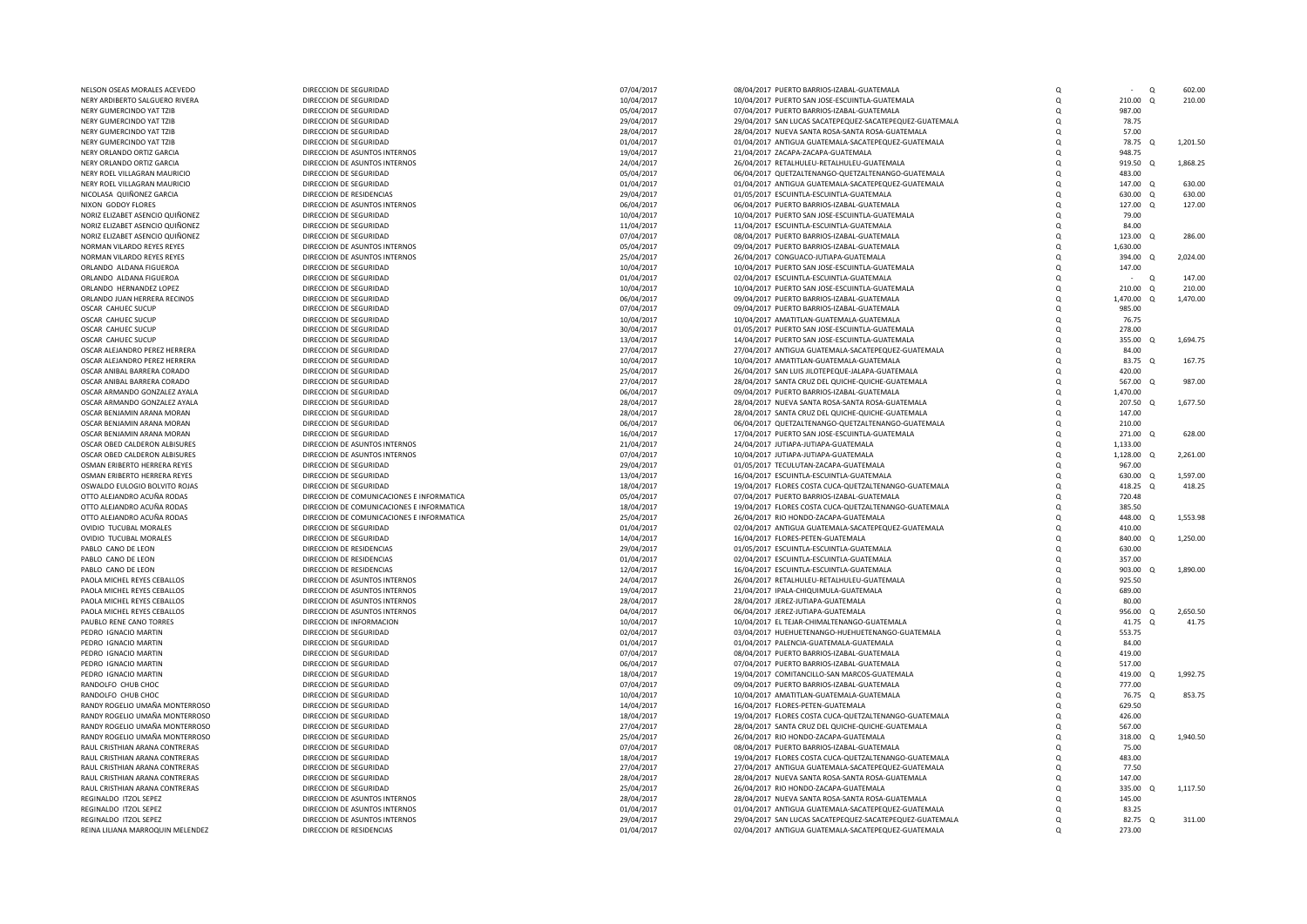| REINA LILIANA MARROQUIN MELENDEZ   | DIRECCION DE RESIDENCIAS      | 13/04/2017 | 14/04/2017 PUERTO SAN JOSE-ESCUINTLA-GUATEMALA        | $\Omega$ | 357.00   |          |          |
|------------------------------------|-------------------------------|------------|-------------------------------------------------------|----------|----------|----------|----------|
| REINA LILIANA MARROQUIN MELENDEZ   | DIRECCION DE RESIDENCIAS      | 15/04/2017 | 16/04/2017 PUERTO SAN JOSE-ESCUINTLA-GUATEMALA        | O        | 420.00 Q |          | 1,050.00 |
| REMBERTO DANILO GARCIA SALGUERO    | DIRECCION DE SEGURIDAD        | 03/04/2017 | 03/04/2017 MIXCO-GUATEMALA-GUATEMALA                  | $\Omega$ | 63.00    |          |          |
| REMBERTO DANILO GARCIA SALGUERO    | DIRECCION DE SEGURIDAD        | 01/04/2017 | 02/04/2017 ESCUINTLA-ESCUINTLA-GUATEMALA              | O        | 273.00   |          |          |
| REMBERTO DANILO GARCIA SALGUERO    | DIRECCION DE SEGURIDAD        | 13/04/2017 | 16/04/2017 ESCUINTLA-ESCUINTLA-GUATEMALA              | O        | 777.00 Q |          | 1,113.00 |
|                                    |                               |            |                                                       |          |          |          | 207.50   |
| RENE ABILIO CORTEZ JIMENEZ         | DIRECCION DE SEGURIDAD        | 28/04/2017 | 28/04/2017 NUEVA SANTA ROSA-SANTA ROSA-GUATEMALA      | Q        | 207.50   | $\alpha$ |          |
| RENE NAPOLEON GONZALEZ ACEVEDO     | DIRECCION DE SEGURIDAD        | 18/04/2017 | 19/04/2017 COMITANCILLO-SAN MARCOS-GUATEMALA          | $\Omega$ | 348.00   | $\Omega$ | 348.00   |
| RICARDO ANTONIO CASTILLO ROSEL     | DIRECCION DE SEGURIDAD        | 05/04/2017 | 06/04/2017 QUETZALTENANGO-QUETZALTENANGO-GUATEMALA    | O        | 483.00   |          |          |
| RICARDO ANTONIO CASTILLO ROSEL     | DIRECCION DE SEGURIDAD        | 02/04/2017 | 03/04/2017 HUEHUETENANGO-HUEHUETENANGO-GUATEMALA      | $\Omega$ | 565.00 Q |          | 1,048.00 |
| RIGOBERTO ICO TIUL                 | DIRECCION DE SEGURIDAD        | 06/04/2017 | 07/04/2017 PUERTO BARRIOS-IZABAL-GUATEMALA            | $\Omega$ | 514.00   |          |          |
| RIGOBERTO ICO TIUI                 | DIRECCION DE SEGURIDAD        | 07/04/2017 | 08/04/2017 PUERTO BARRIOS-IZABAL-GUATEMALA            | $\Omega$ |          |          |          |
|                                    |                               |            |                                                       |          |          |          |          |
| RIGOBERTO ICO TIUL                 | DIRECCION DE SEGURIDAD        | 01/04/2017 | 01/04/2017 PALENCIA-GUATEMALA-GUATEMALA               | $\Omega$ | 80.00 Q  |          | 594.00   |
| ROBERTO SALANIC QUECHE             | DIRECCION DE RESIDENCIAS      | 01/04/2017 | 02/04/2017 ANTIGUA GUATEMALA-SACATEPEQUEZ-GUATEMALA   | $\Omega$ | 273.00   |          |          |
| ROBERTO SALANIC QUECHE             | DIRECCION DE RESIDENCIAS      | 14/04/2017 | 16/04/2017 SANTA ELENA-PETEN-GUATEMALA                | O        | 736.00   |          |          |
| ROBERTO SALANIC QUECHE             | DIRECCION DE RESIDENCIAS      | 25/04/2017 | 26/04/2017 CONGUACO-JUTIAPA-GUATEMALA                 | $\Omega$ | 420.00   |          |          |
| ROBERTO SALANIC QUECHE             | DIRECCION DE RESIDENCIAS      | 10/04/2017 | 11/04/2017 ESCUINTLA-ESCUINTLA-GUATEMALA              | O        | 140.00 Q |          | 1,569.00 |
| ROBERTO ALONZO LEMUS RAMOS         | DIRECCION DE ASUNTOS INTERNOS | 10/04/2017 | 10/04/2017 PUERTO SAN JOSE-ESCUINTLA-GUATEMALA        | $\Omega$ | 129.75 Q |          | 129.75   |
|                                    |                               |            |                                                       |          |          |          |          |
| ROBERTO ANTONIO MATA BETETA        | DIRECCION DE SEGURIDAD        | 07/04/2017 | 08/04/2017 PUERTO BARRIOS-IZABAL-GUATEMALA            | $\Omega$ | 489.00 Q |          | 489.00   |
| ROBERTO ANTONIO MATIAS GUERRA      | DIRECCION DE RESIDENCIAS      | 13/04/2017 | 14/04/2017 PUERTO SAN JOSE-ESCUINTLA-GUATEMALA        | $\Omega$ | 357.00   |          |          |
| ROBERTO ANTONIO MATIAS GUERRA      | DIRECCION DE RESIDENCIAS      | 10/04/2017 | 10/04/2017 PUERTO SAN JOSE-ESCUINTLA-GUATEMALA        | O        | 147.00   |          |          |
| ROBERTO ANTONIO MATIAS GUERRA      | DIRECCION DE RESIDENCIAS      | 25/04/2017 | 26/04/2017 RIO HONDO-ZACAPA-GUATEMALA                 | $\Omega$ | 330.40 Q |          | 834.40   |
| RODIL OSWALDO ASENCIO FRANCO       | DIRECCION DE SEGURIDAD        | 29/04/2017 | 01/05/2017 TECULUTAN-ZACAPA-GUATEMALA                 | Q        | 967.00   |          |          |
|                                    |                               |            |                                                       |          |          |          |          |
| RODIL OSWALDO ASENCIO FRANCO       | DIRECCION DE SEGURIDAD        | 20/04/2017 | 20/04/2017 QUETZALTENANGO-QUETZALTENANGO-GUATEMALA    | $\Omega$ | 210.00   |          |          |
| RODIL OSWALDO ASENCIO FRANCO       | DIRECCION DE SEGURIDAD        | 13/04/2017 | 16/04/2017 ESCUINTLA-ESCUINTLA-GUATEMALA              | $\Omega$ | 630.00 Q |          | 1,807.00 |
| RODOLFO ABELINO FUENTES FUENTES    | DIRECCION DE SEGURIDAD        | 18/04/2017 | 19/04/2017 COMITANCILLO-SAN MARCOS-GUATEMALA          | O        | 480.00   |          |          |
| RODOLEO ABELINO FUENTES FUENTES    | DIRECCION DE SEGURIDAD        | 27/04/2017 | 27/04/2017 ANTIGUA GUATEMALA-SACATEPEQUEZ-GUATEMALA   | $\Omega$ | 84.00 Q  |          | 564.00   |
| ROGER MANRRIQUE RUIZ HERNANDEZ     | DIRECCION DE SEGURIDAD        | 01/04/2017 | 01/04/2017 PALENCIA-GUATEMALA-GUATEMALA               | $\Omega$ | 80.00    |          |          |
| ROGER MANRRIQUE RUIZ HERNANDEZ     | DIRECCION DE SEGURIDAD        | 25/04/2017 | 26/04/2017 CONGUACO-JUTIAPA-GUATEMALA                 | O        | 420.00   |          |          |
|                                    |                               |            |                                                       |          |          |          |          |
| ROGER MANRRIQUE RUIZ HERNANDEZ     | DIRECCION DE SEGURIDAD        | 06/04/2017 | 07/04/2017 PUERTO BARRIOS-IZABAL-GUATEMALA            | $\Omega$ | 522.00   |          |          |
| ROGER MANRRIQUE RUIZ HERNANDEZ     | DIRECCION DE SEGURIDAD        | 07/04/2017 | 08/04/2017 PUERTO BARRIOS-IZABAL-GUATEMALA            | $\Omega$ |          |          |          |
| ROGER MANRRIQUE RUIZ HERNANDEZ     | DIRECCION DE SEGURIDAD        | 27/04/2017 | 28/04/2017 SANTA CRUZ DEL QUICHE-QUICHE-GUATEMALA     | O        | 567.00 Q |          | 1,589.00 |
| ROLANDO AMADOR VASQUEZ             | DIRECCION DE ASUNTOS INTERNOS | 25/04/2017 | 26/04/2017 SAN LIUS JILOTEPEQUE-JALAPA-GUATEMALA      | O        | 368.00   |          |          |
| ROLANDO AMADOR VASQUEZ             | DIRECCION DE ASUNTOS INTERNOS | 10/04/2017 | 10/04/2017 AMATITLAN-GUATEMALA-GUATEMALA              | $\Omega$ | 65.75 Q  |          | 433.75   |
| ROLANDO ALFREDO GONZALEZ LOPEZ     | DIRECCION DE SEGURIDAD        |            |                                                       | $\Omega$ | 567.00   |          |          |
|                                    |                               | 27/04/2017 | 28/04/2017 SANTA CRUZ DEL QUICHE-QUICHE-GUATEMALA     |          |          |          |          |
| ROLANDO ALFREDO GONZALEZ LOPEZ     | DIRECCION DE SEGURIDAD        | 02/04/2017 | 02/04/2017 ANTIGUA GUATEMALA-SACATEPEQUEZ-GUATEMALA   | O        | 73.75    |          |          |
| ROLANDO ALFREDO GONZALEZ LOPEZ     | DIRECCION DE SEGURIDAD        | 25/04/2017 | 26/04/2017 CONGUACO-JUTIAPA-GUATEMALA                 | Q        | 420.00   | $\Omega$ | 1,060.75 |
| ROLANDO DEJESUS AQUINO ESCOBAR     | DIRECCION DE SEGURIDAD        | 18/04/2017 | 19/04/2017 FLORES COSTA CUCA-QUETZALTENANGO-GUATEMALA | $\Omega$ | 483.00   |          |          |
| ROLANDO DEJESUS AQUINO ESCOBAR     | DIRECCION DE SEGURIDAD        | 25/04/2017 | 26/04/2017 CONGUACO-JUTIAPA-GUATEMALA                 | $\Omega$ | 420.00   |          |          |
| ROLANDO DEJESUS AQUINO ESCOBAR     | DIRECCION DE SEGURIDAD        | 27/04/2017 | 27/04/2017 ANTIGUA GUATEMALA-SACATEPEQUEZ-GUATEMALA   | O        | 84.00 Q  |          | 987.00   |
| ROMEO LOPEZ GOMEZ                  | DIRECCION DE SEGURIDAD        | 07/04/2017 | 09/04/2017 PUERTO BARRIOS-IZABAL-GUATEMALA            | $\Omega$ | 777.00 Q |          | 777.00   |
|                                    |                               |            |                                                       |          |          |          |          |
| RONAL AMILCAR GOMERO XITUMUL       | DIRECCION DE SEGURIDAD        | 25/04/2017 | 26/04/2017 CONGUACO-JUTIAPA-GUATEMALA                 | $\Omega$ | 420.00   |          |          |
| RONAL AMILCAR GOMERO XITUMUL       | DIRECCION DE SEGURIDAD        | 05/04/2017 | 06/04/2017 QUETZALTENANGO-QUETZALTENANGO-GUATEMALA    | $\Omega$ | 483.00   |          |          |
| RONAL AMILCAR GOMERO XITUMUL       | DIRECCION DE SEGURIDAD        | 01/04/2017 | 01/04/2017 PALENCIA-GUATEMALA-GUATEMALA               | $\Omega$ | 84.00    |          |          |
| RONAL AMILCAR GOMERO XITUMUL       | DIRECCION DE SEGURIDAD        | 02/04/2017 | 02/04/2017 ESCUINTLA-ESCUINTLA-GUATEMALA              | O        | 147.00   |          |          |
| RONAL AMILCAR GOMERO XITUMUL       | DIRECCION DE SEGURIDAD        | 27/04/2017 | 27/04/2017 ANTIGUA GUATEMALA-SACATEPEQUEZ-GUATEMALA   | $\Omega$ | 84.00 Q  |          | 1,218.00 |
|                                    |                               |            |                                                       |          |          |          |          |
| RONALD ROGELIO CARDONA REVOLORIO   | DIRECCION DE SEGURIDAD        | 18/04/2017 | 19/04/2017 FLORES COSTA CUCA-QUETZALTENANGO-GUATEMALA | O        | 426.00 Q |          | 426.00   |
| RONY ARIDAI VELASQUEZ LUNA         | DIRECCION DE SEGURIDAD        | 25/04/2017 | 26/04/2017 RIO HONDO-ZACAPA-GUATEMALA                 | O        | 335.00 Q |          | 335.00   |
| RONY FRANCISCO DELEON ESCOBEDO     | DIRECCION DE SEGURIDAD        | 27/04/2017 | 27/04/2017 ANTIGUA GUATEMALA-SACATEPEQUEZ-GUATEMALA   | O        | 84.00 Q  |          | 84.00    |
| ROSIDALIA POLANCO LOPEZ            | DIRECCION DE SEGURIDAD        | 01/04/2017 | 01/04/2017 ANTIGUA GUATEMALA-SACATEPEQUEZ-GUATEMALA   | O        | 144.75 Q |          | 144.75   |
| RUBELINO MAYEN GARCIA              | DIRECCION DE SEGURIDAD        | 01/04/2017 | 01/04/2017 PALENCIA-GUATEMALA-GUATEMALA               | O        | 82.00    |          |          |
| RUBELINO MAYEN GARCIA              | DIRECCION DE SEGURIDAD        | 06/04/2017 | 07/04/2017 PUERTO BARRIOS-IZABAL-GUATEMALA            | $\Omega$ | 517.00 Q |          | 599.00   |
|                                    |                               |            |                                                       |          |          |          |          |
| RUBELINO MAYEN GARCIA              | DIRECCION DE SEGURIDAD        | 07/04/2017 | 08/04/2017 PUERTO BARRIOS-IZABAL-GUATEMALA            | $\Omega$ |          |          |          |
| RUBEN ARMANDO IXCOY HERNANDEZ      | DIRECCION DE SEGURIDAD        | 02/04/2017 | 02/04/2017 ANTIGUA GUATEMALA-SACATEPEQUEZ-GUATEMALA   | O        | 73.75    |          |          |
| RUBEN ARMANDO IXCOY HERNANDEZ      | DIRECCION DE SEGURIDAD        | 06/04/2017 | 06/04/2017 QUETZALTENANGO-QUETZALTENANGO-GUATEMALA    | $\Omega$ | 210.00 Q |          | 283.75   |
| RUDY COLMAN ORDOÑEZ PALACIOS       | DIRECCION DE ASUNTOS INTERNOS | 08/04/2017 | 08/04/2017 JALPATAGUA-JUTIAPA-GUATEMALA               | O        | 143.00   |          |          |
| RUDY COLMAN ORDOÑEZ PALACIOS       | DIRECCION DE ASUNTOS INTERNOS | 10/04/2017 | 11/04/2017 ESCUINTLA-ESCUINTLA-GUATEMALA              | $\Omega$ | 309.95   |          |          |
|                                    |                               |            |                                                       |          |          |          |          |
| RUDY COLMAN ORDOÑEZ PALACIOS       | DIRECCION DE ASUNTOS INTERNOS | 26/04/2017 | 27/04/2017 ANTIGUA GUATEMALA-SACATEPEQUEZ-GUATEMALA   | O        | 369.00   |          |          |
| RUDY COLMAN ORDOÑEZ PALACIOS       | DIRECCION DE ASUNTOS INTERNOS | 27/04/2017 | 28/04/2017 ANTIGUA GUATEMALA-SACATEPEQUEZ-GUATEMALA   | $\Omega$ | 286.00 Q |          | 1,107.95 |
| SAMUEL ANTONIO MENDEZ POLANCO      | DIRECCION DE SEGURIDAD        | 07/04/2017 | 09/04/2017 PUERTO BARRIOS-IZABAL-GUATEMALA            | $\Omega$ | 777.00 Q |          | 777.00   |
| SAMUEL DEJESUS MARTINEZ FLORES     | DIRECCION DE SEGURIDAD        | 25/04/2017 | 26/04/2017 CONGUACO-JUTIAPA-GUATEMALA                 | $\Omega$ | 420.00 Q |          | 420.00   |
| SANTIAGO ZETINO GONZALEZ           | DIRECCION DE SEGURIDAD        | 25/04/2017 | 26/04/2017 SAN LUIS JILOTEPEQUE-JALAPA-GUATEMALA      | O        | 420.00   |          |          |
| SANTIAGO ZETINO GONZALEZ           | DIRECCION DE SEGURIDAD        | 27/04/2017 | 28/04/2017 SANTA CRUZ DEL QUICHE-QUICHE-GUATEMALA     | O        | 564.50 0 |          | 984.50   |
|                                    |                               |            |                                                       |          |          |          |          |
| SANTOS ARMANDO LEMUS NAJARRO       | DIRECCION DE SEGURIDAD        | 02/04/2017 | 02/04/2017 ANTIGUA GUATEMALA-SACATEPEQUEZ-GUATEMALA   | Q        | 88.75    | Q        | 88.75    |
| SELVIN ALEJANDRO ESTRADA MORALES   | DIRECCION DE RESIDENCIAS      | 27/04/2017 | 27/04/2017 ANTIGUA GUATEMALA-SACATEPEQUEZ-GUATEMALA   | $\Omega$ | 139.00   | $\circ$  | 139.00   |
| SELVIN IDIONEL RODRIGUEZ HERNANDEZ | DIRECCION DE ASUNTOS INTERNOS | 05/04/2017 | 06/04/2017 QUETZALTENANGO-QUETZALTENANGO-GUATEMALA    | O        | 453.25 Q |          | 453.25   |
| SERGIO LOPEZ SAGASTUME             | DIRECCION DE SEGURIDAD        | 02/04/2017 | 02/04/2017 ANTIGUA GUATEMALA-SACATEPEQUEZ-GUATEMALA   | $\Omega$ | 111.75 Q |          | 111.75   |
| SERGIO ARMANDO FLORIAN CACERES     | DIRECCION DE SEGURIDAD        | 25/04/2017 | 26/04/2017 SAN LUIS JILOTEPEQUE-JALAPA-GUATEMALA      | O        | 420.00 Q |          | 420.00   |
| SERGIO DARIO ARANA BELLOSO         | DIRECCION DE ASUNTOS INTERNOS | 01/04/2017 | 01/04/2017 PALENCIA-GUATEMALA-GUATEMALA               |          | 82.00    |          |          |
|                                    |                               |            |                                                       | O        |          |          |          |
| SERGIO DARIO ARANA BELLOSO         | DIRECCION DE ASUNTOS INTERNOS | 13/04/2017 | 16/04/2017 ESCUINTLA-ESCUINTLA-GUATEMALA              | O        | 599.00   |          |          |
| SERGIO DARIO ARANA BELLOSO         | DIRECCION DE ASUNTOS INTERNOS | 04/04/2017 | 04/04/2017 RIO HONDO-ZACAPA-GUATEMALA                 | O        | 143.00 Q |          | 824.00   |
| SERGIO EDUARDO TUR PALMA           | DIRECCION DE SEGURIDAD        | 25/04/2017 | 26/04/2017 CONGUACO-JUTIAPA-GUATEMALA                 | $\Omega$ | 420.00 Q |          | 420.00   |
| SERGIO IVAN BARCO ALONZO           | DIRECCION DE ASUNTOS INTERNOS | 02/04/2017 | 03/04/2017 HUEHUETENANGO-HUEHUETENANGO-GUATEMALA      | $\Omega$ | 528.75   |          |          |
|                                    |                               |            |                                                       |          |          |          |          |